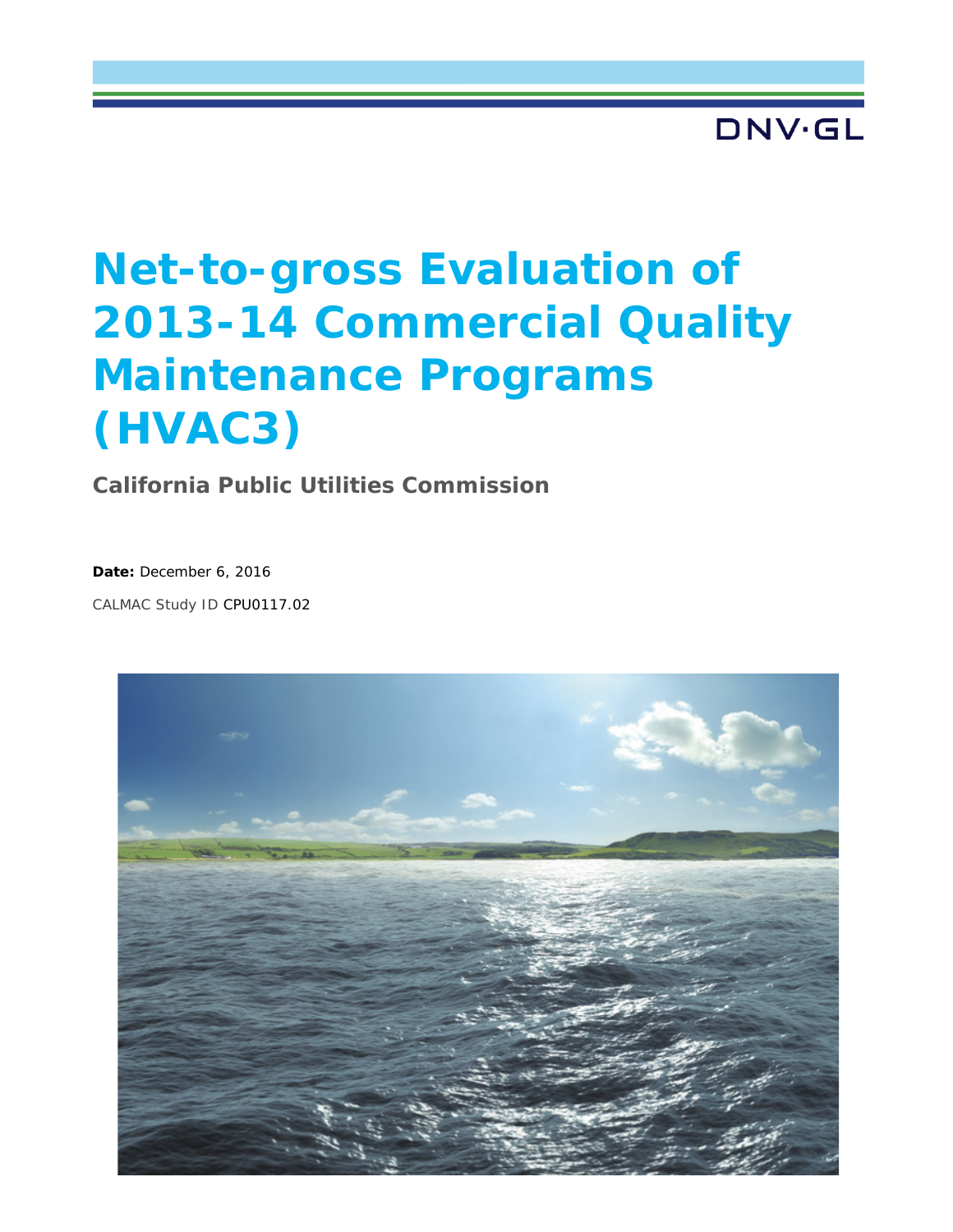#### LEGAL NOTICE

This report was prepared under the auspices of the California Public Utilities Commission (CPUC). While sponsoring this work, the CPUC does not necessarily represent the views of the Commission or any of its employees except to the extent, if any, that it has formally been approved by the Commission at a public meeting. For information regarding any such action, communicate directly with the Commission at 505 Van Ness Avenue, San Francisco, California 94102. Neither the Commission nor the State of California, nor any officer, employee, or any of its contractors or subcontractors makes any warrant, express or implied, or assumes any legal liability whatsoever for the contents of this document."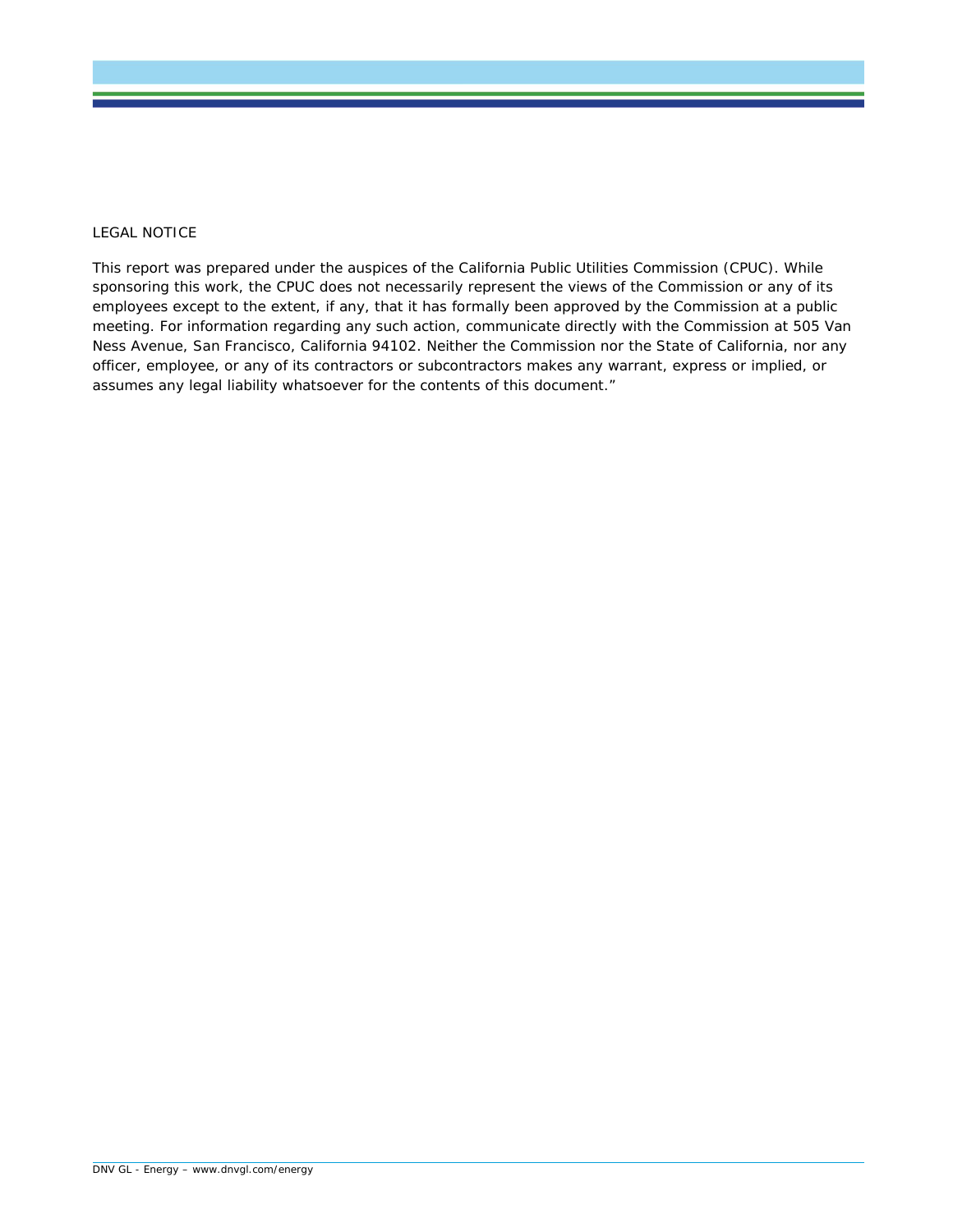# Table of contents

| 1              |                                                                      |                |
|----------------|----------------------------------------------------------------------|----------------|
| 1.1            | <b>Evaluation activities</b>                                         | 1              |
| 1.2            | Findings and Conclusions                                             | $\overline{2}$ |
| $\overline{2}$ |                                                                      |                |
| 2.1            | Objectives                                                           | 4              |
| 2.2            | Program logic                                                        | 5              |
| 2.3            | Gross savings                                                        | 7              |
| 3              |                                                                      | 10             |
| 3.1            | Contractor survey objectives                                         | 10             |
| 3.2            | Contractor survey implementation                                     | 10             |
| 3.2.1          | Sample design                                                        | 10             |
| 3.2.2          | Survey methods                                                       | 12             |
| 3.3<br>3.3.1   | NTG analysis<br>Question Frame3                                      | 13<br>14       |
| 3.3.2          | Question Attr3                                                       | 15             |
| 3.3.3          | <b>Question Attr2</b>                                                | 16             |
| 4              |                                                                      |                |
| 4.1            | Net savings results                                                  | 18             |
| 4.1.1          | <b>NTGRS</b>                                                         | 18             |
| 4.2            | Spillover and Other Market Effects                                   | 23             |
| 4.2.1          | Methodology                                                          | 23             |
| 4.2.2          | Findings                                                             | 25             |
| 5              |                                                                      |                |
| APPENDIX A.    |                                                                      |                |
| APPENDIX B.    | RETROSPECTIVE NTGR AND POTENTIAL SPILLOVER CONFIDENCE INTERVALS  B-1 |                |
| APPENDIX C.    |                                                                      |                |
| APPENDIX D.    |                                                                      |                |
| APPENDIX E.    |                                                                      |                |

# List of figures

# List of tables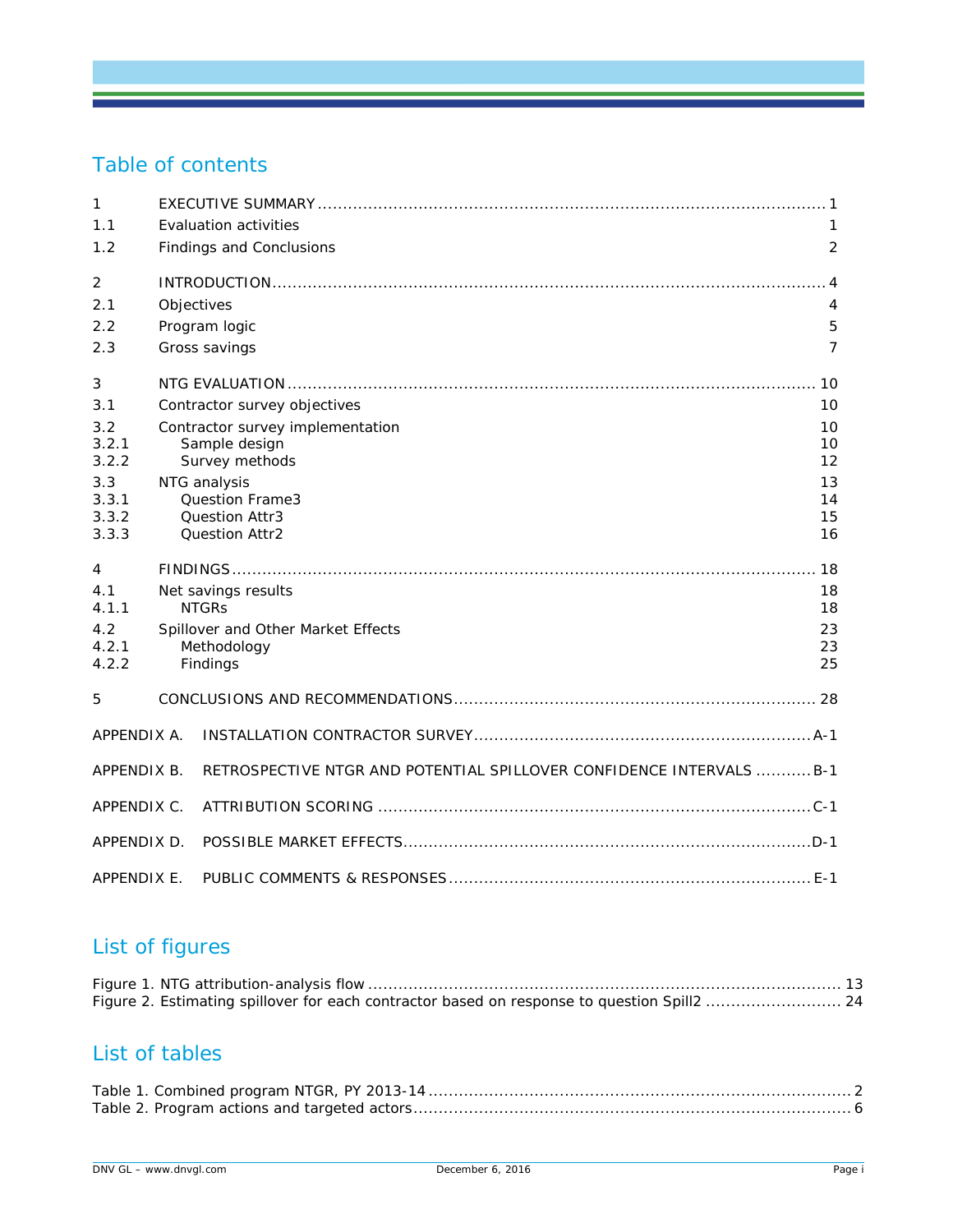| Table 15. Program kWh savings with gross realization rate and NTGR applied, PY2013-14  18 |  |
|-------------------------------------------------------------------------------------------|--|
|                                                                                           |  |
|                                                                                           |  |
|                                                                                           |  |
|                                                                                           |  |
|                                                                                           |  |
|                                                                                           |  |
|                                                                                           |  |
|                                                                                           |  |
|                                                                                           |  |
|                                                                                           |  |
|                                                                                           |  |
|                                                                                           |  |
|                                                                                           |  |
|                                                                                           |  |
|                                                                                           |  |
|                                                                                           |  |
|                                                                                           |  |
|                                                                                           |  |
|                                                                                           |  |
|                                                                                           |  |
|                                                                                           |  |
|                                                                                           |  |
|                                                                                           |  |
|                                                                                           |  |
|                                                                                           |  |
| Table 41. Draft report comments from members of the public and DNV GL team responses  E-1 |  |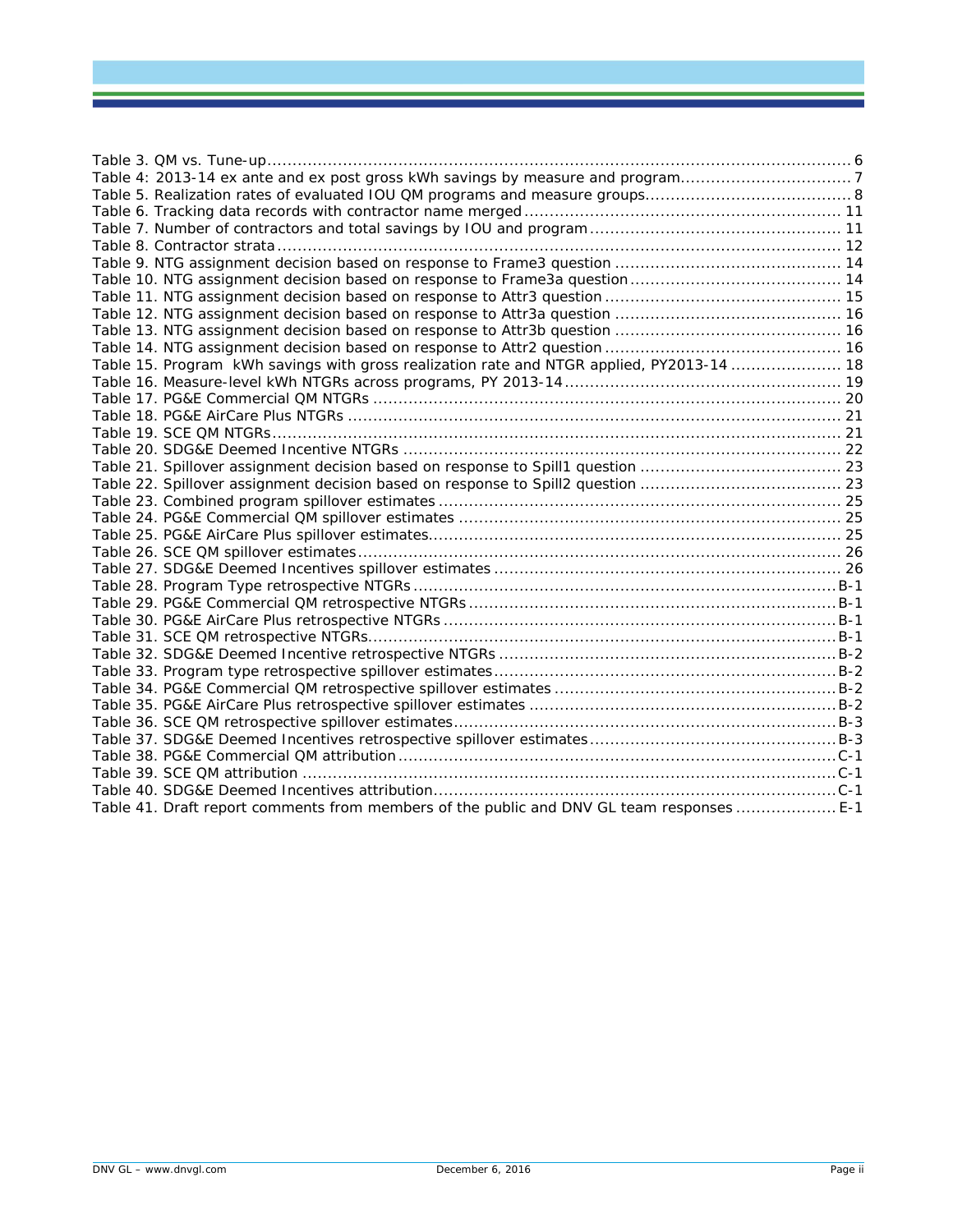# <span id="page-4-0"></span>**1 EXECUTIVE SUMMARY**

This report presents the methodology and findings from DNV GL's net-to-gross (NTG) evaluation of the 2013-14 California IOU commercial HVAC programs that focus on quality maintenance (QM) and related tune-up programs. The goal of the HVAC tune-up and QM programs is to derive energy savings from increased and improved maintenance of HVAC systems. This evaluation answers the question "to what extent did the programs cause an increase in maintenance actions deemed to save energy?" In short, net savings are about program attribution for taking maintenance actions and gross savings are about how much energy the actions saved, regardless of why they were taken.

### <span id="page-4-1"></span>**1.1 Evaluation activities**

To achieve the primary evaluation objective of determining net-to-gross ratios (NTGRs), DNV GL performed the following evaluation activities:

- Conducted phone surveys with participating HVAC contractors
- Calculated NTGRs using the responses from these HVAC contractor surveys

We considered various approaches to quantifying the NTG ratio for the QM and tune-up programs. The midstream design of the QM and tune-up programs means that participating customers do not have a complete picture of program effects. The 2015 HVAC QI/QM decision-making study found that customers had little awareness of or interest in QM and mostly just cared whether or not the equipment worked. Customers would not know whether the program had encouraged their local HVAC contractor to adopt higher quality maintenance service than they had offered before. Customers also wouldn't be able to tell that the maintenance service they had received through the program was a higher quality than the maintenance service that they would have received if the program did not exist.

Conducting quasi-experimental study between participating and non-participating contractors to compare practices presents challenges to measuring program attribution. With such long-standing programs there is always the risk of self-selection effects. There may be factors – e.g., smaller size, less sophistication, targeting the low-cost market – which make the HVAC companies which do not participate in the programs very different than those that do. If these differences are significant, then this would raise questions as to whether the nonparticipating HVAC companies were a valid comparison group for the participants. Since the QI/QM programs do have paperwork requirements which might be burdensome for smaller companies, this barrier to program entry might lead to self-selection effects based on company size and sophistication.

There is also the possibility that some of the non-participating contractors may have participated in previous versions of the QM and tune-up programs. This would make it more difficult to net out program effects. Finally in our previous evaluations of HVAC programs we have often found it difficult to complete interviews with non-participating contractors. Because they tend to be smaller, they are more difficult to reach in the office. The fact that they are not receiving any program benefits also makes them less willing to cooperate with research designed to improve program performance.

In conclusion, we have determined that surveys with participating contractors are the most promising means of collecting the information needed to understand the mechanisms for program attribution and calculating net-to-gross ratios. The proposed method asks concrete questions to get at quantifiable, identifiable aspects of program effect on each of the steps necessary to get energy savings from HVAC quality maintenance and tune-up programs.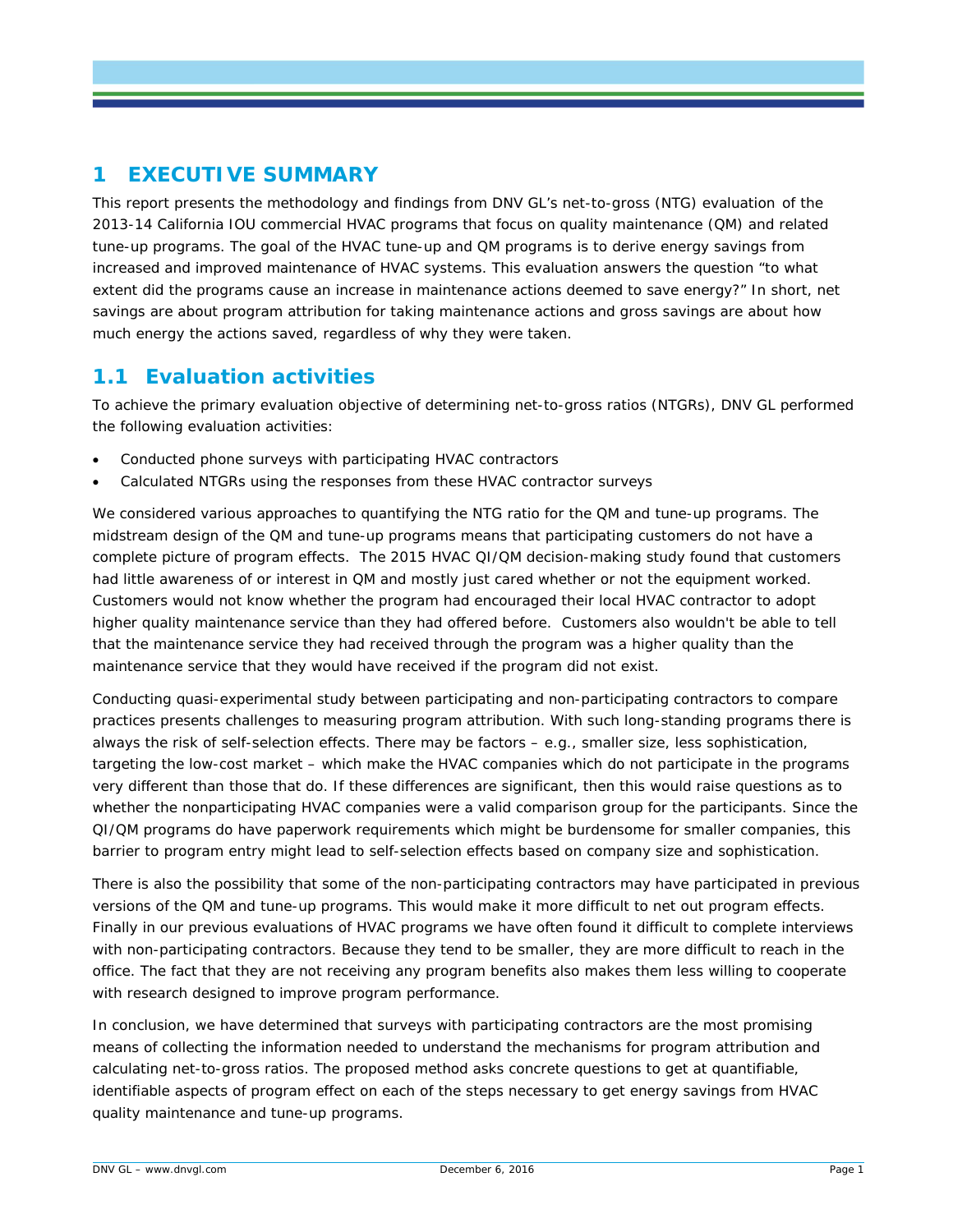The participating HVAC contractor survey guided respondents through a series of framing questions designed to remind individuals about the function of the program, when it started, and the type of HVAC maintenance work they were performing before participating in the program to provide full context for informed responses. Rather than use a non-participant survey we determined the baseline by asking the contractor about their practices before they participated in the program. This avoids the risk of self-selection effects if there are significant differences between the participant and non-participant groups. The survey instrument then focused on a series of NTG-related questions designed to assess program influence and attribution. This NTG question battery focused primarily on three topics:

- the HVAC maintenance services offered by the contractor before working in the program
- the percent of HVAC maintenance work done through the program that would not have occurred without the program and
- whether there were particular HVAC measures which were more likely to not have occurred without the program

The second bullet includes the effect of sales efforts on the contractor side and he decision making process on the customer side leading to maintenance work installed. DNV GL scored the responses to the question battery and combined them into program attribution scores that ranged from 0%-100% for each respondent measure. A more detailed explanation of how we scored the survey responses appears in section [3.3.](#page-16-0)

We expanded the respondent scores (for each measure) to the population using the statistical technique of ratio estimation, which takes into account both individual strata case weights and the savings amounts associated with the measures each contractor implemented providing program-level NTGRs.

DNV GL applied the *ex post* NTG ratio to the *ex post* gross energy and demand savings to arrive at *ex post* net program energy and demand savings. All values can be found in section [4.1.1.](#page-21-2)

DNV GL used the NTG methodology described in this report for four of the five California IOU HVAC programs, which accounted for 83 percent of total cross-program savings. We did not calculate NTGRs for SDG&E's Direct Install program because our approved NTG methodology relied on measuring program attribution from the perspectives of independent HVAC contractors. The SDG&E Direct Install program did not use this type of contractor but instead used program-dedicated direct install contractors, for whom our NTG methodology was not suited. Evaluating the NTG for the SDG&E program will require a different approach such as self-report participant surveys.

# <span id="page-5-0"></span>**1.2 Findings and Conclusions**

The error bounds for the program-level NTGRs were high due to large variation in contractor responses and a low number of responses in some programs. Due to this, we decided to produce NTG results where the program-level NTGRs were combined for all programs, shown in **[Table 1](#page-5-1)**.

| Program<br><b>Type</b> |    |             | Electric (kWh) | <b>Electric Demand (kW)</b> |            |             | Gas (therms) |
|------------------------|----|-------------|----------------|-----------------------------|------------|-------------|--------------|
|                        | n  | <b>NTGR</b> | 90% CI         | <b>NTGR</b>                 | 90% CI     | <b>NTGR</b> | 90% CI       |
| All Programs           | 48 | 0.36        | $\pm 0.17$     | 0.53                        | $\pm 0.38$ | 0.25        | $\pm 0.31$   |

#### <span id="page-5-1"></span>**Table 1. Combined program NTGR, PY 2013-14**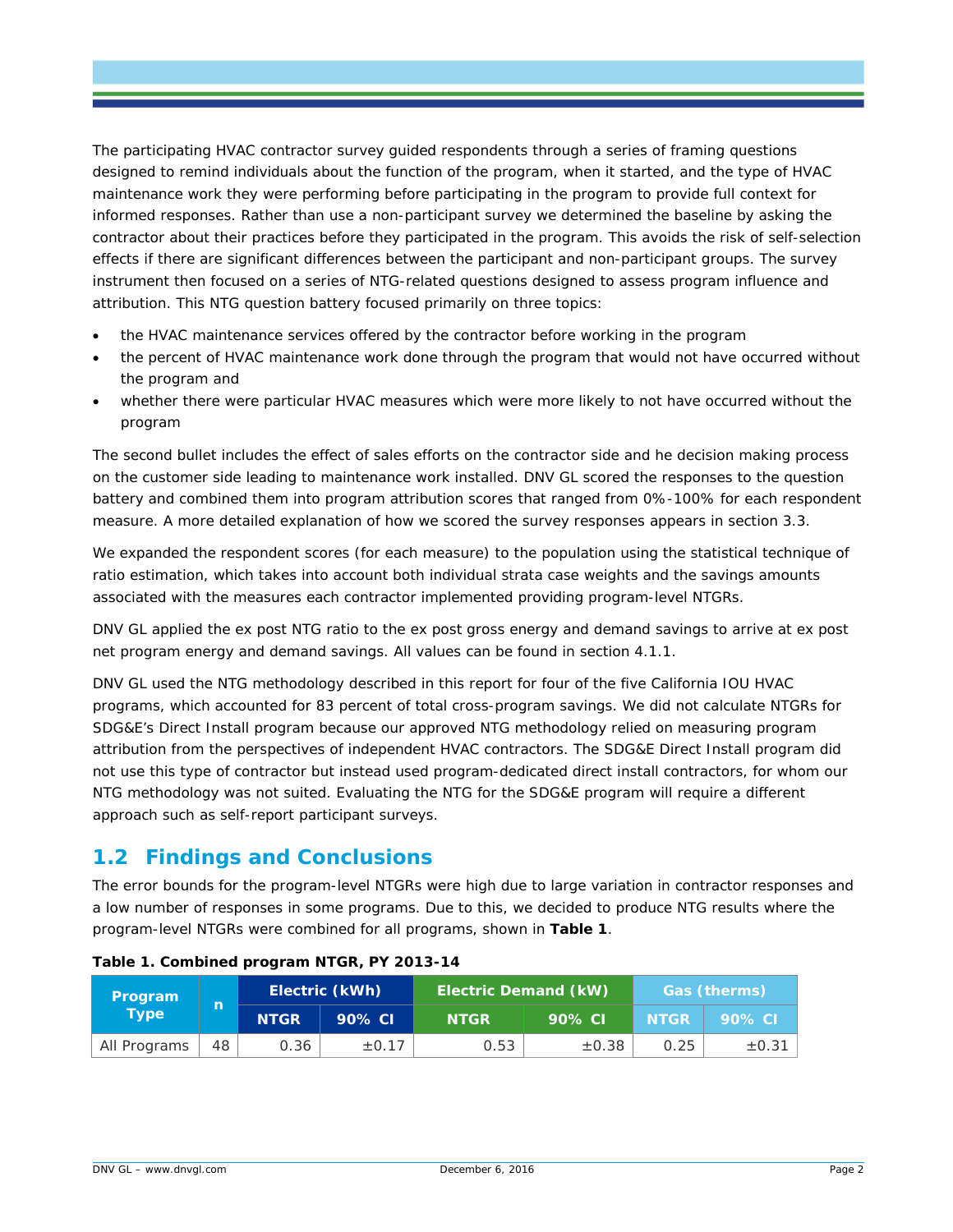Because the error bounds, even for the blended NTGRs in [Table 1,](#page-5-1) are relatively high, we are cautious about drawing conclusions or making recommendations for program redesign. However, the fact that the kWh NTGRs are less than 50% for most of the measures, three of the four programs, and for the blended program designs indicates that these HVAC programs are having only modest impacts on the maintenance practices of these HVAC contractors. Other evidence from the contractor surveys – such as the small percentage of HVAC contractors reporting changes in their maintenance service offerings due to program participation – support the conclusion that these effects are modest.

The HVAC contractor surveys also revealed little evidence for spillover savings or any long-term market effects. The electric spillover savings ranged from zero to two percent. The vast majority of the contractors are reporting that they offered these maintenance services before joining the program. So, with a few exceptions, the program is not teaching them to offer new services which they did not offer before. There was some limited evidence that the program had encouraged a few of these contractors to improve the quality of their maintenance services. However, there was also evidence that the higher quality of these maintenance services were dependent on the program incentives. Finally, the generally low spillover savings casts further doubt on the prospect for market effects. If the contractors viewed offering these maintenance services as a good value proposition even without the program incentives, one would expect the program spillover results to be a lot higher.

There were a few encouraging results. As noted, the NTGRs for the RCA measure were much higher than those for other maintenance measures. These NTGRs were also higher across three different programs. These results suggest that the programs are influencing the adoption of this measure group. However, the gross savings report also found low gross realization rates for this measure. Therefore this measure is unlikely to contribute significant savings despite the higher NTGRs.<sup>[1](#page-6-0)</sup>

<span id="page-6-0"></span>In addition, experts from the CPUC HVAC Laboratory Project Coordination Group now suggest that refrigerant charge should only be adjusted when the system is significantly over or under-charged, HVAC Lab Testing Meeting. PG&E San Ramon Advanced Technologies Center, Thursday, November 12, 2015.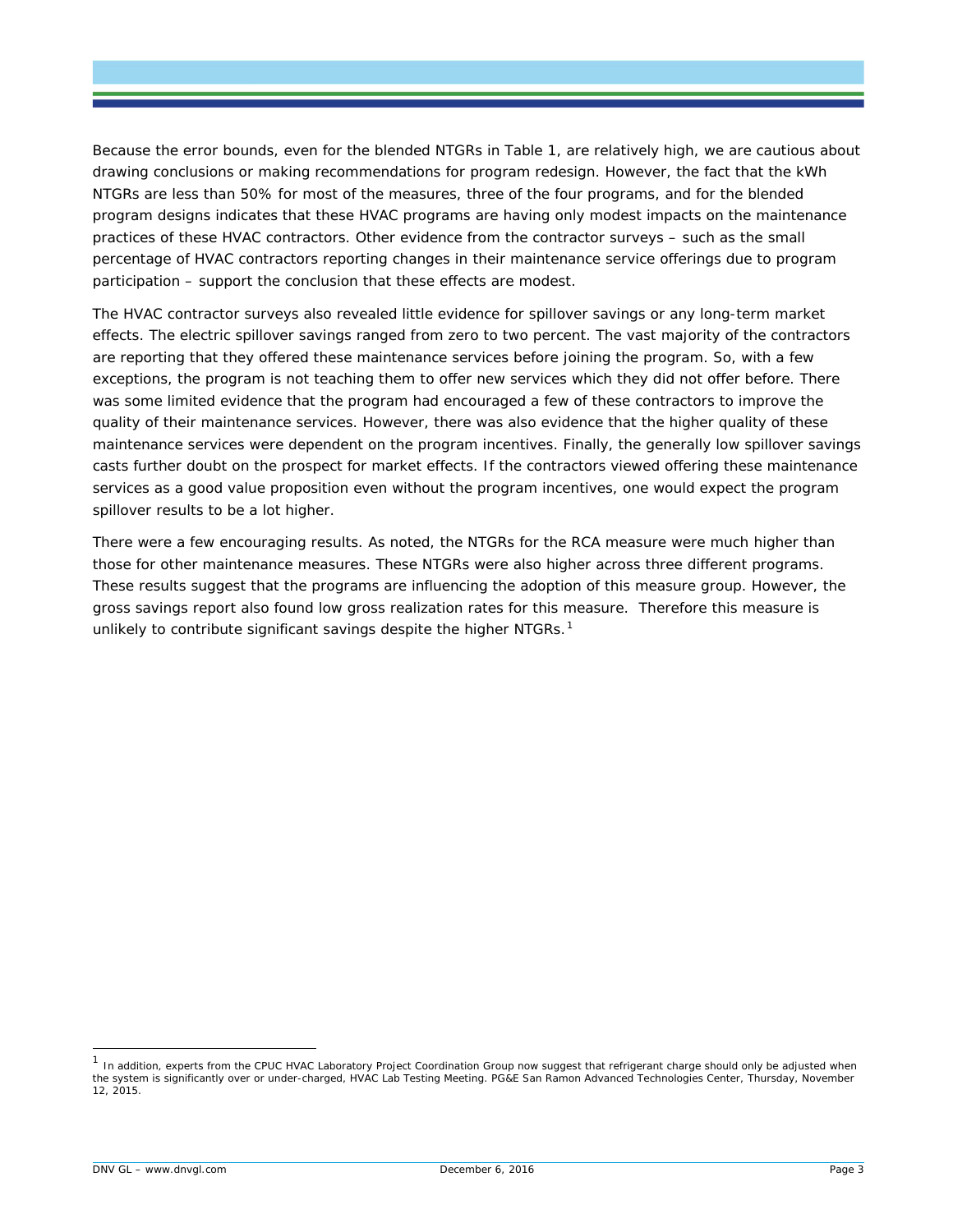# <span id="page-7-0"></span>**2 INTRODUCTION**

This report presents DNV GL's NTG evaluation of the CPUC HVAC3 QM and tune-up programs.

The suite of programs making up QM and related tune-up programs includes two residential programs: PG&E Residential QM and SDG&E Residential QM and five commercial programs: PG&E AirCare Plus, PG&E Commercial QM, SCE QM, SDG&E Deemed Incentives, and SDG&E Direct Install.

The evaluation budget was not sufficient to thoroughly study all aspects of all programs, so DNV GL allocated the budget to evaluate the programs with the most claimed savings. The residential QM programs were excluded from the gross impact evaluation and also from the NTG study because they comprised only 5% of overall program savings. A gross impact evaluation strategy was developed that studied measure groups across all programs, and was able to capture 95% of the commercial program savings.

The NTG analysis included budget for one survey, and DNV GL developed a methodology that could be applied to four programs, comprising 83% of overall commercial program savings. SDG&E's Direct Install program was excluded from the analysis because it was implemented directly by dedicated program implementation contractors who did not perform work outside the program. The *ex ante* NTGR of 0.73 will remain for this program, and though it is higher than the NTGRs found for the evaluated programs, we think that it is representative of the NTGR expected for a direct install program.

The QM programs have historically reported unit-level savings made up of multiple measures installed on one HVAC unit. Several programs moved away from that structure in the 2013-15 cycle, and since we evaluated both QM and tune-up programs, we opted for a measure level evaluation structure consistent with the majority of the QM energy savings claims. For the impact portion of this study, DNV GL evaluated five key measure groups implemented through the IOU's QM and tune-up programs: condenser and evaporator coil cleaning, RCA, economizer repair, thermostat replacement or reprogramming, and supply fan control adjustment. The NTG study maintained consistency with the impact study by investigating the same measure groups.

The goal of the HVAC3 programs is to derive energy savings through increased and improved maintenance of HVAC systems. Gross savings is an estimate of energy saved by the specific measures promoted by the maintenance programs; DNV GL previously produced a report on the gross findings for these programs. With the method described here we want to answer the question "to what extent did the program influence an increase in maintenance actions deemed to save energy?" In short, "net" is about program attribution for taking maintenance actions and "gross" is about how much energy the actions saved, regardless of why they were taken.

# <span id="page-7-1"></span>**2.1 Objectives**

The goal of the HVAC tune-up and QM programs is to derive energy savings from increased and improved maintenance of HVAC systems. This evaluation answers the question "to what extent did the programs cause an increase in maintenance actions deemed to save energy?" This is formalized as the NTGR, the ratio of the net savings to the gross savings. The net savings are those attributable to a particular energy efficiency program and the gross savings are those actually achieved through the program. The primary goal of this evaluation is to determine the NTGR for the QM and related HVAC tune-up programs in California.

The program name "quality maintenance" implies that measures installed through the program are of higher quality than those installed outside the program. Neither this study, nor the gross impact study has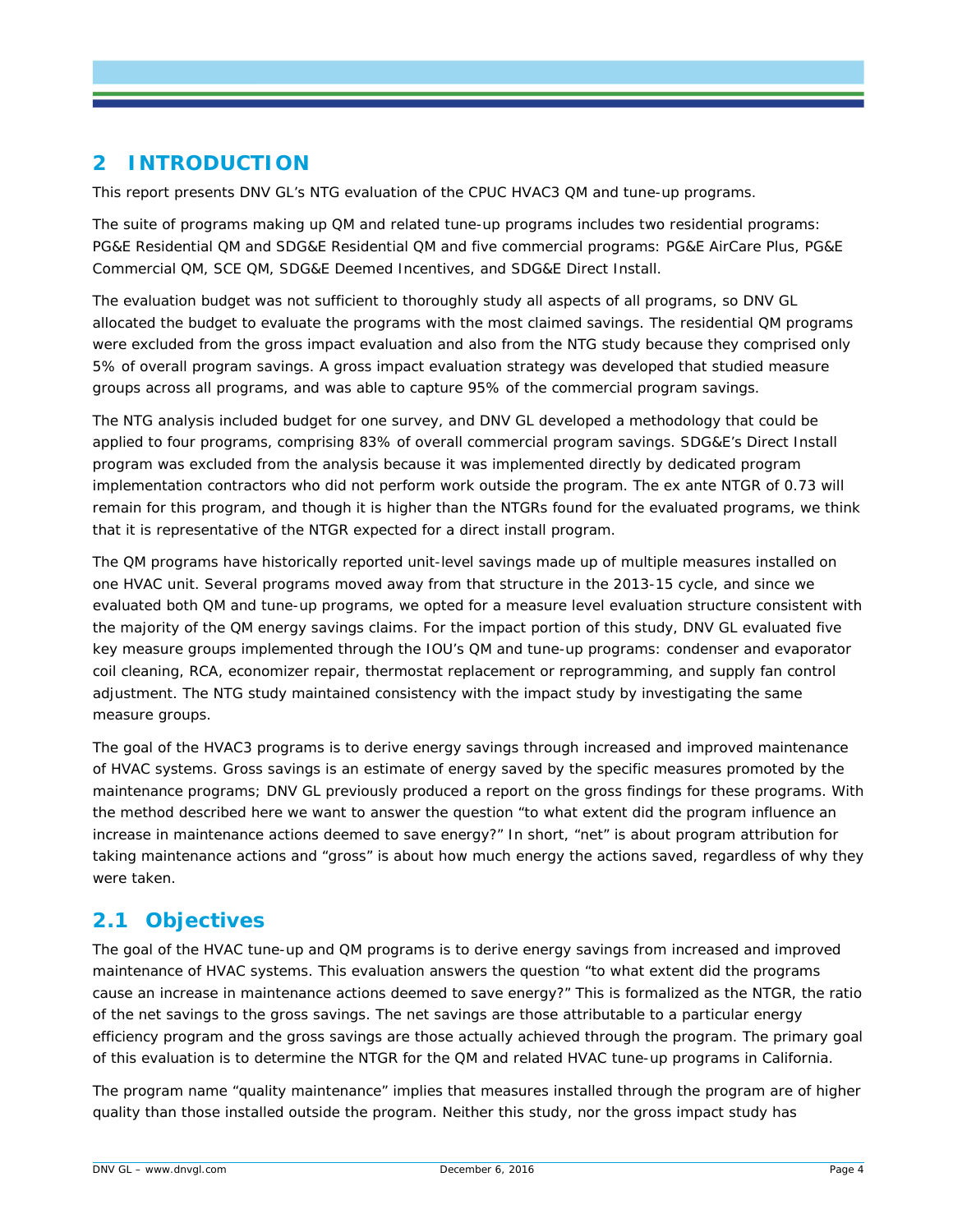attempted to assess the quality of measures installed through this program compared to those installed outside the program. In the NTG evaluation we posit that when a contractor installs a measure, they install it in the same way regardless if it is installed through the program. The gross impact study compared the installed measure to a baseline of the pre-maintenance or "not installed" condition. In order to objectively answer the question of whether adoption of a given measure through the QM program delivers higher savings than un-incentivized maintenance measures, we would need to perform a baseline study of the energy impact of non-program HVAC maintenance activities. This study attempts to make some assessment of whether the program changed contractor maintenance practices, but cannot fully assess the quality of services performed either within or outside the program.

### <span id="page-8-0"></span>**2.2 Program logic**

One way that energy efficiency programs achieve net savings is by addressing barriers in the market that prevent energy savings from occurring naturally. The statewide QM and local tune-up programs' logic documentation identify three barriers that the programs seek to overcome:

- Barrier 1: Lack of value proposition awareness
- Barrier 2: Reluctance to search for qualified QM contractors
- Barrier 3: Contractors often do not have enough time to evaluate unit efficiency during maintenance checks

A [2](#page-8-1)015 California HVAC quality installation (QI)/QM decision-making study confirmed these barriers.<sup>2</sup> The study found that customers generally had low awareness of QM and how to judge quality. Customers tended to stick with the contractors they knew rather than searching for and comparing contractor offerings. Study respondents cited cost and reliability as the two primary decision-making factors when making decisions about HVAC maintenance.

In determining the NTG estimation methodology, we started from a general logic model of the programs that covered the actions taken by the programs, the target groups of the actions, and the expected outcomes. We divided the actions taken by the QM and tune-up programs into two broader categories: first, informative activities addressing awareness and search costs (Barriers 1 and 2), and second, incentives, which address Barrier 3 by reducing the incremental cost of quality maintenance. [Table 2](#page-9-0) shows the types of actions taken by QM and tune-up programs and the target groups of the actions.

<span id="page-8-1"></span> <sup>2</sup> Steiner, Ellen and Malinick, Todd, EMI. *California HVAC Quality Installation/Quality Maintenance Customer Decision-Making Study*. Southern California Edison, April 15, 2015. Accessed August 24, 2015. http://www.calmac.org/publications/CDM\_Report\_2015-04-15\_FINAL.pdf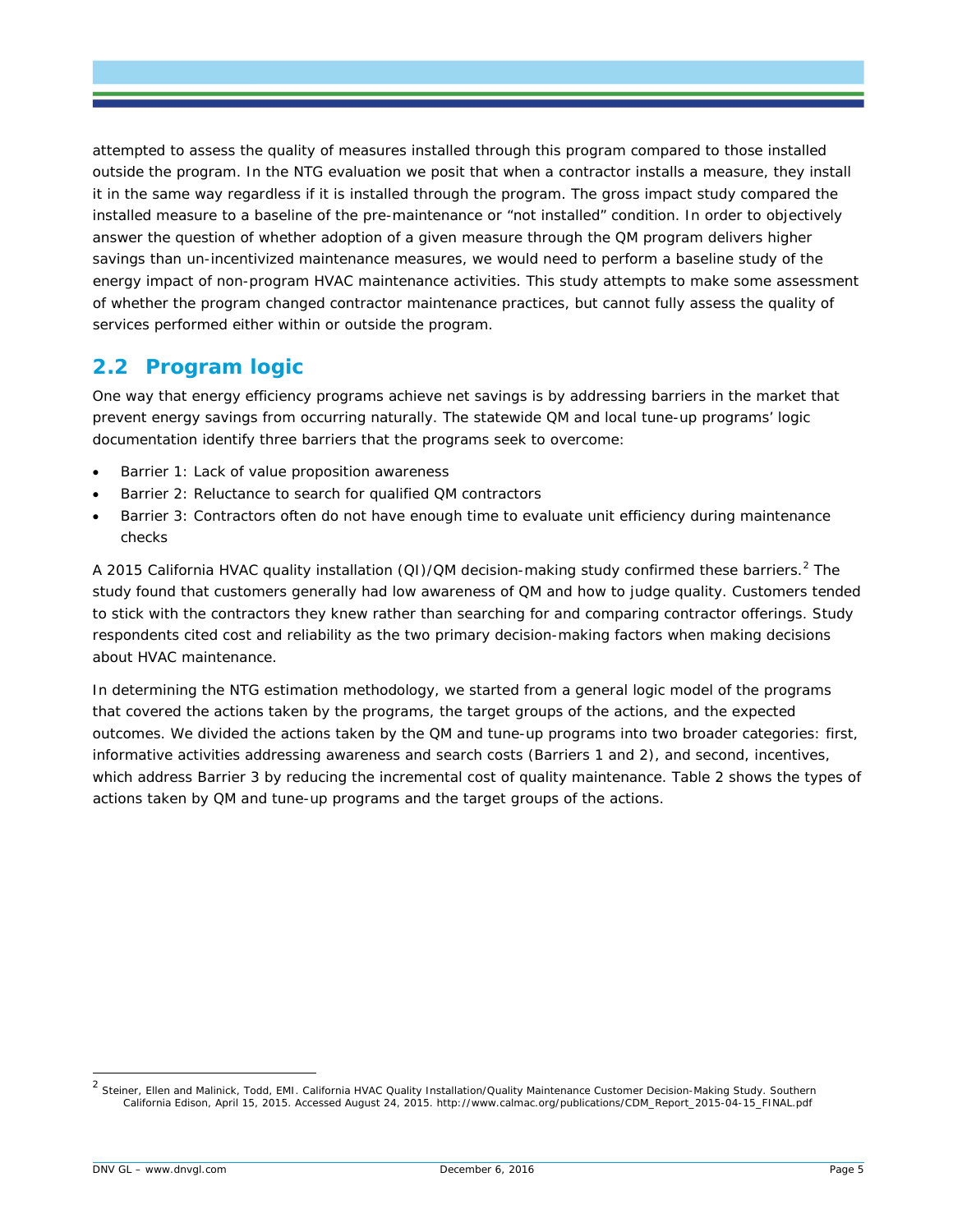#### <span id="page-9-0"></span>**Table 2. Program actions and targeted actors**

| <b>Categories</b> | <b>Information</b>                                                                          | <b>Incentive</b>                              |
|-------------------|---------------------------------------------------------------------------------------------|-----------------------------------------------|
| <b>Contractor</b> | Training<br>Marketing<br>Checklists<br>Guidelines                                           | For HVAC assessments<br>For specific services |
| <b>Customer</b>   | Marketing<br>Program Endorsement/<br>Validation of:<br>- contractors<br>- specific services | For HVAC assessments<br>For specific services |

The HVAC QM and tune-up programs attempt to generate savings by providing participating contractors with training, marketing, checklists, and contact information, and by lowering the price point to entice customers to implement a measure. The programs only generate net savings if they motivate an increase in actions that save energy.

While the QM and tune-up programs use many of the same work papers and measures to claim gross savings, they have different designs and implementation strategies that should be accounted for in the NTG evaluation. [Table 3](#page-9-1) compares the program approaches.

| <b>Characteristic</b> | <b>QM</b>                                                                                                                                                     | <b>Tune-up</b>                                                                                                                                                       |
|-----------------------|---------------------------------------------------------------------------------------------------------------------------------------------------------------|----------------------------------------------------------------------------------------------------------------------------------------------------------------------|
| Gross Savings         | Based on HVAC components cleaned,<br>maintained, or replaced                                                                                                  | Based on HVAC components cleaned,<br>maintained, or replaced                                                                                                         |
| Persistence           | Multi-year contracts with regular maintenance<br>visits increase the likelihood of consistent<br>performance over time                                        | Single visit to identify and maintain<br>HVAC components that need<br>maintenance                                                                                    |
| Selling point         | Intended to compel both contractor and<br>customer to keep the HVAC system(s) at a<br>high level of performance throughout the<br>contract period             | Customer pays for a one-time package<br>of maintenance that ensures a level of<br>performance; can elect for extras if<br>measures are identified and<br>recommended |
| Program Type          | Market Transformation: The program is<br>designed to move the market to a long-term<br>service contract model that ensures well-<br>maintained HVAC equipment | <i>Resource Acquisition:</i> The program is<br>designed to get more of the energy<br>saving repairs done today                                                       |

#### <span id="page-9-1"></span>**Table 3. QM vs. Tune-up**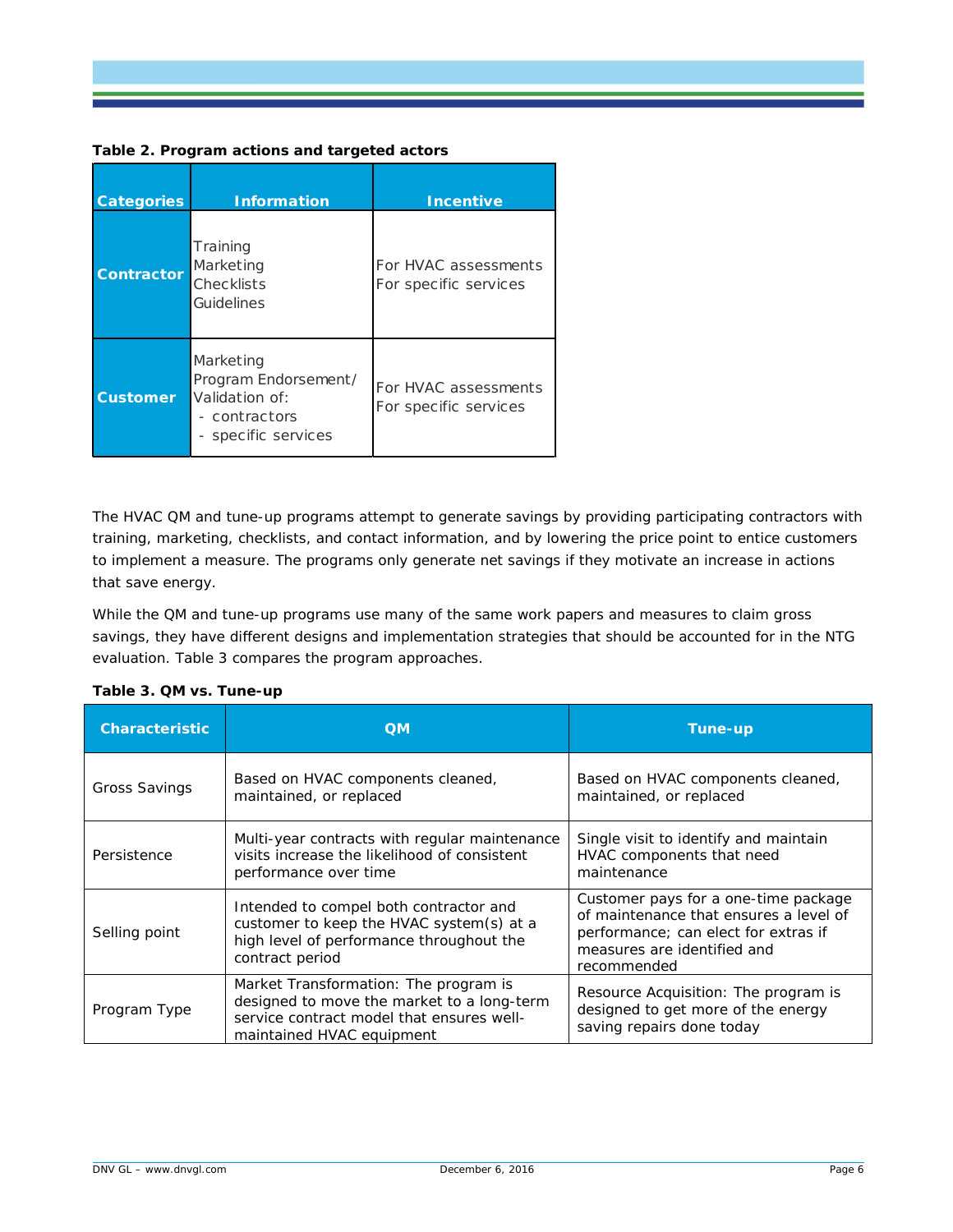Despite the differences in implementation approach, in each of the programs the key actors who have the most knowledge of the program's influence are the contractors and technicians who provide the services for which the programs claim energy savings.

# <span id="page-10-0"></span>**2.3 Gross savings**

Previous gross impact evaluation work identified *ex ante* and *ex post* gross savings for programs and measures in the HVAC3 portfolio as shown in [Table 4.](#page-10-1)

| <b>Savings</b> | <b>Measure Group</b>       | <b>PG&amp;E</b><br><b>Commercial</b><br><b>QM</b> | PG&E<br><b>AirCare</b><br><b>Plus</b> | <b>SCE QM</b> | <b>SDG&amp;E</b><br><b>Deemed</b><br><b>Incentives</b> | <b>SDG&amp;E</b><br><b>Direct</b><br><b>Install</b> |
|----------------|----------------------------|---------------------------------------------------|---------------------------------------|---------------|--------------------------------------------------------|-----------------------------------------------------|
|                | Coil Cleaning - Condenser  |                                                   | 53,539                                |               | 7,008,173                                              | 3,636,362                                           |
|                | Coil Cleaning - Evaporator |                                                   | 23,154                                |               | 1,852,771                                              | 1,925,586                                           |
|                | Economizer                 | 3,068,415                                         | 1,460,285                             |               | 44,000                                                 | 9,180                                               |
| Ex Ante<br>kWh | Fan Control                | 4,367,405                                         | 453,308                               |               |                                                        |                                                     |
|                | Maintenance                |                                                   |                                       | 4,439,795     |                                                        |                                                     |
|                | <b>RCA</b>                 | 870,455                                           | 1,450,631                             |               | 2,890,034                                              | 997,141                                             |
|                | Thermostat                 | 2,712,280                                         | 2,906,562                             |               |                                                        | 214,693                                             |
|                | Coil Cleaning - Condenser  | 1,354,873                                         | 319,956                               |               | 4,765,519                                              | 2,246,860                                           |
|                | Coil Cleaning - Evaporator | 107,587                                           | 25,229                                |               | 197,776                                                | 128,071                                             |
|                | Economizer                 | 1,319,418                                         | 642,525                               |               | 6,933                                                  | 5,141                                               |
| Ex Post<br>kWh | Fan Control                | 3,725,681                                         | 437,371                               |               |                                                        |                                                     |
|                | Maintenance                |                                                   |                                       | 5,877,152     |                                                        |                                                     |
|                | <b>RCA</b>                 | 268,625                                           | 424,926                               |               | 1,034,195                                              | 374,057                                             |
|                | Thermostat                 | 2,712,280                                         | 2,906,562                             |               |                                                        | 214,693                                             |

<span id="page-10-1"></span>**Table 4: 2013-14** *ex ante* **and** *ex post* **gross kWh savings by measure and program**

The impact evaluation of 2013-14 Commercial Quality Maintenance Programs estimated the achieved savings and compared them with the expected savings as a ratio called a realization rate. This is inclusive of the *ex post* installation rate and any *ex post* adjustment to the unit energy savings. [Table 5](#page-11-0) provides a summary of the realization rates for the IOU programs and measure groups evaluated in this study. Empty table cells are those program measure groups that had no *ex ante* claims in a specific program. While the IOU programs address both residential and commercial activities, DNV GL focused on commercial QM measure groups because residential program savings were less than 5% of the overall QM savings. Within the commercial program, the evaluation team addressed high-impact measure groups, those that contributed the largest percentage of *ex ante* savings, across all programs in this evaluation.

The realization rates were generally low; although some were consistent with past evaluation estimates, others were higher than expected. The highest realization rates were for the SCE Commercial QM program. The high realization rate in this program is due to greater than expected frequency of installation of many of the component measures making up the QM measure group.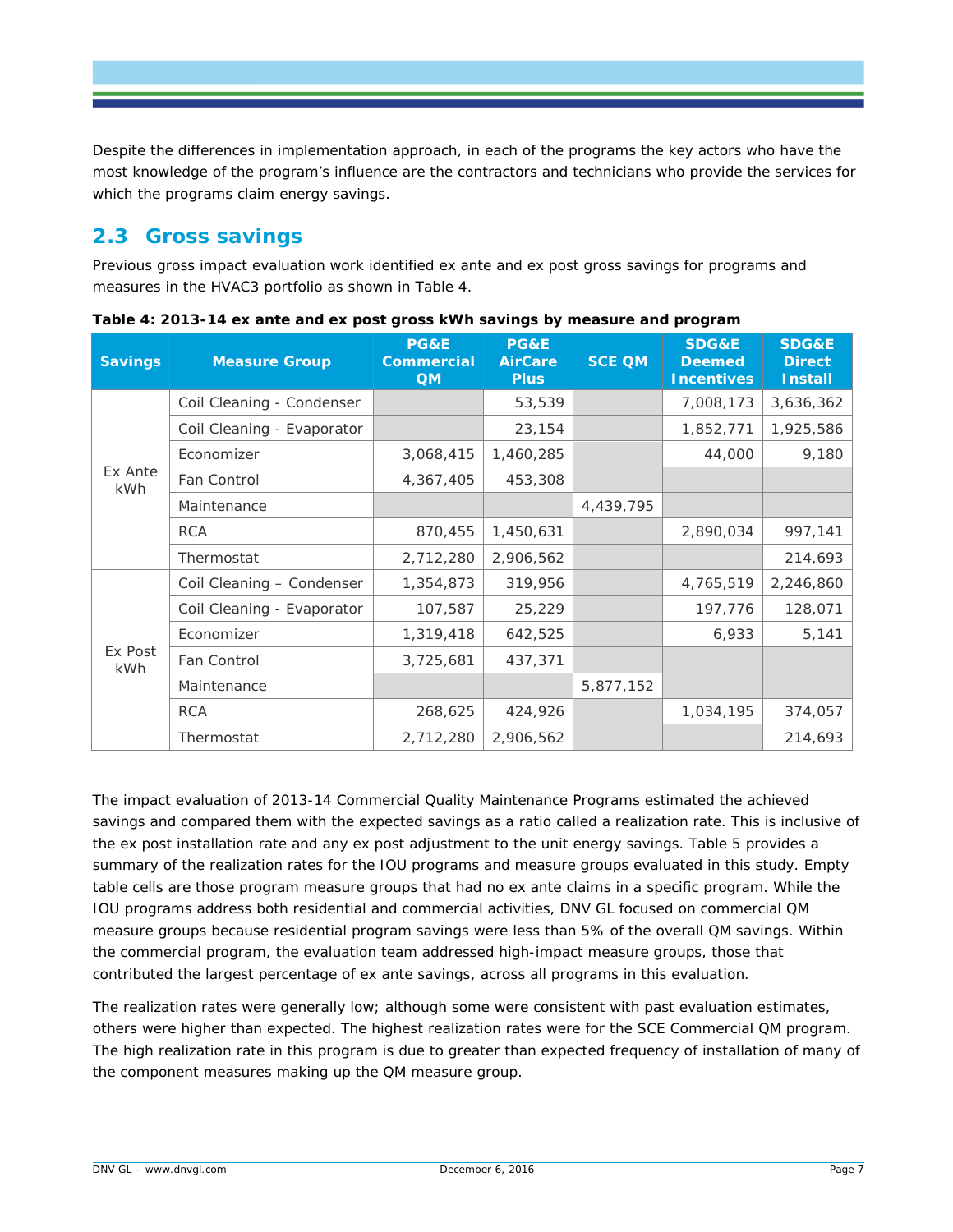In general, economizer repair realization rates were not high, but they were noticeably higher than the past evaluation cycle. This is a promising trend considering that previous studies<sup>[3](#page-11-1)</sup> have shown high failure rates. Although not reported as a separate measure, the realization rate for economizers in the SCE Commercial QM program was 82%, indicating a significant improvement in the effectiveness of economizer repairs in that program.

#### **Refrigerant Coil Economizer Thermostat Supply Fan Charge Cleaning Repair Adjustment Control Adjustment Adjustment** e 團 **PG&E Commercial QM 31% 43% 100% 85% AirCare Plus 353% 29% 44% 100% 96% SDG&E Deemed Incentives– 39% 36% 56% Commercial HVAC Commercial Direct Install 34% 38% 56% 100% SCE – Quality Maintenance Measure Commercial QM 132%**

#### <span id="page-11-0"></span>**Table 5. Realization rates of evaluated IOU QM programs and measure groups**

The SCE QM program did not report claims on a measure level so a program-wide realization rate is given. The coil cleaning realization rates are an average of condenser and evaporator coil cleaning realization rates.

The primary reason for the low RCA realization rate is a difference between laboratory data collected recently and used in this evaluation and the previous data underlying expected savings calculations.

Similarly, the coil cleaning measure group's low realization rate of 37% (average of evaporator and condenser coil cleaning realization rates) in the SDG&E programs was based on simulations, laboratory data, and field measurement of non-residential package units serviced through these programs compared with *ex ante* claims. The AirCare Plus program had a surprisingly large realization rate for the coil cleaning measure because it reduced claimed savings by approximately 90% as directed by the CPUC Energy Division Disposition of the 2013-14 workpapers issued June 2013.

The thermostat and supply fan measures were not evaluated due to low sample size, high sample variability, and resulting low precision in the *ex post* savings estimate. *Ex ante* savings were used for these measures. We found that a majority of thermostats did not meet program setback requirements during unoccupied periods. In PG&E's Commercial QM program we found the program implementer-supplied data were

<span id="page-11-1"></span><sup>&</sup>lt;sup>3</sup> DNV GL. HVAC Impact Evaluation FINAL Report WO32 HVAC – Volume 1: Report, Jan. 28, 2015.

http://www.calmac.org/publications/FINAL\_HVAC\_Impact\_Evaluation\_WO32\_Report\_28Jan2015\_Volume1\_ReportES.pdf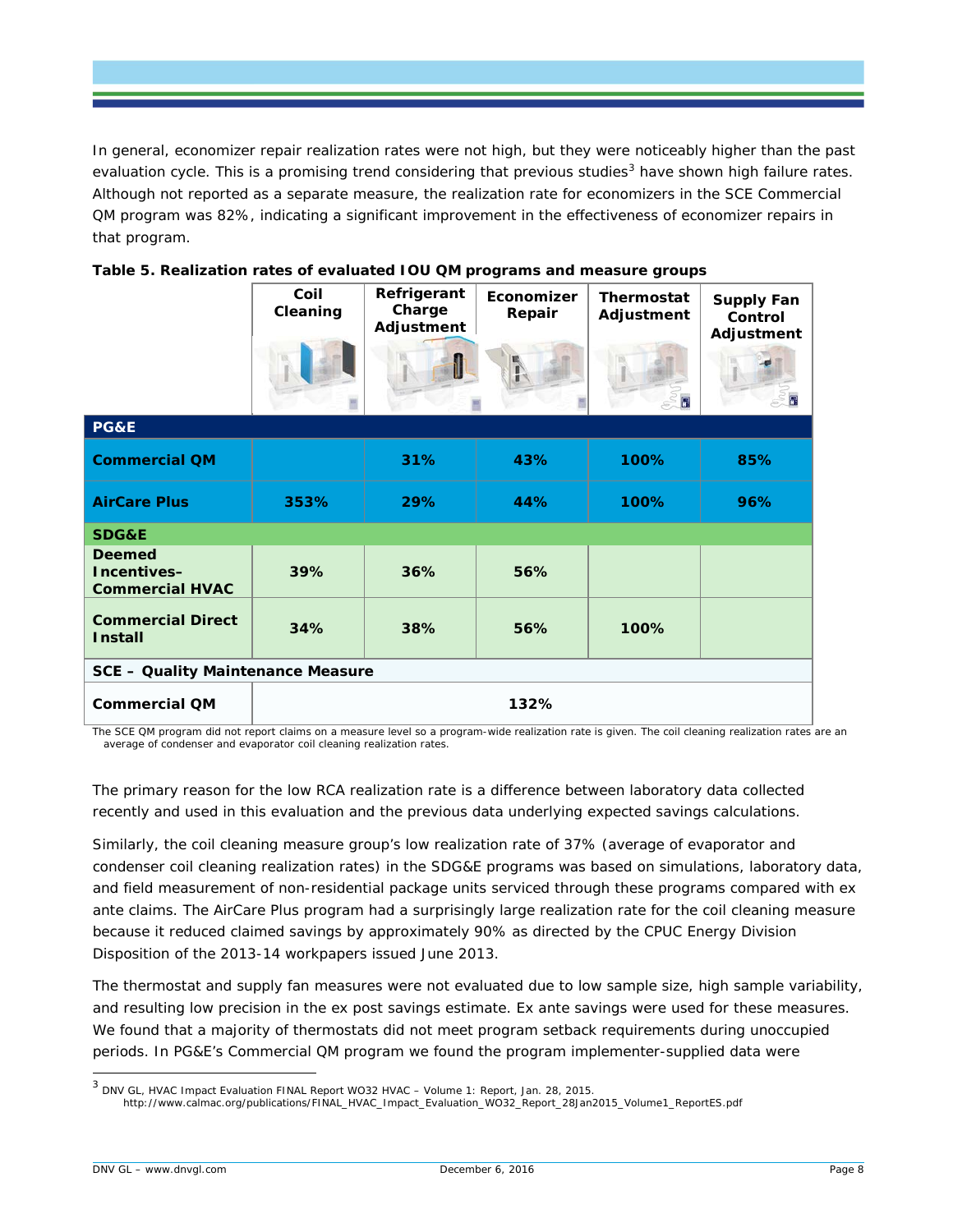inconsistent with the tracking claims. The economizer realization rates found in this evaluation, although low, are actually much improved from the previous (2010-12 program year) evaluation findings of 23%.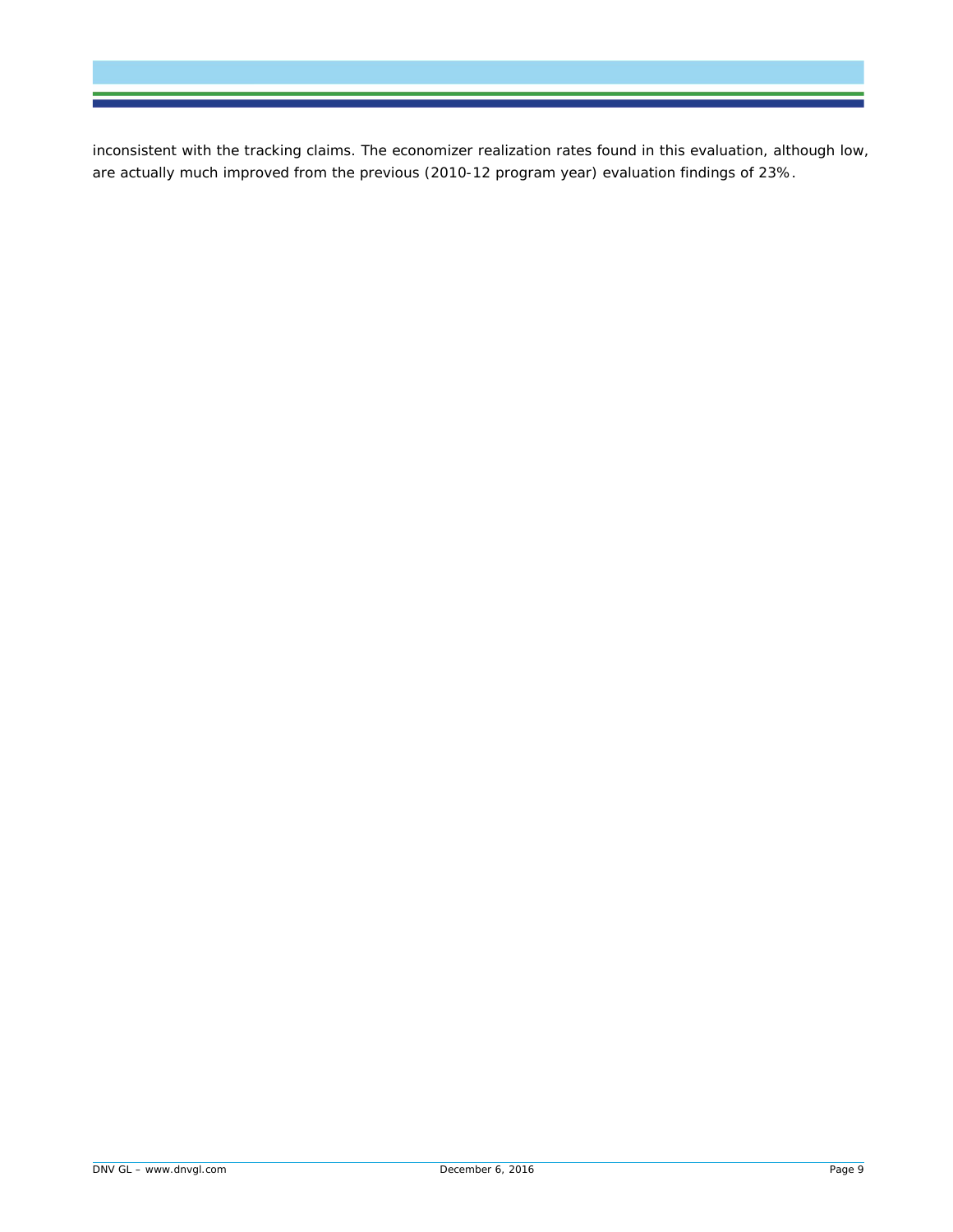# <span id="page-13-0"></span>**3 NTG EVALUATION**

The NTGR is the estimated proportion of gross savings that can be attributed to a program. This study used a phone survey with participating contractors to estimate NTGRs for the evaluated programs based on a methodology that we described in a memorandum submitted March 15, 2016. This methodology asks concrete questions to get at quantifiable, identifiable aspects of program effect on each of the steps necessary to get energy savings from HVAC QM and tune-up programs. The NTG evaluation method was designed to be consistent with the gross methodology, where savings were broken down to a measure level, and the baseline was assumed to be no measure installed. This is also consistent with the ex ante gross savings calculations.

### <span id="page-13-1"></span>**3.1 Contractor survey objectives**

The participant survey guide is presented in [APPENDIX A.](#page-33-0) The sole objective of the survey instrument was to develop reliable NTGR estimates. Framing questions were asked in support of this objective.

### <span id="page-13-2"></span>**3.2 Contractor survey implementation**

DNV GL used trained internal staff to complete the contractor surveys. As the sample design subsection explains in more detail below, DNV GL attempted to complete interviews with the full population of 93 validated participating contractors. It was able to complete interviews with 43 of these contractors.

### <span id="page-13-3"></span>3.2.1 Sample design

The tracking data files included energy efficiency measures completed during the 2013 and 2014 program years. For the four programs evaluated, 39% of records in the tracking data were missing the contractor name. However, implementer files allowed us to reduce this number to 7%. In the process of looking up contact information for the contractors, we discovered that a subset of the listed contractors in the remaining programs were actually dedicated program implementation contractors (e.g., Enalysys, Synergy Companies, and MATRIX). We removed records of such contractors from the sample frame as they are entirely program dependent, and therefore would be very limited in their ability to describe maintenance activities outside the program as a baseline or comparison to program maintenance activities. After removing these program implementation contractors, we arrived at a sample frame of 93 "valid" contractors, which represented about 80% of the original population.

Because we based our stratification on kWh savings per contractor, we could not expand our results back to the portion of the population where we did not have contractor information. We discuss how the difference between the sample frame and the population affects the applicable sampling error in our discussion of the results.

[Table 6](#page-14-0) presents the percentage of records matched with a contractor name by program. It shows that our overall contractor match rate was high (93%) with only the PG&E Commercial HVAC program having a match rate of less than 90% of its records. Overall, the electric energy savings represented by the matched records is 94% in PG&E, 87% in SCE and 99% in SDG&E territories.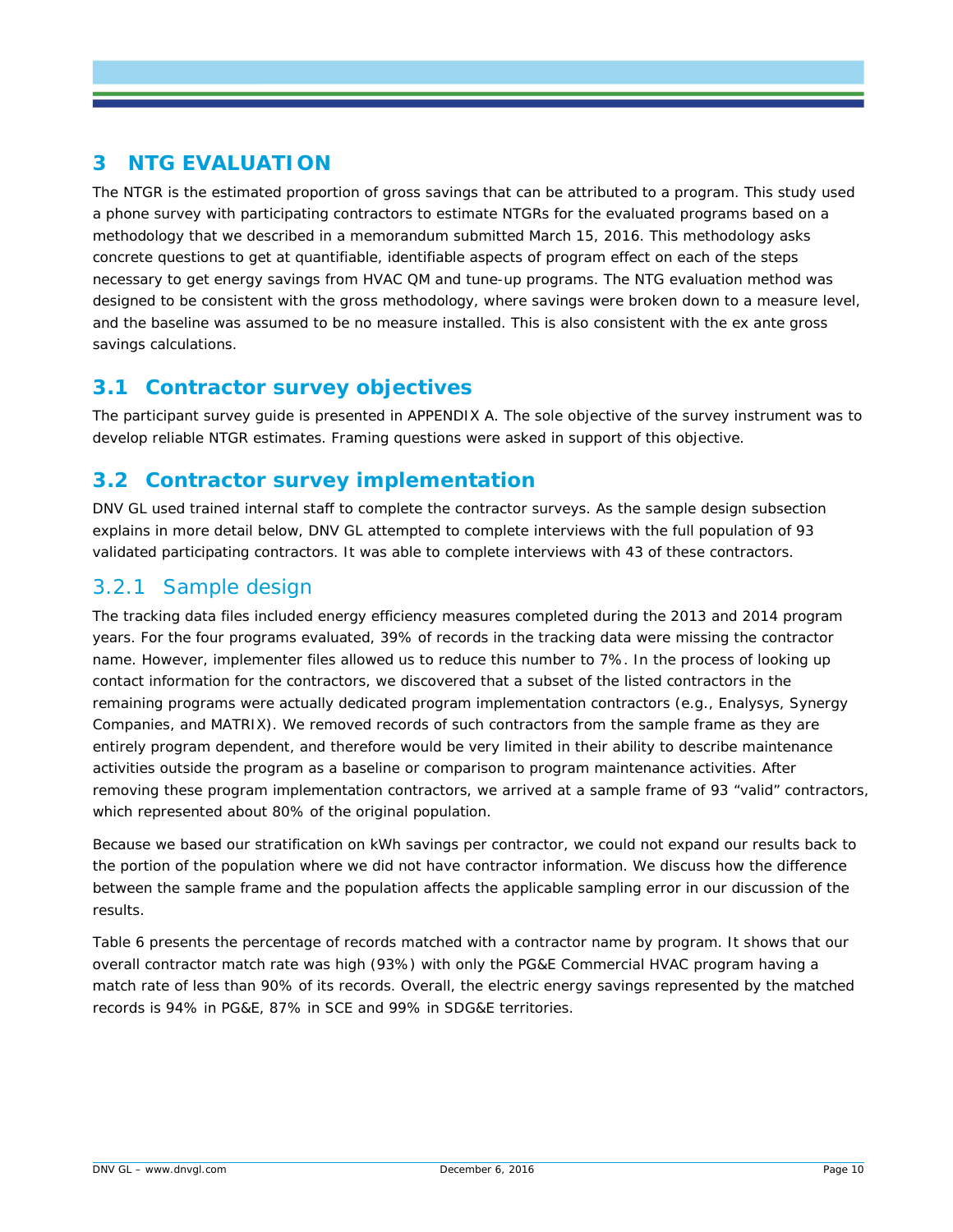| <b>PA</b>  | <b>Program Name</b>          | <b>Contractor Name</b> | <b>Records</b> | <b>Percent</b> |
|------------|------------------------------|------------------------|----------------|----------------|
| PG&E       | AirCare Plus                 | Not Matched            | 330            | 2%             |
|            |                              | Matched                | 15,693         | 98%            |
|            |                              |                        | 16,023         | 100%           |
| PG&E       | Commercial HVAC              | Not Matched            | 3,449          | 23%            |
|            |                              | Matched                | 11,487         | 77%            |
|            |                              |                        | 14,936         | 100%           |
| <b>SCE</b> | Nonresidential HVAC          | Not Matched            | 647            | 3%             |
|            |                              | Matched                | 24,098         | 97%            |
|            |                              |                        | 24,745         | 100%           |
| SDG&E      | Commercial Deemed Incentives | Not Matched            | 1,928          | 7%             |
|            |                              | Matched                | 27,375         | 93%            |
|            |                              |                        | 29,303         | 100%           |
|            |                              | Not Matched            | 6,354          | 7%             |
| Overall    |                              | Matched                | 78,653         | 93%            |
|            |                              |                        | 85,007         | 100%           |

#### <span id="page-14-0"></span>**Table 6. Tracking data records with contractor name merged**

Note: Some records were originally matched, but the name listed as a contractor was actually an implementer.

The number of contractors varied substantially across the three IOUs, with fewer contractors achieving a larger share of savings for SDG&E. [Table 7](#page-14-1) presents the number of contractors and achieved savings broken out by program. Although savings are fairly equally distributed across the programs, the number of contractors achieving those savings is not. Both the Commercial HVAC and Nonresidential HVAC programs use many more contractors than the other two programs.

| <b>TOU</b>   | Program                                | <b>Number of</b><br><b>Contractors</b><br>in program | <b>Percent of</b><br><b>Contractors</b> | <b>Ex Post kWh</b> | Percent of<br><b>Ex Post</b><br><b>kWh</b> |
|--------------|----------------------------------------|------------------------------------------------------|-----------------------------------------|--------------------|--------------------------------------------|
| PG&E         | AirCare Plus                           | 10                                                   | 11%                                     | 4,651,418          | 21%                                        |
| PG&E         | <b>Commercial HVAC</b>                 | 44                                                   | 48%                                     | 6,775,257          | 31%                                        |
| <b>SCE</b>   | Nonresidential HVAC                    | 29                                                   | 31%                                     | 5,086,757          | 23%                                        |
| SDG&E        | <b>Commercial Deemed</b><br>Incentives | 10                                                   | 11%                                     | 5,605,988          | 25%                                        |
| <b>Total</b> |                                        | 95                                                   | 100%                                    | 22.119.419         | 100%                                       |

<span id="page-14-1"></span>

| Table 7. Number of contractors and total savings by IOU and program |  |  |
|---------------------------------------------------------------------|--|--|
|                                                                     |  |  |

DNV GL attempted to complete surveys with a census of HVAC3 contractors. Weights for expansion were developed with a post-stratification of the resulting sample based on estimated *ex post* kWh savings per contractor.[4](#page-14-2)

<span id="page-14-2"></span><sup>&</sup>lt;sup>4</sup> We limited the population to the records with contractor information as we do not know the distribution of contractor sizes for the records without a contractor matched.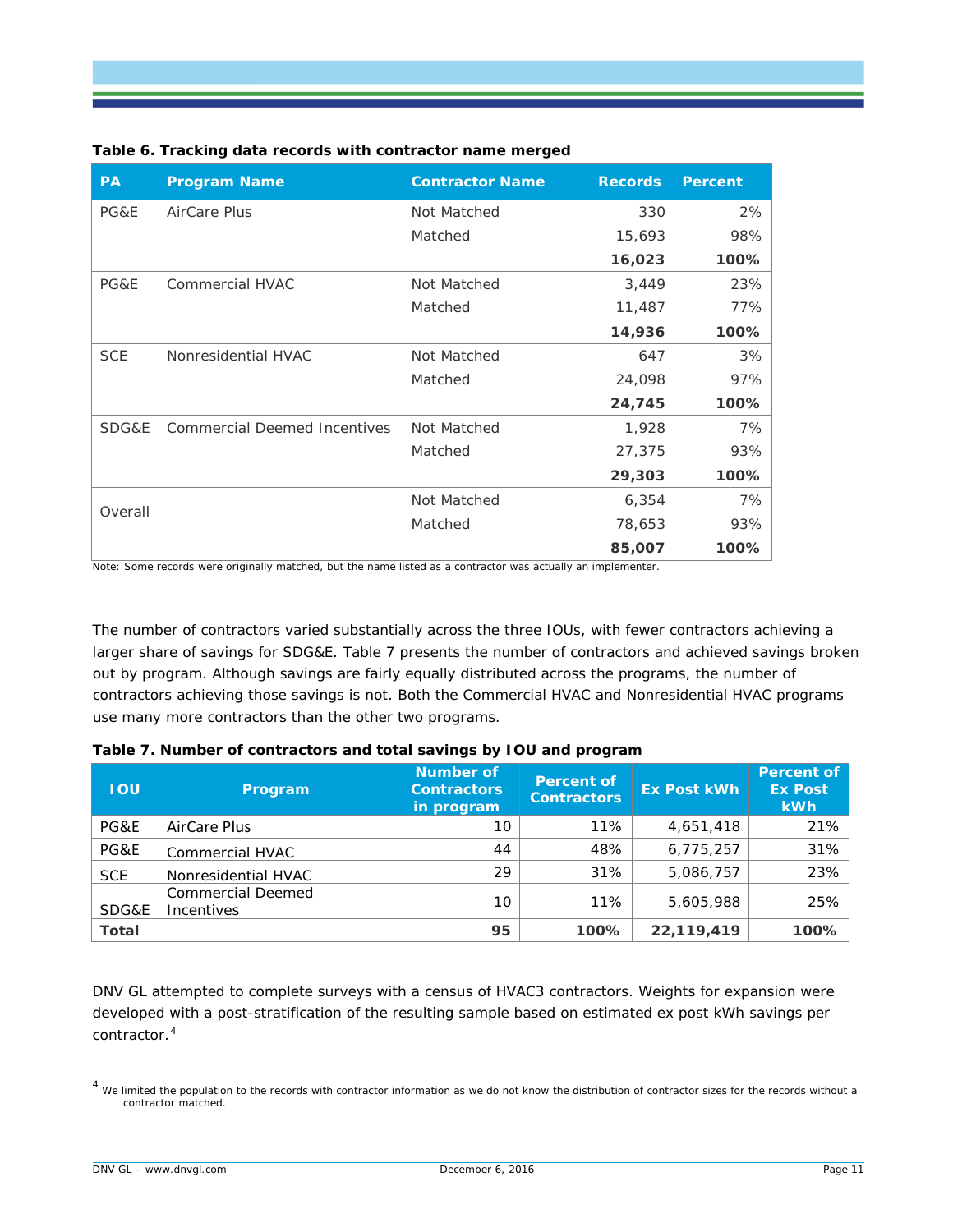The number of contractors and savings per strata are reported in [Table 8.](#page-15-1)

#### <span id="page-15-1"></span>**Table 8. Contractor strata**

| <b>IOU</b> | Program                   | <b>Strata</b><br><b>Number</b> | Number of<br><b>Contractors</b> | <b>Percent of</b><br><b>Contractors</b> | <b>Ex Post</b><br>kWh | Percent of Ex<br>Post kWh |
|------------|---------------------------|--------------------------------|---------------------------------|-----------------------------------------|-----------------------|---------------------------|
| PG&E       | AirCare Plus              | $\mathbf{1}$                   | 5                               | 50%                                     | 448,315               | 10%                       |
|            |                           | $\overline{2}$                 | 5                               | 50%                                     | 4,203,103             | 90%                       |
|            |                           |                                | 10                              | 100%                                    | 4,651,418             | 100%                      |
| PG&E       | Commercial<br><b>HVAC</b> | 1                              | 20                              | 45%                                     | 272,435               | 4%                        |
|            |                           | $\overline{2}$                 | 6                               | 14%                                     | 343,768               | 5%                        |
|            |                           | 3                              | 5                               | 11%                                     | 444,837               | 7%                        |
|            |                           | 4                              | 3                               | 7%                                      | 462,585               | 7%                        |
|            |                           | 5                              | 10                              | 23%                                     | 5,251,632             | 78%                       |
|            |                           |                                | 44                              | 100%                                    | 6,775,257             | 100%                      |
| <b>SCE</b> | Nonresidential            | 1                              | 19                              | 66%                                     | 467,470               | 9%                        |
|            | <b>HVAC</b>               | 2                              | 6                               | 21%                                     | 716,210               | 14%                       |
|            |                           | 3                              | 4                               | 14%                                     | 3,903,077             | 77%                       |
|            |                           |                                | 29                              | 100%                                    | 5,086,757             | 100%                      |
| SDG&E      | Commercial                | 1                              | 7                               | 70%                                     | 559,629               | 10%                       |
|            | Deemed<br>Incentives      | 2                              | 3                               | 30%                                     | 5,046,359             | 90%                       |
|            |                           |                                | 10                              | 100%                                    | 5,605,988             | 100%                      |

Note: Two contractors were counted with other contractors because they were determined to be the same company through the surveys.

# <span id="page-15-0"></span>3.2.2 Survey methods

Trained DNV GL staff conducted telephone surveys of HVAC3 contractors for two weeks from April 11 to April 27, 2016. Source data provided to DNV GL did not include contact information such as contact name, phone number, email, or address. As a result, we searched for individual firms manually. Ultimately, we completed the survey effort with a final response rate of 53%.

The full data sets originally included 98 listed firms. Of the 98, 10 firms listed were duplicates. Of the remaining 93 contractors, DNV GL completed interviews with 47 (53%), received refusals from 11 (12%), and was not able to reach 3[5](#page-15-2) (39%).<sup>5</sup> After several weeks of calling and a completion rate of 48% we reached out to all of the IOU program managers requesting help contacting the contractors. They all provided updated contact information for the contractors that we had been unable to reach. The updated information allowed us to obtain 5 more completes after two additional weeks of calling.

<span id="page-15-2"></span><sup>&</sup>lt;sup>5</sup> DNV GL staff attempted to contact the contractors on varying days and at varying times for up to six attempts, leaving voicemail messages to help increase survey completion rates.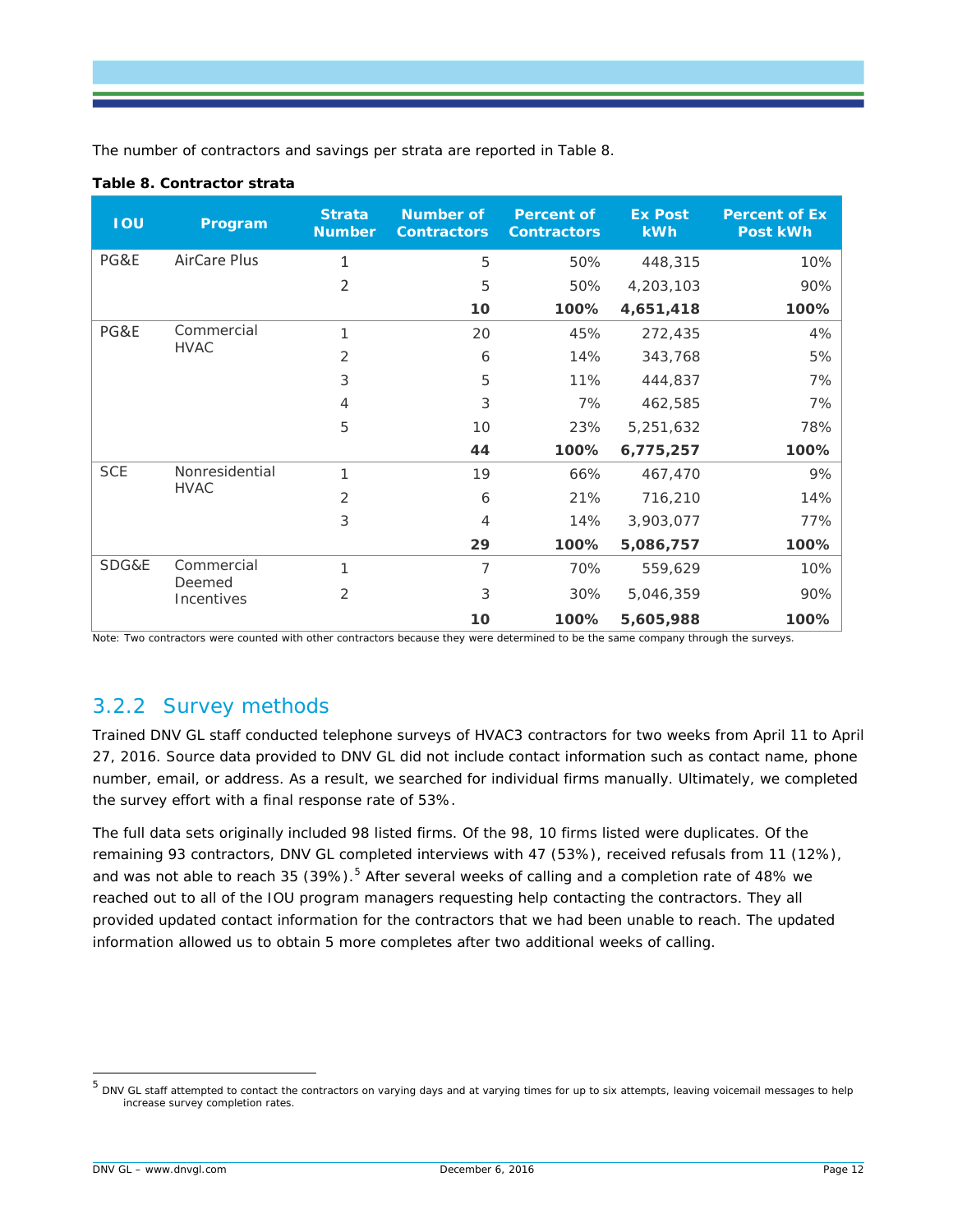# <span id="page-16-0"></span>**3.3 NTG analysis**

The participating contractor survey instrument had a series of NTG-related questions designed to assess program influence and attribution. Our approach addressed program attribution by asking about two key program objectives:

- 1. Getting contractors to offer new services through program incentives
- 2. Increasing customer uptake of contractor offered services

This question battery consisted of three primary questions listed below in [Figure ,](#page-16-1) which also shows the analysis flow.



#### <span id="page-16-1"></span>**Figure 1. NTG attribution-analysis flow**

DNV GL assigned a score for program attribution to each respondent that ranged from 0%-100% depending on responses to the NTG questions outlined above. The specific questions are discussed in further detail in sections [3.3.1](#page-17-0) through [3.3.3.](#page-19-0) The first question used in attribution scoring, Frame3, addresses overall changes in the contractor's offerings. If the contractor had not offered any of the program incented services prior to the program, the program received full attribution for all of the measures installed by that contractor. If the contractor had offered at least some of the same measures prior to participating in the program, they were asked which services they had previously offered (Frame3a). If a specific measure had not been offered prior to the program, it was assigned full attribution.

For measures that had been offered prior to the program, the attribution methodology used the response to Attr3, which asks which specific measures would not have occurred without the program. If the contractor said that none of a specific measure would have occurred without the program, that measure received full attribution.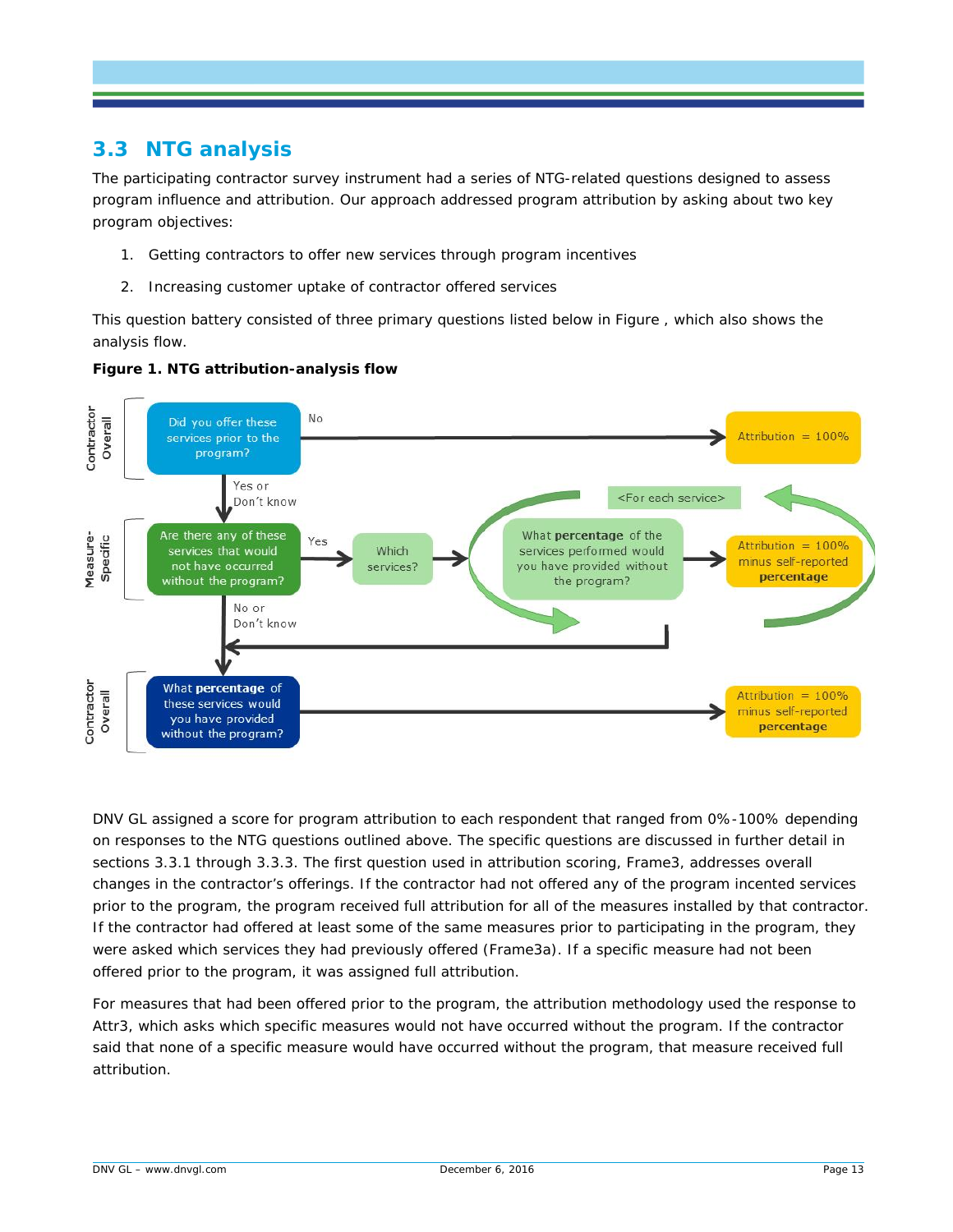However, if the contractor said that at least some of a specific measure would have been done without the program, then the percentage that would not have been done without the program, Attr2, was used to assign attribution.

The respondent scores (for each measure) were expanded to the population using the statistical technique of ratio estimation by domains. This provided program-level NTG ratios that take into account the strata weights and savings of the individual respondents.

### <span id="page-17-0"></span>3.3.1 Question Frame3

One way to measure the program impacts on the maintenance practices of HVAC contractors is to ask them whether they offered any of these maintenance services before becoming involved with the programs. DNV GL designated survey questions Frame3 and Frame3a as the initial NTG questions for assigning program attribution.

- **Frame3.** Did you offer any of those services to customers before working with the <program> in <Q7 response>?
	- **Frame3a.** Which of these services did you offer before participating in the program?

We assigned an attribution rating of 100% to responses of "No" to Frame3. If respondents said "Yes" to Frame3, we asked them the follow-up question Frame3a to find out which maintenance services they had offered prior to program participation. We then assigned an attribution rating of 0% to any previouslyoffered services. [Table 9](#page-17-1) and [Table 10](#page-17-2) show the attribution assignments for contractor responses to questions Frame3 and Frame3a.

<span id="page-17-1"></span>

| Table 9. NTG assignment decision based on response to Frame3 question |  |  |  |
|-----------------------------------------------------------------------|--|--|--|
|-----------------------------------------------------------------------|--|--|--|

| <b>Response to Frame3</b> | <b>NTG assignment</b>     |
|---------------------------|---------------------------|
| Yes                       | Proceed to Frame3a        |
| No                        | 100% Program Attribution  |
| Don't know                | No attribution assignment |
| Refused                   | No attribution assignment |
|                           |                           |

#### <span id="page-17-2"></span>**Table 10. NTG assignment decision based on response to Frame3a question**

| <b>Response to Frame3a</b> | <b>NTG assignment</b>                                                  |  |  |  |
|----------------------------|------------------------------------------------------------------------|--|--|--|
| Coil cleaning              |                                                                        |  |  |  |
| Economizer addition        | Identified as previously-offered $= 0\%$                               |  |  |  |
| Economizer repair          | Measure Attribution,<br>Not identified as previously offered $= 100\%$ |  |  |  |
| Thermostat adjustment      |                                                                        |  |  |  |
| Fan control adjustment     | <b>Measure Attribution</b>                                             |  |  |  |
| Maintenance                |                                                                        |  |  |  |
| Don't know                 | No attribution assignment                                              |  |  |  |
| Refused                    | No attribution assignment                                              |  |  |  |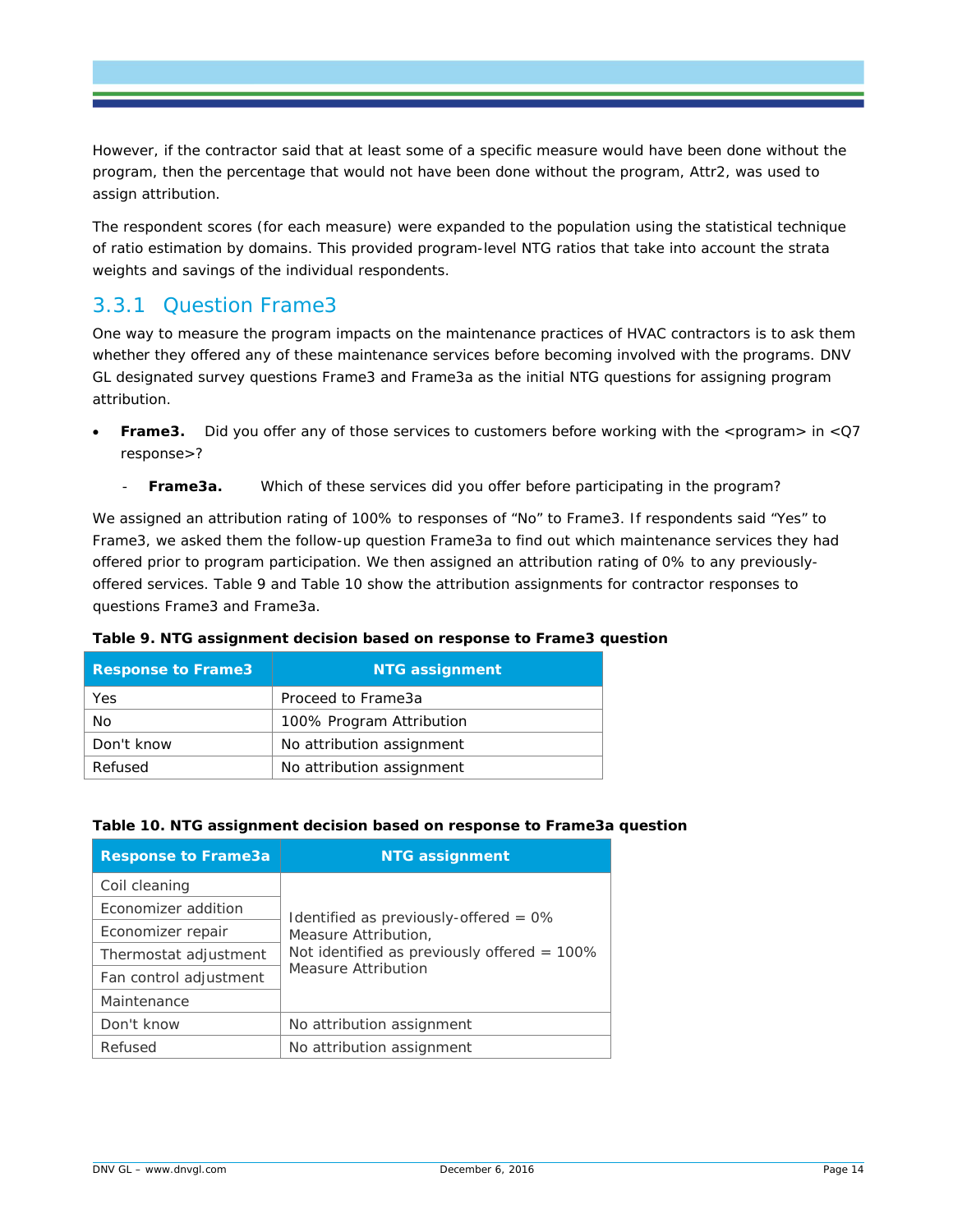# <span id="page-18-0"></span>3.3.2 Question Attr3

Another way to measure the program impacts on the maintenance practices of HVAC contractors is to ask whether there were any particular maintenance/tune-up measures which they thought would not have occurred without the assistance of the programs. Survey questions Attr3, Attr3a, and Attr3b explored this issue.

- **Attr3.** Are there any particular maintenance/tune-up measures that stand out to you as not likely to occur without the assistance of the program?
	- **Attr3a.**Which maintenance/tune-up measures, in particular, do you think would be *not* likely to occur without the assistance of the program?
	- Attr3b<sup>6</sup>. **IF THEY NAMED SPECIFIC MEASURES** OK, without the program training, customer leads, program endorsements, and incentives you said that you would not have performed any [list measures mentioned in Attr3a]. Of the remaining measures [list remaining services performed by this contractor], what percent would you have provided in absence of the program? [Probe for each measure]

[Table 11](#page-18-1) shows that if the contractors responded 'No' to question Attr3, meaning that no maintenance/tuneup measures came to mind which would not have occurred without the program, DNV GL scored the attribution as 0%.

| <b>Response to Attr3</b> | <b>NTG assignment</b>     |
|--------------------------|---------------------------|
| Yes                      | Proceed to Attr3a         |
| No                       | 0% attribution            |
| Don't Know               | No attribution assignment |
| Refused                  | No attribution assignment |

#### <span id="page-18-1"></span>**Table 11. NTG assignment decision based on response to Attr3 question**

If the response to Attr3 was 'Yes', meaning there were some measures that might not occur without the program, DNV GL then asked respondents question Attr3a which probed for which measures they believed would not occur without the program. If a measure was specifically mentioned, then DNV would ask them question Attr3b, which asked the respondent to estimate what proportion of those maintenance/tune-up measures they still would have offered in the absence of the program. [Table 12](#page-19-1) and [Table 13](#page-19-2) show how we calculated program attribution depending on the responses to questions Attra3 and Attr3b.

<span id="page-18-2"></span><sup>&</sup>lt;sup>6</sup> Original wording of Attr3b proved too confusing for respondents and was reworked by the survey team. Question wording originally read: You just said that if these program trainings, customer leads, program endorsements and program incentives had not been available, you *still* would have provided approximately [X%] of maintenance/tune-up services that you provided in [YEAR]. What % of [MEASURE X] would you have provided in the absence of the program?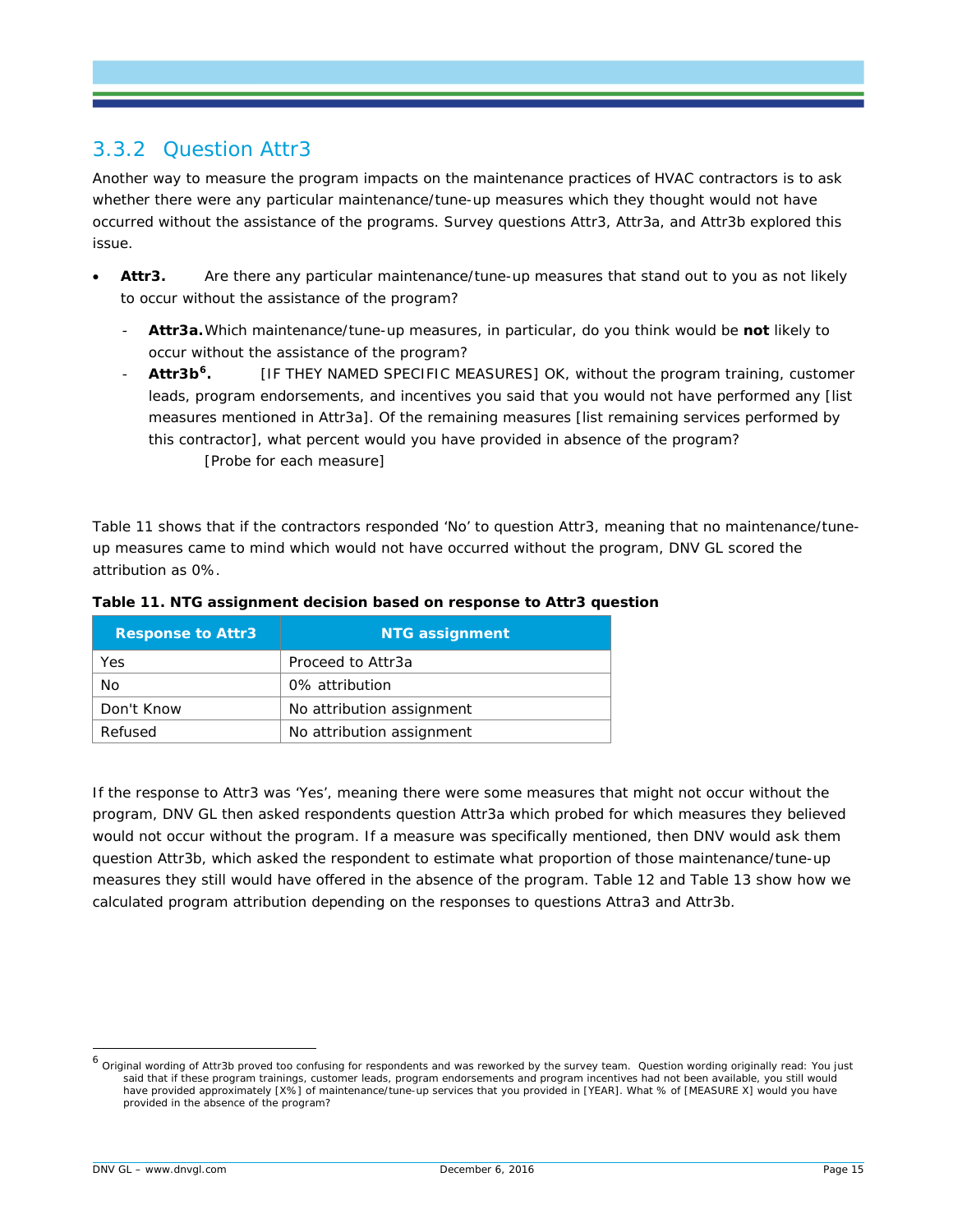<span id="page-19-1"></span>

| Table 12. NTG assignment decision based on response to Attr3a question |  |  |
|------------------------------------------------------------------------|--|--|

| <b>Response to Attr3a</b> | <b>NTG assignment</b>                    |  |  |
|---------------------------|------------------------------------------|--|--|
| Coil cleaning             |                                          |  |  |
| Economizer addition       |                                          |  |  |
| Economizer repair         | If measure mentioned, proceed to Attr3b. |  |  |
| Thermostat adjustment     | If not, Attr2 score.                     |  |  |
| Fan control adjustment    |                                          |  |  |
| Maintenance               |                                          |  |  |
| Don't know                | No attribution assignment                |  |  |
| Refused                   | No attribution assignment                |  |  |

#### <span id="page-19-2"></span>**Table 13. NTG assignment decision based on response to Attr3b question**

| <b>Response to Attr3b</b> | <b>NTG assignment</b>                      |  |  |
|---------------------------|--------------------------------------------|--|--|
| Coil cleaning             |                                            |  |  |
| Economizer addition       |                                            |  |  |
| Economizer repair         | Measure Attribution = $100\%$ - percentage |  |  |
| Thermostat adjustment     |                                            |  |  |
| Fan control adjustment    |                                            |  |  |
| Maintenance               |                                            |  |  |
| Don't know                | No attribution assignment                  |  |  |
| Refused                   | No attribution assignment                  |  |  |

# <span id="page-19-0"></span>3.3.3 Question Attr2

In developing our NTG methodology, we assumed that many respondents might not be able to provide measure-specific estimates of program attribution. Therefore we included survey question Attr2 which asked respondents to estimate the percentage of their program-eligible maintenance/tune-up services which they would have still offered absent the program.

• **Attr2.** In [YEAR] you implemented [#] maintenance/tune-up measures through [PROGRAM NAMES] including [LIST OF QUANTITIES OF TOP 5 MEASURES]. If these program trainings, customer leads, program endorsements, program market materials and program incentives had not been available, approximately what % of maintenance/tune-up services would you still have provided in [YEAR]?

[Table 14](#page-19-3) shows how DNV GL calculated program attribution for responses to question Attr2. We applied the percentage estimate uniformly to all maintenance/tune-up services they offered through the program.

| <b>Response to Attr2</b> | <b>NTG assignment</b>              |
|--------------------------|------------------------------------|
| Percentage               | Attribution = $100\%$ - percentage |
| Don't Know               | No attribution assignment          |
| Refused                  | No attribution assignment          |

#### <span id="page-19-3"></span>**Table 14. NTG assignment decision based on response to Attr2 question**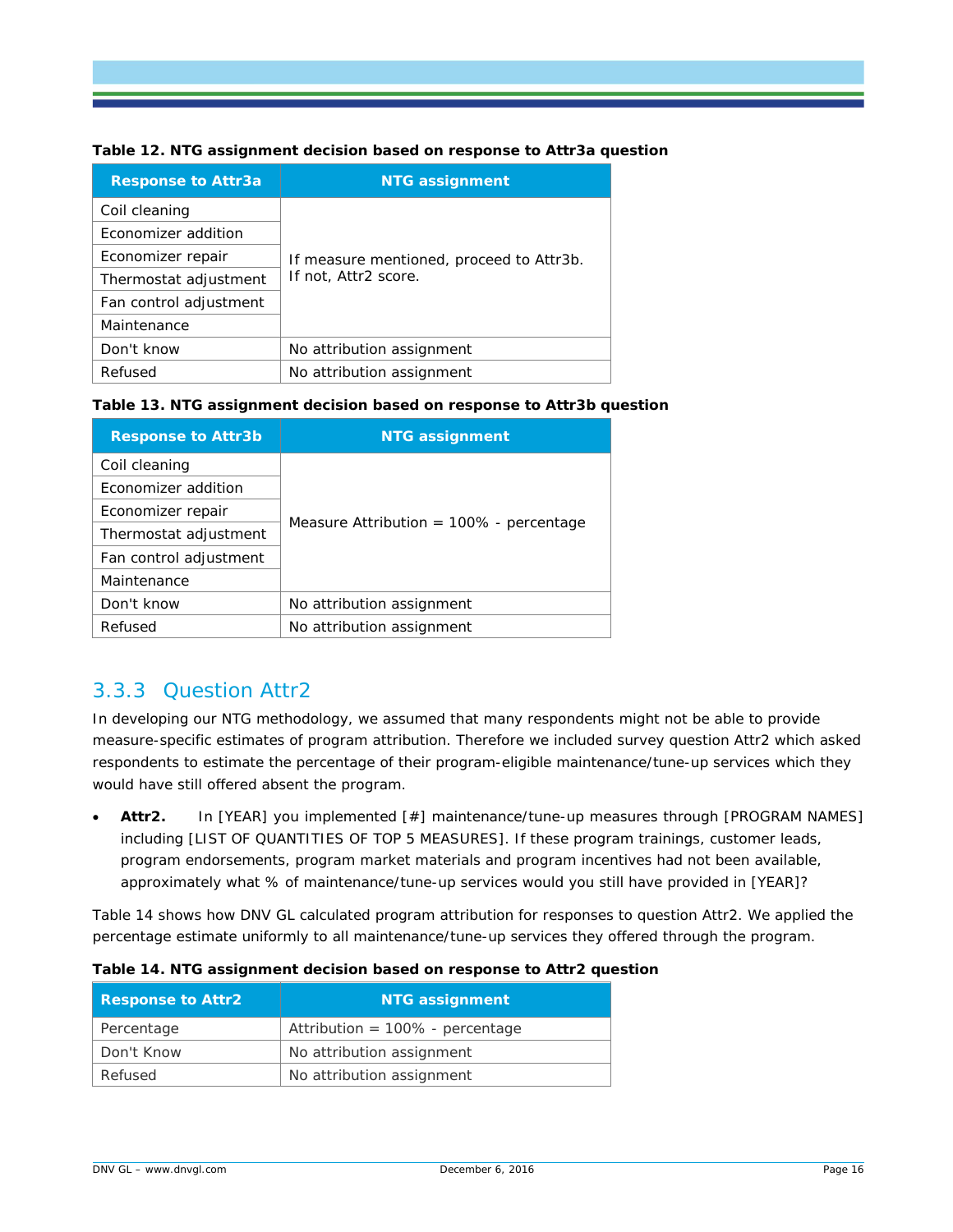DNV GL was able to apply the NTG method described in this section to all survey responses.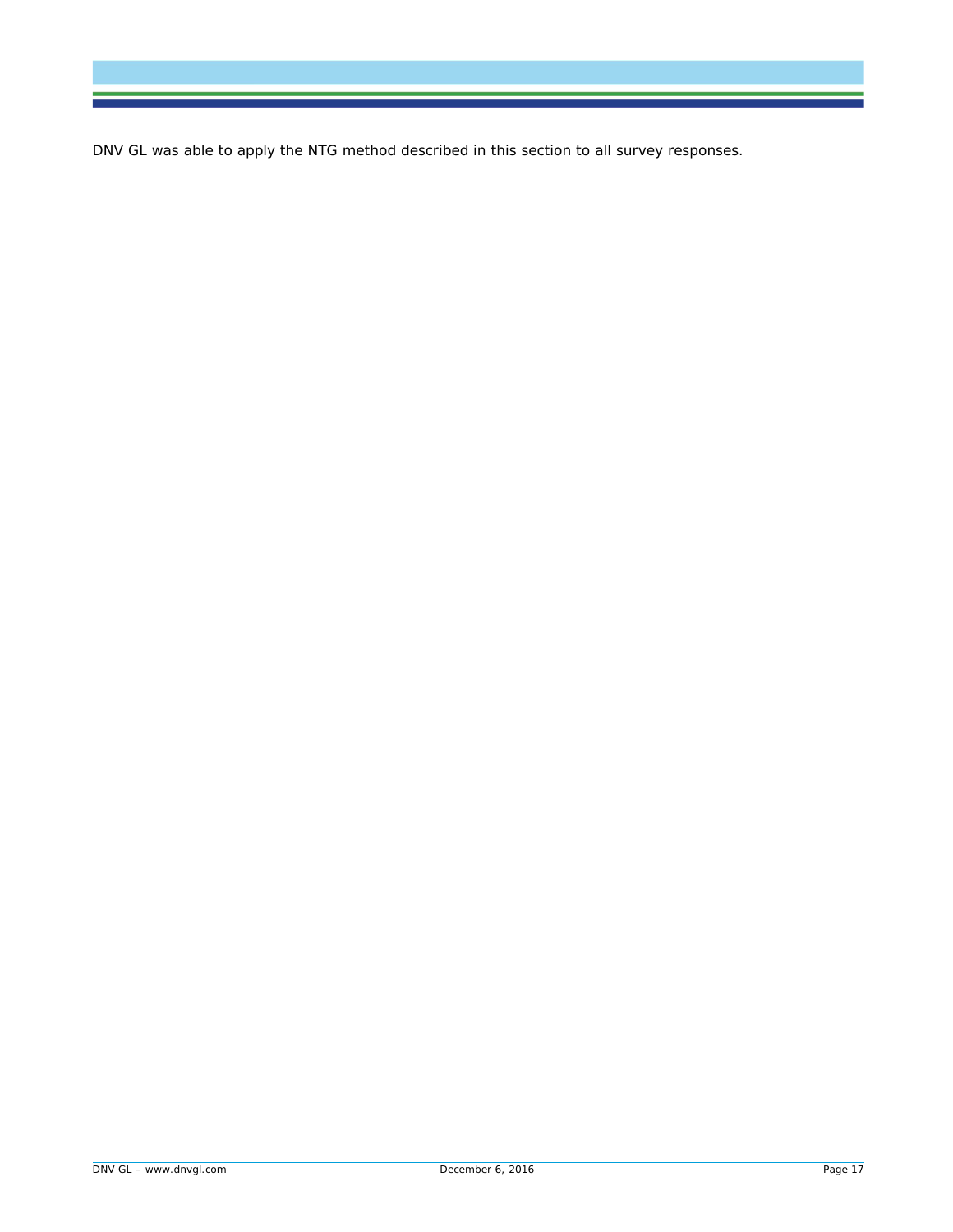# <span id="page-21-0"></span>**4 FINDINGS**

This section presents our findings for *ex post* gross and net savings for both electric and gas.

### <span id="page-21-1"></span>**4.1 Net savings results**

DNV GL estimated NTG savings ratios using the contractor survey responses to the evaluation's NTG questions that we described in the previous section. We then applied the *ex post* NTG ratio to the *ex post* gross energy and demand savings to arrive at *ex post* net program energy and demand savings. All values can be found below, in section [4.1.1.](#page-21-2)

For the NTG surveys, DNV GL attempted a census of contractors from populations of finite size. With this sampling approach a finite population correction (FPC) is used to define the standard error of the estimate. The FPC becomes important to apply when the sample size (*n*) is more than 5% of the population (*N*). FPC reduces the error more when the sample size is a large proportion of the population.

While FPC is typically used when reporting sampling errors for program evaluations, it is not appropriate for all situations. The FPC error is only applicable when the population studied is the same as the population to which the estimate will be applied. The NTG study sampled from a population of contractors who implemented measures in the 2013-15 program years. The results of this study may be applied to the 2015 program year alone and/or prospectively for future program years. When applying the study results to program timeframes other than the 2013-15 population we sampled from, we recommend that the non-FPC errors reported be considered as the most appropriate estimates of error to consider when applying these results.

All error and precision estimates reported in the body of this report are non-FPC errors (FPC off). [APPENDIX](#page-45-0)  [B](#page-45-0) reports the FPC (FPC on) standard errors to aid comparison with the errors reported in most other studies.

### <span id="page-21-2"></span>4.1.1 NTGRs

The NTGRs and gross realization rates are applied to the ex ante savings in [Table 15.](#page-21-3) The NTGRs for all programs combined are used because the individual program NTGRs have high uncertainty as illustrated in the later part of this section. Contractor responses indicated that 64% of verified program kWh savings would have occurred without the programs.

| <b>Savings</b>               | <b>PG&amp;E</b><br><b>Commercial QM</b> | PG&E<br><b>AirCare Plus</b> | <b>SCE QM</b> | <b>SDG&amp;E</b><br><b>Deemed</b><br><b>Incentives</b> |
|------------------------------|-----------------------------------------|-----------------------------|---------------|--------------------------------------------------------|
| Ex Ante KWh                  | 11,018,555                              | 6,347,479                   | 4,439,795     | 11,794,978                                             |
| <b>GRR</b>                   | 0.86                                    | 0.75                        | 1.32          | 0.51                                                   |
| <b>NTGR</b>                  | 0.36                                    | 0.36                        | 0.36          | 0.36                                                   |
| NTGR RP at 90%<br>confidence | $\pm$ 0.17                              | $\pm$ 0.17                  | $\pm$ 0.17    | $\pm$ 0.17                                             |
| Ex Post kWh                  | 3,415,847                               | 1,712,365                   | 2,115,775     | 2,161,592                                              |

#### <span id="page-21-3"></span>**Table 15. Program kWh savings with gross realization rate and NTGR applied, PY2013-14**

Generally, we found that the NTGRs were low across most programs and measure groups. The exceptions were the refrigerant charge adjustment (RCA) measure group that scored a high NTGR across all programs,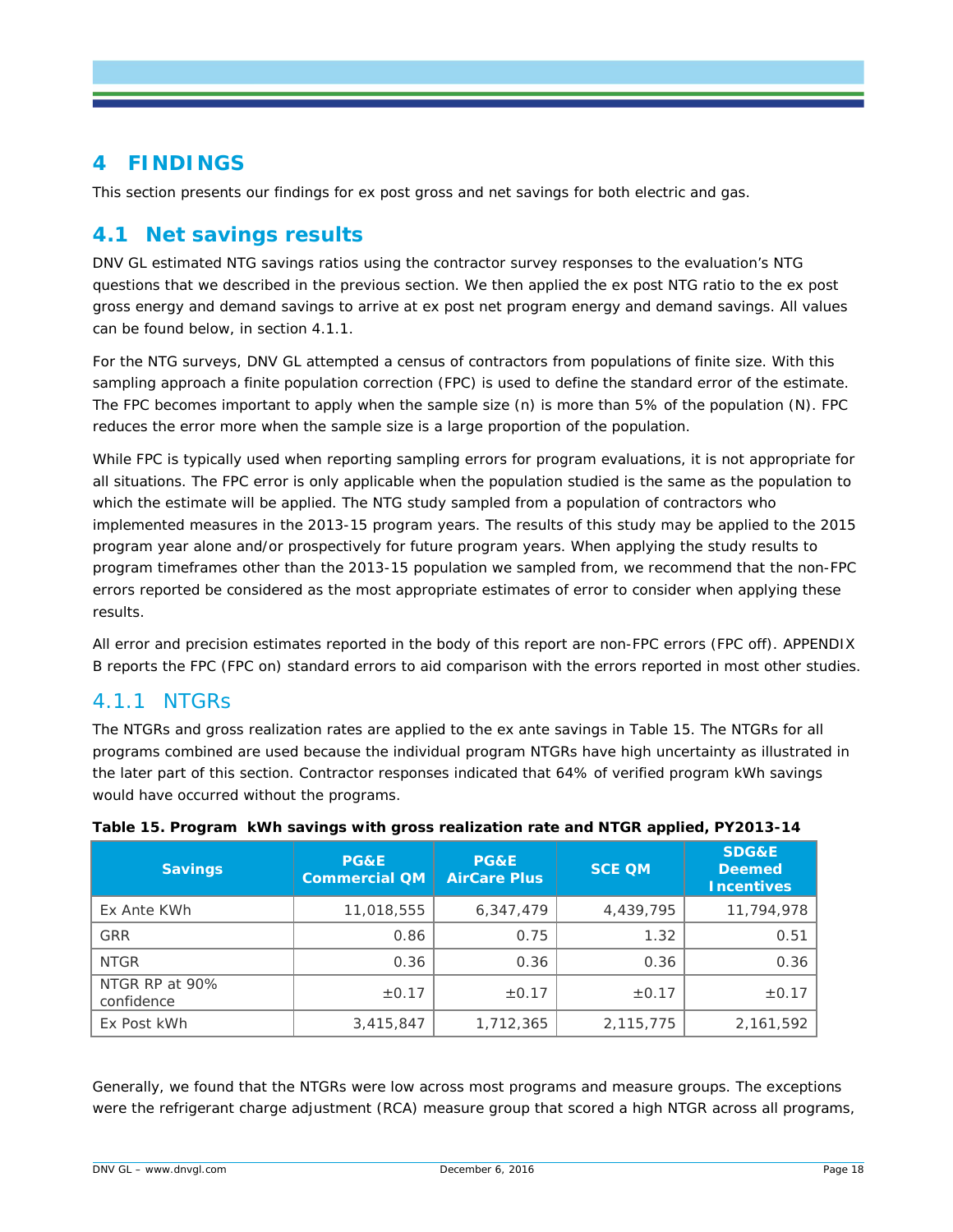and the QM measure group, only performed in the SCE QM program. The QM measure group is the only measure in the SCE QM program (it is comprehensive and includes all of the other measures), resulting in a high NTGR for that program. The fan control and thermostat measures had the lowest NTGRs among the measure groups.

[Table 16](#page-22-0) also shows that three of the four programs had overall NTGRs in a similar range. The one exception was PG&E's Commercial QM program which had a much lower overall NTGR. This result surprised us somewhat because this PG&E program had a similar design to Southern California Edison's (SCE) QM program, which had a much higher NTGR. A closer examination of these results revealed that the differences in NTGRs between the PG&E and SCE programs were mostly driven by different assessments of program attribution by a small number of contractors who accounted for a very large volume of program savings in each of the programs. With these contractors removed the program results were very similar.

| <b>Measure</b><br>Group | <b>PG&amp;E</b><br>Commercial<br><b>QM</b> | <b>PG&amp;E AirCare</b><br><b>SCE OM</b><br><b>Plus</b> |                 | <b>SDG&amp;E Deemed</b><br><b>Incentives</b> |
|-------------------------|--------------------------------------------|---------------------------------------------------------|-----------------|----------------------------------------------|
| Coil Cleaning           |                                            | $0.00 \pm 0.00$                                         |                 | $0.48 \pm 0.63$                              |
| Economizer              | $0.21 \pm 0.30$                            | $0.55 \pm 1.19$                                         |                 |                                              |
| Fan Control             | $0.05 \pm 0.08$                            | $0.00 \pm 0.00$                                         |                 |                                              |
| Maintenance             |                                            |                                                         | $0.49 \pm 0.28$ |                                              |
| <b>RCA</b>              | $1.00 \pm 0.00$                            | $0.37 \pm 1.06$                                         |                 | $0.84 \pm 0.37$                              |
| Thermostat              | $0.21 \pm 0.19$                            | $0.31 \pm 1.00$                                         |                 |                                              |
| Overall                 | $0.16 \pm 0.16$                            | $0.29 \pm 0.67$                                         | $0.49 \pm 0.28$ | $0.54 \pm 0.49$                              |

<span id="page-22-0"></span>**Table 16. Measure-level kWh NTGRs across programs, PY 2013-14**

Another contributing factor for the very different NTGRs between the PG&E and SCE QM programs may have been methodological. Because the SCE program did not track individual measures separately, we could not evaluate the effectiveness of the program in promoting different measures.

Tables 17 through 20 present the NTG ratios and the FPC off confidence intervals for the PG&E Commercial QM and PG&E AirCare Plus; SCE QM; and SDG&E Deemed Incentives programs. The attribution scoring results by program with FPC on are presented in [APPENDIX C.](#page-48-0)

#### *PG&E QM NTGR*

For the PG&E QM program overall, respondents accounting for only 7% of the weighted ex post savings indicated that they had not installed program measures prior to the program. The only measure where contractors attributed more than 25% of savings to the program was RCA. However, because RCAs only made up a small portion of program savings, the overall program had a low NTG ratio.

Nearly all contractors indicated that they had offered at least some of the services included in the program prior to participating in the program the program (Frame3), though none of the contractors indicated that they had offered RCAs prior to the program (Frame3a). Most (55% of weighted *ex post* savings) of the overall NTGR results are based on a response pattern of "yes" the contractor offered these services prior to participating in the program and "no" there are not any services that would not have occurred without the program leading to respondents indicating the percentage of maintenance/tune-up services they would have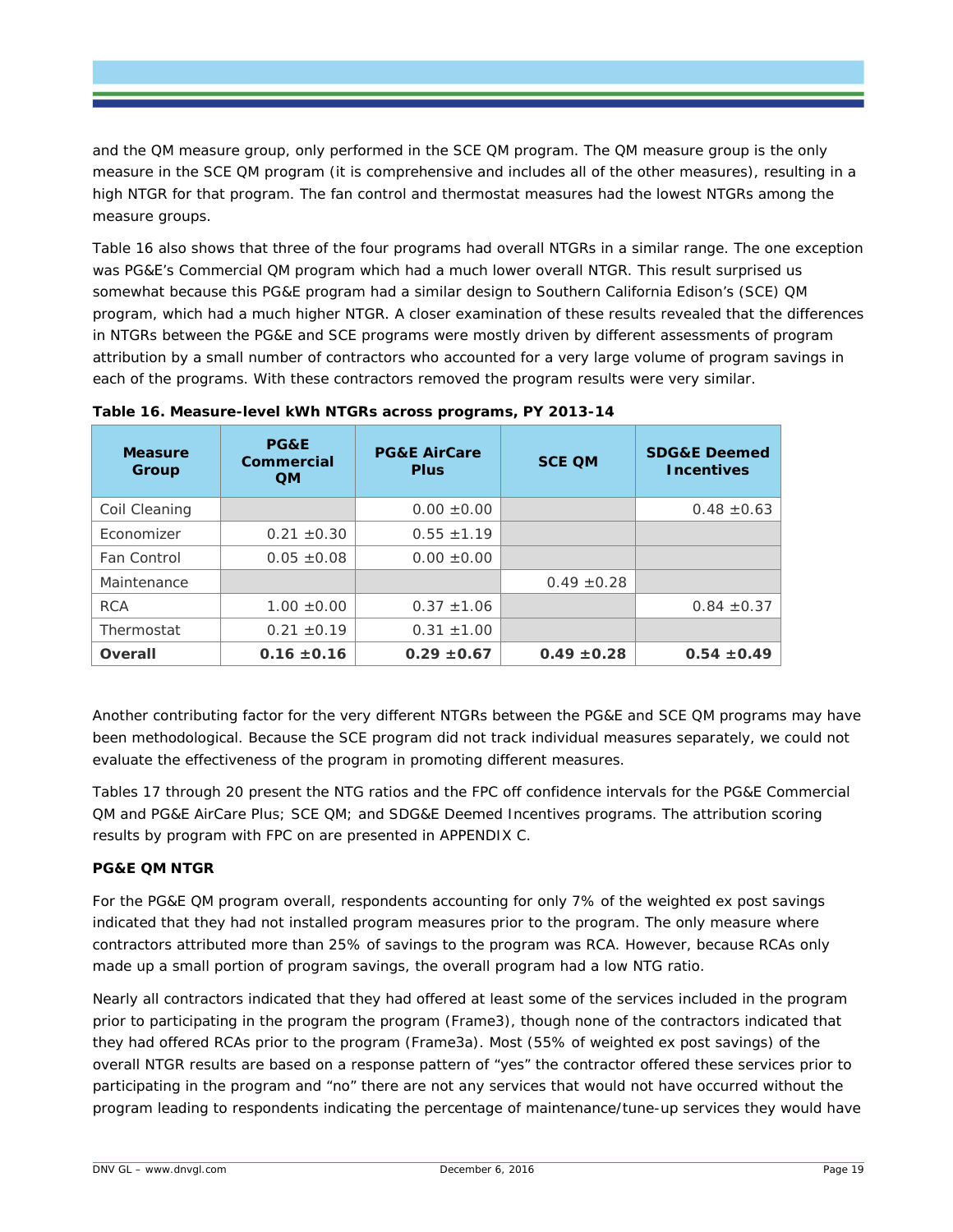installed overall in the absence of the program. Nine contractors indicated that they would have completed the same projects without the program, six indicated that they would have completed over half of the projects without the program, and two indicated that they would have completed a quarter or less of the projects without the program.

Overall ratios for each of the savings types (kWh, kW, therms) vary due to the different distribution of savings of each among the measures. For instance, RCA is the only measure with claimed demand savings causing an extremely high electric demand NTGR while thermostat and fan control are the only measures with claimed gas savings. The overall kWh NTGR is 0.16, while the kW NTGR is 1.00 and therm NTGR is 0.21.

|                      |    | Electric (kWh) |            | <b>Electric Demand (kW)</b> |            | Gas (therms) |            |
|----------------------|----|----------------|------------|-----------------------------|------------|--------------|------------|
| <b>Measure Group</b> | n  | <b>NTGR</b>    | 90% CI     | <b>NTGR</b>                 | 90% CI     | <b>NTGR</b>  | 90% CI     |
| Coil Cleaning*       |    |                |            |                             |            |              |            |
| Economizer           | 14 | 0.21           | $\pm 0.30$ | N/A                         | N/A        | N/A          | N/A        |
| Fan Control          | 21 | 0.05           | $\pm 0.08$ | N/A                         | N/A        | 0.07         | $\pm 0.09$ |
| <b>RCA</b>           | 16 | 1.00           | $\pm 0.00$ | 1.00                        | $\pm 0.00$ | N/A          | N/A        |
| Thermostat           | 18 | 0.21           | $\pm 0.19$ | N/A                         | N/A        | 0.21         | $\pm 0.19$ |
| Overall              | 22 | 0.16           | $\pm 0.16$ | 1.00                        | ±0.00      | 0.21         | ±0.18      |

<span id="page-23-0"></span>**Table 17. PG&E Commercial QM NTGRs**

\*None of the contractors interviewed for PG&E's Commercial QM program were matched with coil cleaning measures in the tracking data. Coil cleaning was performed through the program, but not claimed or reported in the tracking data so it was impossible to link the activity to contractors.

After asking contractors what percent of the projects completed through the program would have been completed without the program (Attr2), the interviewers asked them to explain their response (Attr2a). Some of these responses included:

- *The number of projects completed did not change:*
	- o One contractor said that the "trainings helped them understand the QM program better but not how to do the work."
	- o A second contractor responded that "It's what the business does and is part of the services they offer."
	- o A third contractor said the "offerings didn't really affect their business."
	- o A fourth contractor responded that "they have contracts they have to follow, which is a visit every 3 months."
- *The trainings helped them to identify more things to do*: One contractor said "Due to the trainings, they were able to spot more things. Trainings from the liaison focused on certain avenues of the business world which helped them get more work."
- *Incentives encouraged more customers to complete more economizer repairs and thermostats:*
	- o One contractor said they "might not have done as much economizer or thermostat work if rebates weren't offered."
	- o Another contractor indicated that "economizer customers don't want to pay for the service by itself and the program helps with that [through] the rebates."

#### *PG&E AirCare Plus NTGR*

DNV GL completed interviews with three of ten contractors participating in the PG&E AirCare Plus program. The NTGRs are presented in [Table 18.](#page-24-0) None of the measure specific or overall NTGR are statistically different from zero. However, due to the small sample sizes, the confidence intervals are large.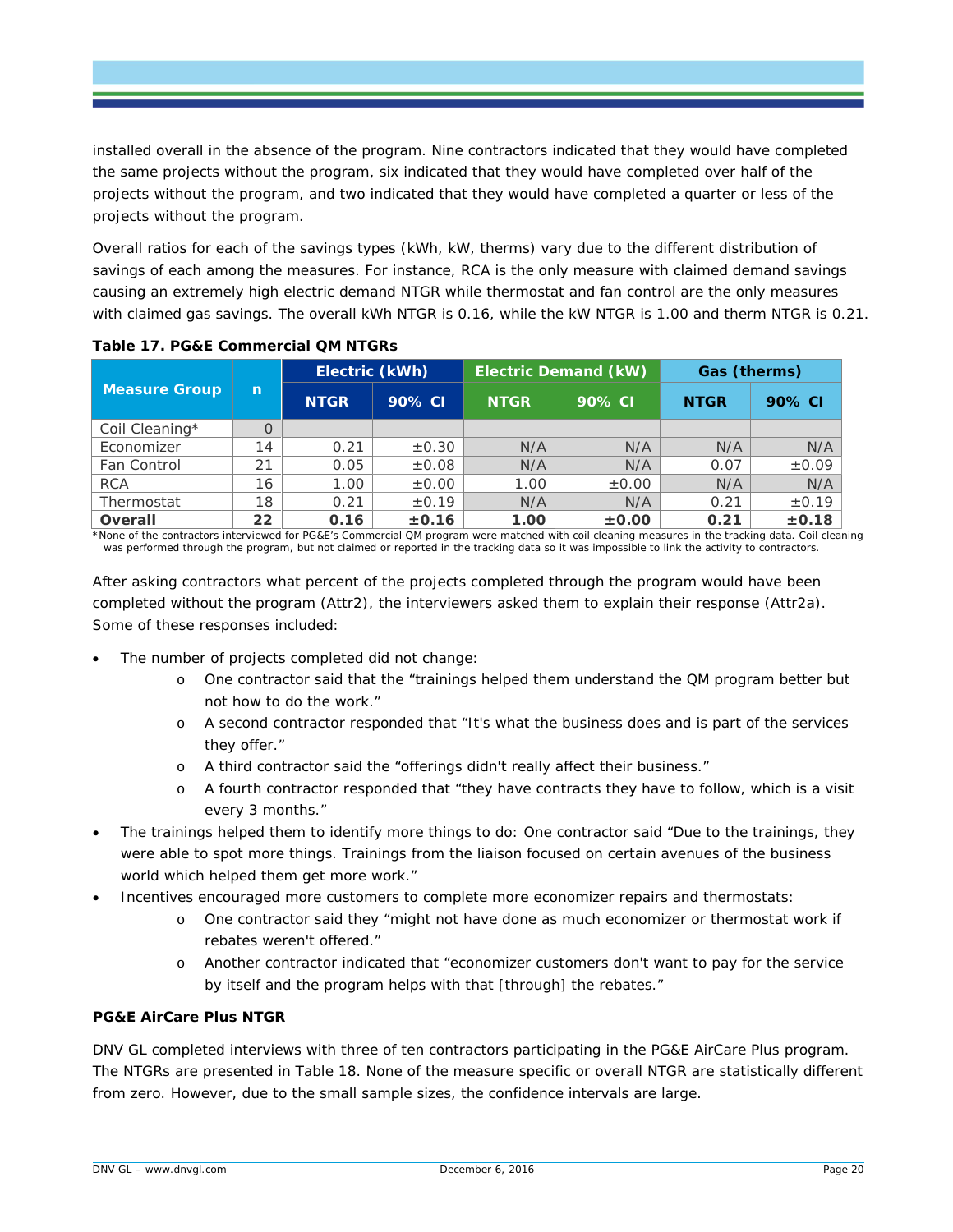|                      |   | Electric (kWh) |            | <b>Electric Demand (kW)</b> |            | Gas (Therms) |            |
|----------------------|---|----------------|------------|-----------------------------|------------|--------------|------------|
| <b>Measure Group</b> | n | <b>NTGR</b>    | 90% CI     | <b>NTGR</b>                 | 90% CI     | <b>NTGR</b>  | 90% CI     |
| Coil Cleaning        | っ | 0.00           | $\pm 0.00$ | 0.00                        | $\pm 0.00$ | N/A          | N/A        |
| Economizer           |   | 0.55           | ±1.19      | N/A                         | N/A        | N/A          | N/A        |
| Fan Control          |   | 0.00           | $\pm 0.00$ | N/A                         | N/A        | 0.00         | $\pm 0.00$ |
| <b>RCA</b>           | っ | 0.37           | ±1.06      | 0.43                        | ±1.12      | N/A          | N/A        |
| Thermostat           | 3 | 0.31           | ±1.00      | N/A                         | N/A        | 0.28         | $\pm 0.95$ |
| Overall              | 3 | 0.29           | $\pm 0.67$ | 0.18                        | $\pm 0.44$ | 0.28         | ±0.94      |

#### <span id="page-24-0"></span>**Table 18. PG&E AirCare Plus NTGRs**

#### *SCE QM NTGR*

The data for the SCE QM program did not allow for results at the measure level. The program as a whole scored 49%. The NTGR attribution pathway for the large majority of responses (82% of weighted ex post electric savings) was a "yes" response to the question about whether they offered these services prior to program participation and a "no" response to the question about whether there were any services that would not have occurred without the program. (see [APPENDIX C\)](#page-48-0). All contractors indicated that they had offered a similar service provided through the program prior to working with the program (Frame3). However, when asked which measures they thought would not have occurred without the program, 11 out of 16 indicated general maintenance (Attr3a). This is not surprising since it is common for HVAC systems to only be serviced when they break.<sup>[7](#page-24-2)</sup>

- A quarter of respondents indicated that 75% or more of the projects they completed through the program would have been done without the program (Attr2).
- Five respondents indicated that between 50% and 70% of the projects would have been completed without the program, and
- Seven respondents indicated that less than half of the projects would have been completed (Attr2).

<span id="page-24-1"></span>

|  |  |  |  | Table 19. SCE QM NTGRs |
|--|--|--|--|------------------------|
|--|--|--|--|------------------------|

|                      |    | Electric (kWh) |                          |  |  |
|----------------------|----|----------------|--------------------------|--|--|
| <b>Measure Group</b> | N  | <b>NTGR</b>    | 90% CI<br><b>FPC Off</b> |  |  |
| Maintenance          | 16 | 0.49           | ±0.28                    |  |  |
| Overall              | 16 | 0.49           | $\pm 0.28$               |  |  |

After asking contractors what percent of the projects completed through the program would have been completed without the program (Attr2), respondents were asked to explain their response (Attr2a). Some of these responses included:

- *They increased the frequency of maintenance done for existing customers:*
	- o One contractor indicated that they "would have done all the tasks (measures) but the frequency would have dropped on some tasks, maybe to once a year rather than twice."
	- o A second contractor said that "it made some customers do maintenance quarterly instead of less frequently."

<span id="page-24-2"></span> <sup>7</sup> California HVAC Behavior Study states that very few contractors focus their business on maintenance services.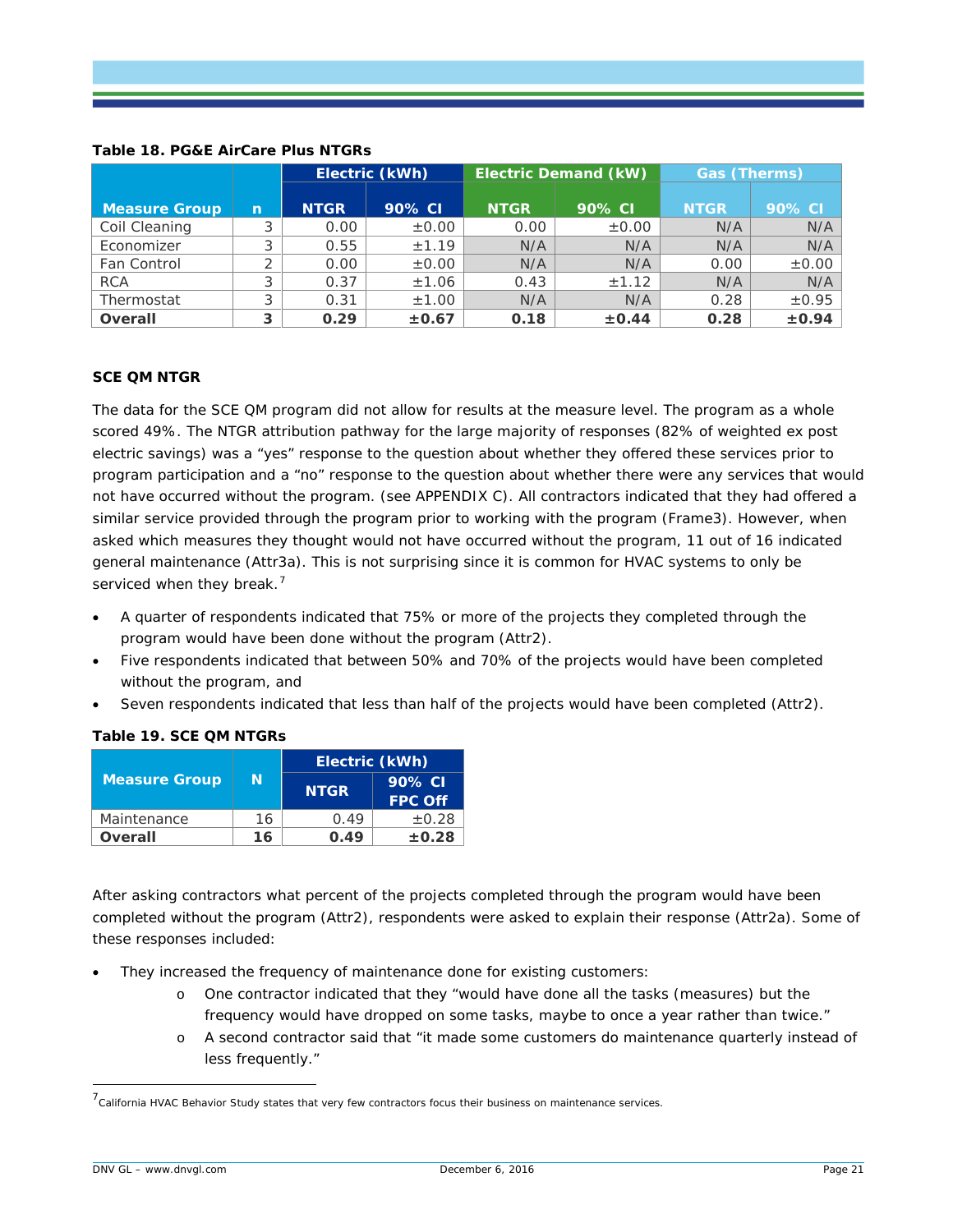- *They expanded their customer base through the program incentives:*
	- o One contractor said "Incentives. [The] marketing material [is] good too. The program has been very helpful in acquiring new business."
	- o Another contractor indicated that the "incentive gets them to table then they have the ability to sell the program and benefits."
	- o A third contractor said "some of these things are a hard sell to customers without incentives. Incentives make them move in the direction of wanting to do it."
	- o A fourth contractor said "Incentives some customers were in it for the money."
	- o A fifth contractor said "Incentives people love free money."

#### *SDG&E Deemed Incentive NTGR*

DNV GL staff completed interviews with seven of ten contractors participating in the SDG&E Deemed Incentive program. Overall, respondents accounting for 43% of the *ex post* electric savings (2 out of 7 respondents) indicated that they had not installed the offered measure types prior to the program (Frame3; see [APPENDIX C\)](#page-48-0). Four indicated that they had not offered RCAs prior to the program and two indicated that they had not offered coil cleaning prior to the program (Frame3a). When asked which measures would not likely occur without the program, two contractors indicated coil cleaning and one indicated RCAs (Attr3a). When asked what percent of projects would have been completed without the program, five out of seven responses were less than 50% (Attr2).

|                      |   |             | Electric (kWh)           |             | <b>Electric Demand (kW)</b> |
|----------------------|---|-------------|--------------------------|-------------|-----------------------------|
| <b>Measure Group</b> | n | <b>NTGR</b> | 90% CI<br><b>FPC Off</b> | <b>NTGR</b> | 90% CI<br><b>FPC Off</b>    |
| Coil Cleaning        |   | 0.48        | $\pm 0.63$               | 0.50        | $\pm 0.62$                  |
| Economizer*          |   |             |                          |             |                             |
| <b>RCA</b>           | 6 | 0.84        | $\pm 0.37$               | 0.79        | $\pm 0.47$                  |
| <b>Overall</b>       |   | 0.54        | $\pm 0.49$               | 0.55        | $\pm 0.49$                  |

#### <span id="page-25-0"></span>**Table 20. SDG&E Deemed Incentive NTGRs**

\*None of the contractors interviewed for SDG&E's Deemed Incentives program were matched with economizer measures in the tracking data.

After asking contractors what percent of the projects completed through the program would have been completed without the program (Attr2), respondents were asked to explain their response (Attr2a). Some of these responses included:

- *They expanded their customer base through the program incentives:* 
	- o One contractor said that they "would have done all the work for their customers they already had, but the new customers they wouldn't have had without the program."
	- o A second contractor responded that "Only some of their customers that went through the program were existing customers, and they would not have gotten the other customers' business without the program."
	- o A third contractor indicated that they were able to expand the commercial side of their business through the program.
- *They locked in service contracts for a longer period of time:* One contractor indicated that with the incentive, they were able to lock in customers for three years and increase customer awareness of how maintenance relates to energy.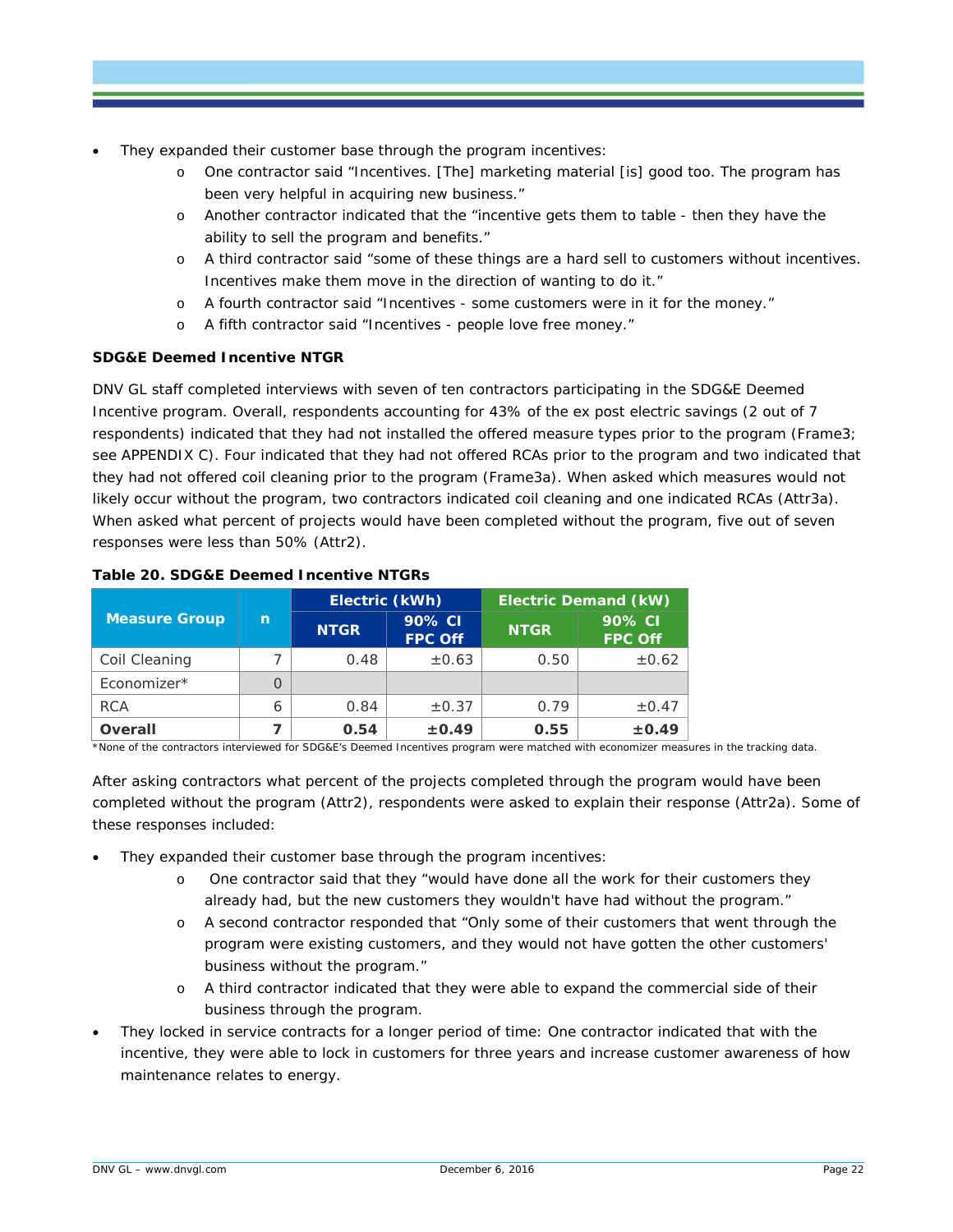# <span id="page-26-0"></span>**4.2 Spillover and Other Market Effects**

This section describes both the methodologies we used to estimate spillover savings and possible market effects and the findings we derived from the survey responses.

# <span id="page-26-1"></span>4.2.1 Methodology

We estimated potential spillover for the commercial QM programs. While these programs will receive the global 5% spillover adder, the CPUC was still interested in an estimate of program-specific spillover, in part to help assess the reasonableness of the global adder.

The rationale for estimating spillover for participating contractors is that QM and tune-up programs provide contractors with tools and abilities that can be applied to jobs outside of the program as well as inside the program. Contractors may choose not to submit claims for rebates for a number of reasons including: 1) seeking to avoid paperwork burden and other "hassle" costs, 2) being aware that a given project did not completely follow program protocols; or 3) their customers chose not to pursue the rebates, for whatever reason.

We calculated spillover based on the following two survey questions:

- **Spill1.** Do you also use QM or tune-up program training, checklists, tools, and/or protocols for HVAC maintenance jobs that do not receive a QM or tune-up program incentive, but are eligible for the QM or tune-up program?
- **Spill2.** <if Spill1=yes> What percent of HVAC maintenance jobs that you perform with these methods and/or tools receive incentives through the QM or tune-up programs?

[Table 21](#page-26-2) and [Table 22](#page-26-3) show how we use the responses to questions Spill1 and Spill2 to calculate spillover.

<span id="page-26-2"></span>**Table 21. Spillover assignment decision based on response to Spill1 question**

| <b>Response to</b><br>Spill1 | <b>NTG assignment</b> |  |  |  |
|------------------------------|-----------------------|--|--|--|
| Yes                          | Proceed to Spill2     |  |  |  |
| No                           | 0% Spillover          |  |  |  |
| Don't know                   | 0% Spillover          |  |  |  |
| Refused                      | 0% Spillover          |  |  |  |

#### <span id="page-26-3"></span>**Table 22. Spillover assignment decision based on response to Spill2 question**

| <b>Response to</b><br>Spill <sub>2</sub> | <b>NTG assignment</b>                          |  |  |  |  |
|------------------------------------------|------------------------------------------------|--|--|--|--|
| % in program                             | Spillover = $[(1/ % in program) - 100%] * NTG$ |  |  |  |  |
| Don't know                               | 0% Spillover                                   |  |  |  |  |
| Refused                                  | 0% Spillover                                   |  |  |  |  |

The NTG assignment in [Table 22](#page-26-3) first estimates the total amount of services that the contractor performed (within and without the program) relative to the percent performed within the program. Subtracting 100% from the total amount provides an estimate of non-program activities using program methods relative to the amount performed as part of the program. Multiplying by the NTG provides an estimate of non-program activities attributable to the program.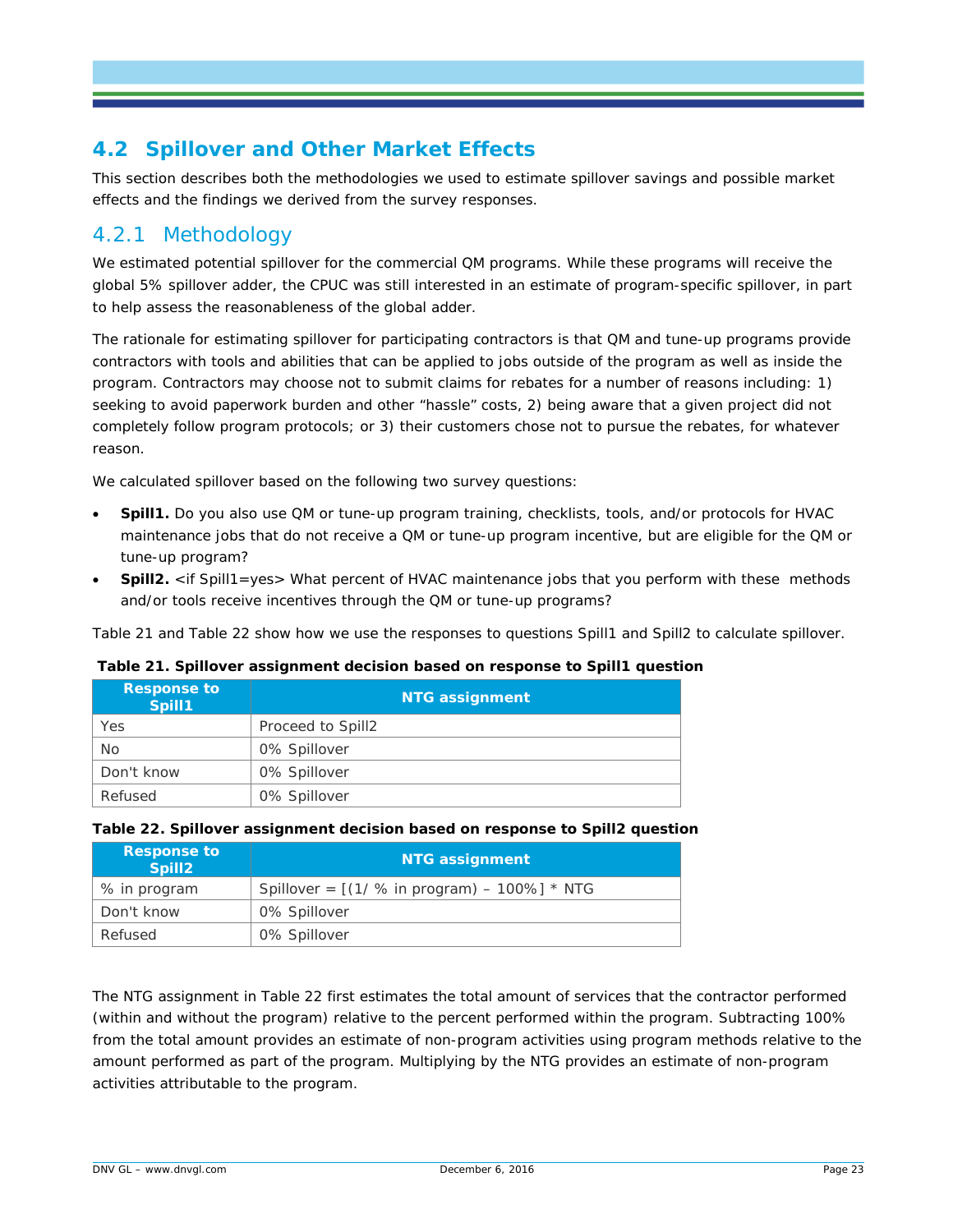

#### <span id="page-27-0"></span>**Figure 2. Estimating spillover for each contractor based on response to question Spill2 Only Known Value**

This method likely over-represents spillover. The formula in [Table 22](#page-26-3) applies the same level of program attribution (the NTG ratio) to their non-program HVAC maintenance jobs as it does to the maintenance jobs which were claimed through the program. This is a simplifying assumption that overstates the program attribution. This overstatement is due to the fact that the NTGR for the program activities reflects the impact of both the program financial incentives and the non-financial program activities (e.g., training, checklists, tools, etc.) whereas the program's influence over non-program activities would be limited to non-financial program activities only.

In addition to these more direct quantifications of spillover, other questions in the survey instrument also explore the issue as to whether participation in the program changed the standard practices of the HVAC contractors. Such changes in standard practices could potentially generate additional spillover savings in the future, even with the cessation of the QM programs, if there was evidence that they were 1) programinduced; and 2) sustainable in the absence of the programs.

These survey questions exploring potential changes in standard practices included:

- **Frame3.** Did you offer any of those services to customers before working with the <program>?
- **Frame3a.** Which of these services did you offer before participating in the program?
- **Frame6.** Has the <program> caused you to change your HVAC maintenance or tune-up service offerings?
- **Frame 6b.** How has the program caused you to change your HVAC maintenance and tune-up service offerings?

We did not use the responses to these questions to generate any additional estimates of spillover energy savings. However, we did use the responses to these questions to gain a better understanding of the possible market transformative impacts of these programs both quantitatively (e.g., What percentage of the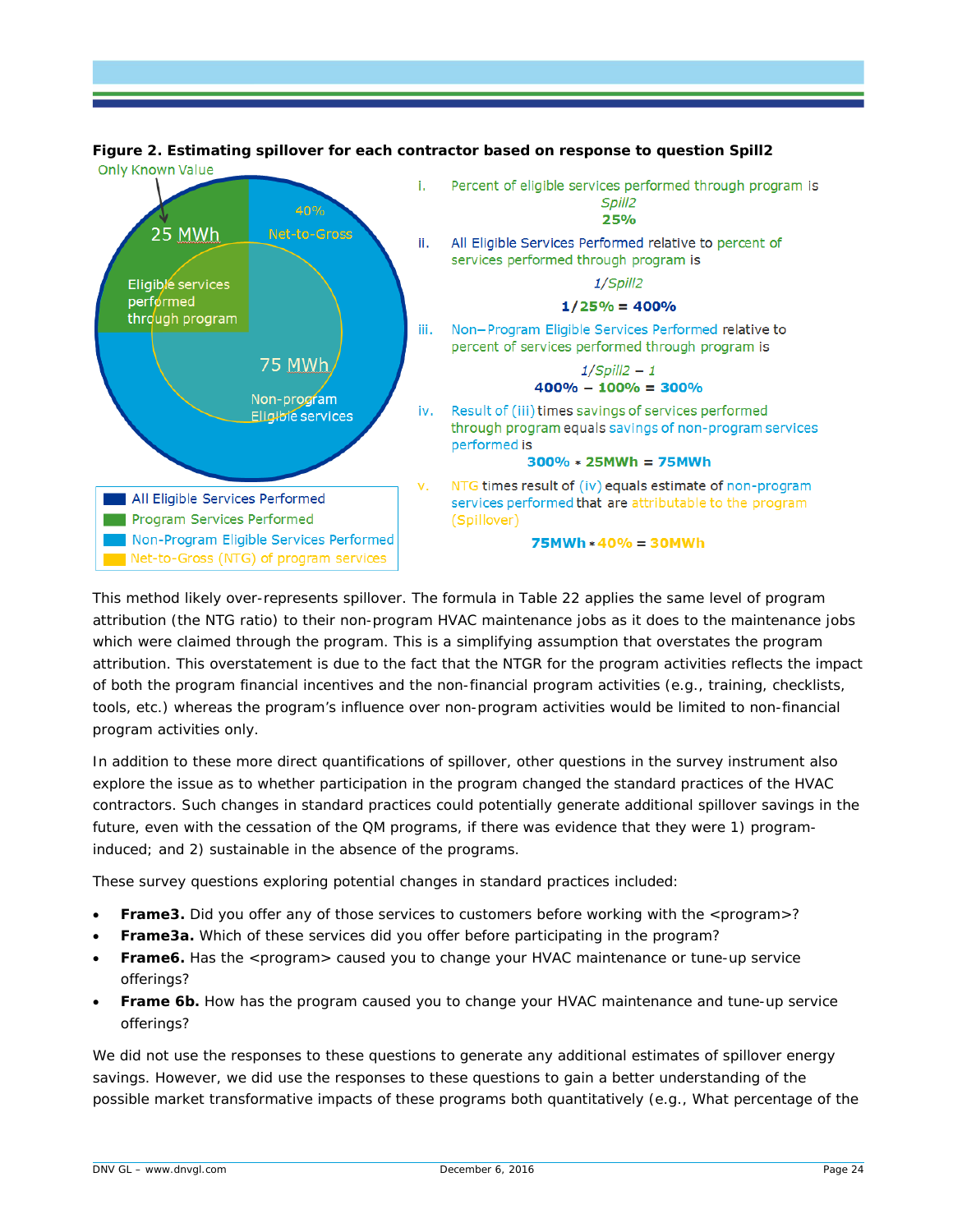HVAC contractors changed their maintenance/tune-up practices as a result of participating in the programs?) and qualitatively (e.g., Which of their maintenance/tune-up practices changed as a result of program participation?)

# <span id="page-28-0"></span>4.2.2 Findings

Spillover was found to be negligible in all four programs. [Table 23](#page-28-1) shows the spillover estimates for both the QM and Tune-up program groups. For both program types the spillover is very small, and indistinguishable from zero given the error bound.

|               |    | Electric (kWh) |                |                  | <b>Electric Demand (kW)</b> | <b>Gas (Therms)</b> |                |
|---------------|----|----------------|----------------|------------------|-----------------------------|---------------------|----------------|
|               |    | Potential      | 90% CI         | <b>Potential</b> | 90% CI                      | Potential 90% CI    |                |
| Measure Group | n  | Spillover      | <b>FPC Off</b> | Spillover        | <b>FPC Off</b>              | <b>Spillover</b>    | <b>FPC Off</b> |
| All Programs  | 48 | 0.01           | $\pm 0.01$     | 0.01             | $\pm 0.01$                  | 0.02                | $\pm 0.03$     |

#### <span id="page-28-1"></span>**Table 23. Combined program spillover estimates**

[Table 24](#page-28-2) through [Table 27](#page-29-1) present spillover estimates and the confidence intervals for each of the programs individually. As noted in section [4.2.1,](#page-26-1) because the CPUC has a separate team of consultants estimating a more generic cross-program spillover "adder," we estimated potential spillover for the commercial QM programs only for informational purposes. It will not be included in the NTG score to avoid double counting with the global spillover adder. Also, as noted in that subsection, our spillover method likely overstates the spillover savings somewhat because it applies the same assumption of program attribution (the NTGR) to the non-program HVAC maintenance activities as it does to the program HVAC maintenance activities, even though the non-program activities did not receive the benefits of the program incentives.

|                                |              | Electric (kWh)                       |                          | <b>Electric Demand (kW)</b>          |                          | <b>Gas (Therms)</b>                  |                          |
|--------------------------------|--------------|--------------------------------------|--------------------------|--------------------------------------|--------------------------|--------------------------------------|--------------------------|
| <b>Measure</b><br><b>Group</b> | $\mathsf{r}$ | <b>Potential</b><br><b>Spillover</b> | 90% CI<br><b>FPC Off</b> | <b>Potential</b><br><b>Spillover</b> | 90% CI<br><b>FPC Off</b> | <b>Potential</b><br><b>Spillover</b> | 90% CI<br><b>FPC Off</b> |
|                                |              |                                      |                          |                                      |                          |                                      |                          |
| Coil Cleaning*                 | $\Omega$     |                                      |                          |                                      |                          |                                      |                          |
| Economizer                     | 14           | 0.00                                 | $\pm 0.01$               | N/A                                  | N/A                      | N/A                                  | N/A                      |
| Fan Control                    | 21           | 0.00                                 | $\pm 0.00$               | N/A                                  | N/A                      | 0.00                                 | $\pm 0.00$               |
| <b>RCA</b>                     | 16           | 0.35                                 | $\pm 0.43$               | 0.29                                 | $\pm 0.35$               | N/A                                  | N/A                      |
| Thermostat                     | 18           | 0.05                                 | $\pm 0.08$               | N/A                                  | N/A                      | 0.04                                 | $\pm 0.08$               |
| Overall                        | 22           | 0.03                                 | $\pm 0.04$               | 0.29                                 | $\pm 0.36$               | 0.04                                 | ±0.07                    |

#### <span id="page-28-2"></span>**Table 24. PG&E Commercial QM spillover estimates**

\*None of the contractors interviewed for PG&E's Commercial QM program were matched with coil cleaning measures in the tracking data.

#### <span id="page-28-3"></span>**Table 25. PG&E AirCare Plus spillover estimates**

|                      |                | Electric (kWh)   |                | <b>Electric Demand (kW)</b> |                | <b>Gas (Therms)</b> |                |
|----------------------|----------------|------------------|----------------|-----------------------------|----------------|---------------------|----------------|
|                      |                | <b>Potential</b> | 90% CI         | <b>Potential</b>            | 90% CI         | <b>Potential</b>    | 90% CI         |
| <b>Measure Group</b> | $\overline{n}$ | <b>Spillover</b> | <b>FPC Off</b> | <b>Spillover</b>            | <b>FPC Off</b> | <b>Spillover</b>    | <b>FPC Off</b> |
| Coil Cleaning        | 3              | 0.00             | $\pm 0.00$     | 0.00                        | $\pm 0.00$     | N/A                 | N/A            |
| Economizer           | 3              | 0.00             | $\pm 0.00$     | N/A                         | N/A            | N/A                 | N/A            |
| Fan Control          | ◠              | 0.00             | $\pm 0.00$     | N/A                         | N/A            | 0.00                | $\pm 0.00$     |
| <b>RCA</b>           | ς              | 0.00             | $\pm 0.00$     | 0.00                        | $\pm 0.00$     | N/A                 | N/A            |
| Thermostat           | 3              | 0.00             | $\pm 0.00$     | N/A                         | N/A            | 0.00                | $\pm 0.00$     |
| Overall              | 3              | 0.00             | ±0.00          | 0.00                        | ±0.00          | 0.00                | $\pm 0.00$     |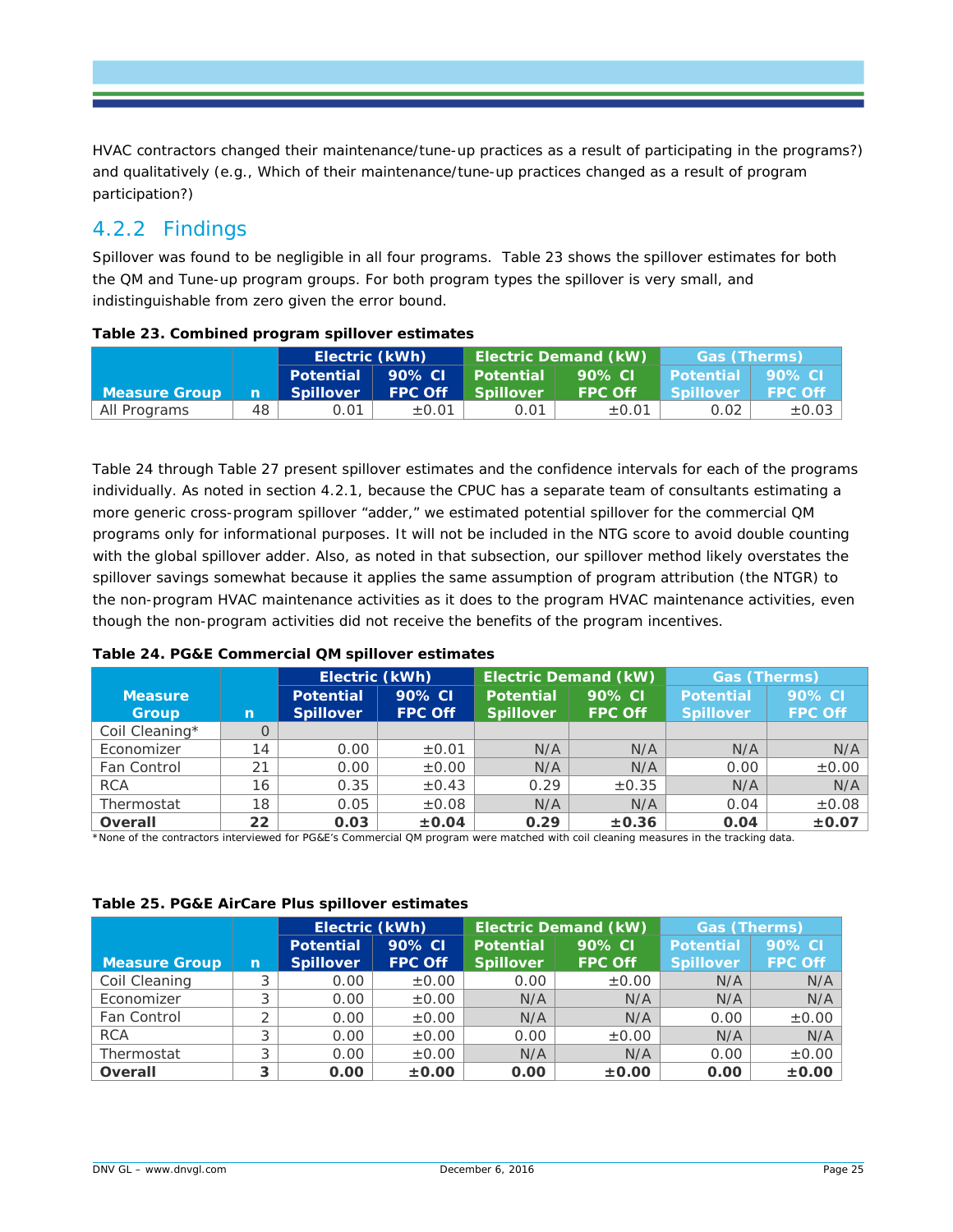#### <span id="page-29-0"></span>**Table 26. SCE QM spillover estimates**

|                      |    | Electric (kWh)   |                          |
|----------------------|----|------------------|--------------------------|
|                      |    | <b>Potential</b> | 90% CI<br><b>FPC Off</b> |
| <b>Measure Group</b> | n  | <b>Spillover</b> |                          |
| Maintenance          | 16 | 0.01             | ±0.02                    |
| Overall              | 16 | 0.01             | $\pm 0.02$               |

#### <span id="page-29-1"></span>**Table 27. SDG&E Deemed Incentives spillover estimates**

|                      |   | Electric (kWh)                       |                          | <b>Electric Demand (kW)</b>          |                          |  |
|----------------------|---|--------------------------------------|--------------------------|--------------------------------------|--------------------------|--|
| <b>Measure Group</b> | n | <b>Potential</b><br><b>Spillover</b> | 90% CI<br><b>FPC Off</b> | <b>Potential</b><br><b>Spillover</b> | 90% CI<br><b>FPC Off</b> |  |
| Coil Cleaning        |   | 0.00                                 | $\pm 0.01$               | 0.00                                 | $\pm 0.01$               |  |
| Economizer*          |   |                                      |                          |                                      |                          |  |
| <b>RCA</b>           | 6 | 0.00                                 | $\pm 0.01$               | 0.00                                 | $\pm 0.01$               |  |
| <b>Overall</b>       |   | 0.00                                 | $\pm 0.01$               | 0.00                                 | $\pm 0.01$               |  |

\*None of the contractors interviewed for SDG&E's Deemed program were matched with economizer measures in the tracking data.

As noted in subsection [4.2.1,](#page-26-1) in addition to the spillover questions (Spill1 and Spill2) we also asked other survey questions (Frame3, Frame3a, Frame6, and Frame6b) which explored the possible market transformative impacts of these programs both quantitatively and qualitatively. These questions explored the issue as to whether participation in the program changed the standard practices of the HVAC contractors and how these practices might have changed. A fuller analysis of these survey responses appears in [APPENDIX D.](#page-49-0)

In summary, these survey responses indicated that the vast majority of the respondents had offered coil cleaning of the condensers, RCA services, economizer repair, or fan control adjustment before working with the program. The two maintenance services which the contractors were less likely to say they had offered before working with the programs were the coil cleaning of the evaporator and the thermostat measure.

When we asked the HVAC contractors whether the program caused them to change their HVAC maintenance or tune-up service offering, less than a third (31%) said that they had. Those that reported changes in their offerings mostly cited either: 1) the program incentives encouraging them to promote maintenance services they had not previously promoted; or 2) the program trainings enhancing their existing maintenance services.

The first category of changes in offerings is clearly program-dependent since it relies on the availability of program incentives. The second category of changes holds out some hope of more sustainable changes in practices. For example, some contractors mentioned using more diagnostic equipment in their maintenance practices or taking a more disciplined and consistent approach to their maintenance. However, the survey responses also raised questions as to whether the higher quality of these maintenance practices would continue without the program incentives. For example, one of the contractors said that they stopped participating in the program because they realized how much time the extra quality control was taking and when the incentives were reduced, the costs ended up outweighing the benefits. In addition, some of the contractors explicitly said that they started expanding services like economizer repairs and thermostat adjustments because the incentives made it more appealing for both them and their customers.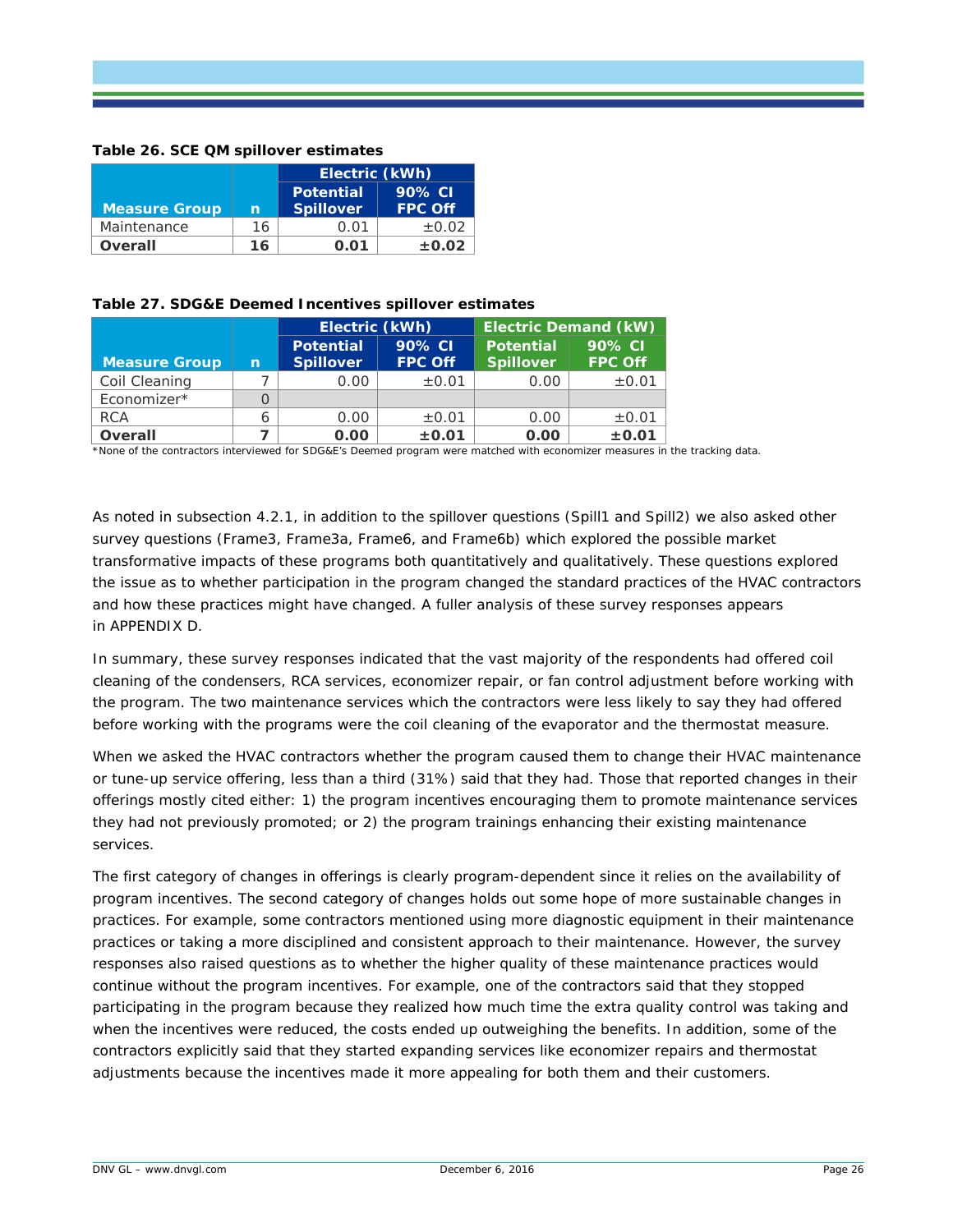One of the contractors reported that because of the program trainings, they were better able to explain the benefits of maintenance services to their customers. Such improvements in salesmanship could potentially increase customer uptake of maintenance services absent program support. However, only one contractor mentioned this. In addition, one wonders how effective these sales pitches would be without the "sweetener" of the program rebate. Finally, the absence of the rebates could also discourage HVAC contractors from making such a sales pitch in the first place, due to the diminished likelihood of success.

In conclusion, it is unlikely that these programs are producing any long-term market effects among the population of participating HVAC contractors. The vast majority of the contractors are reporting that they offered these maintenance services before joining the program. So, with a few exceptions, the program is not teaching them to offer new services which they did not offer before. There was some limited evidence that the program had encouraged a few of these contractors to improve the quality of their maintenance services. However, there was also evidence that the higher quality of these maintenance services were dependent on the program incentives. Finally, the generally low spillover savings casts further doubt on the prospect for market effects. If the contractors viewed offering these maintenance services as good value proposition even without the program incentives, one would expect the program spillover results to be a lot higher.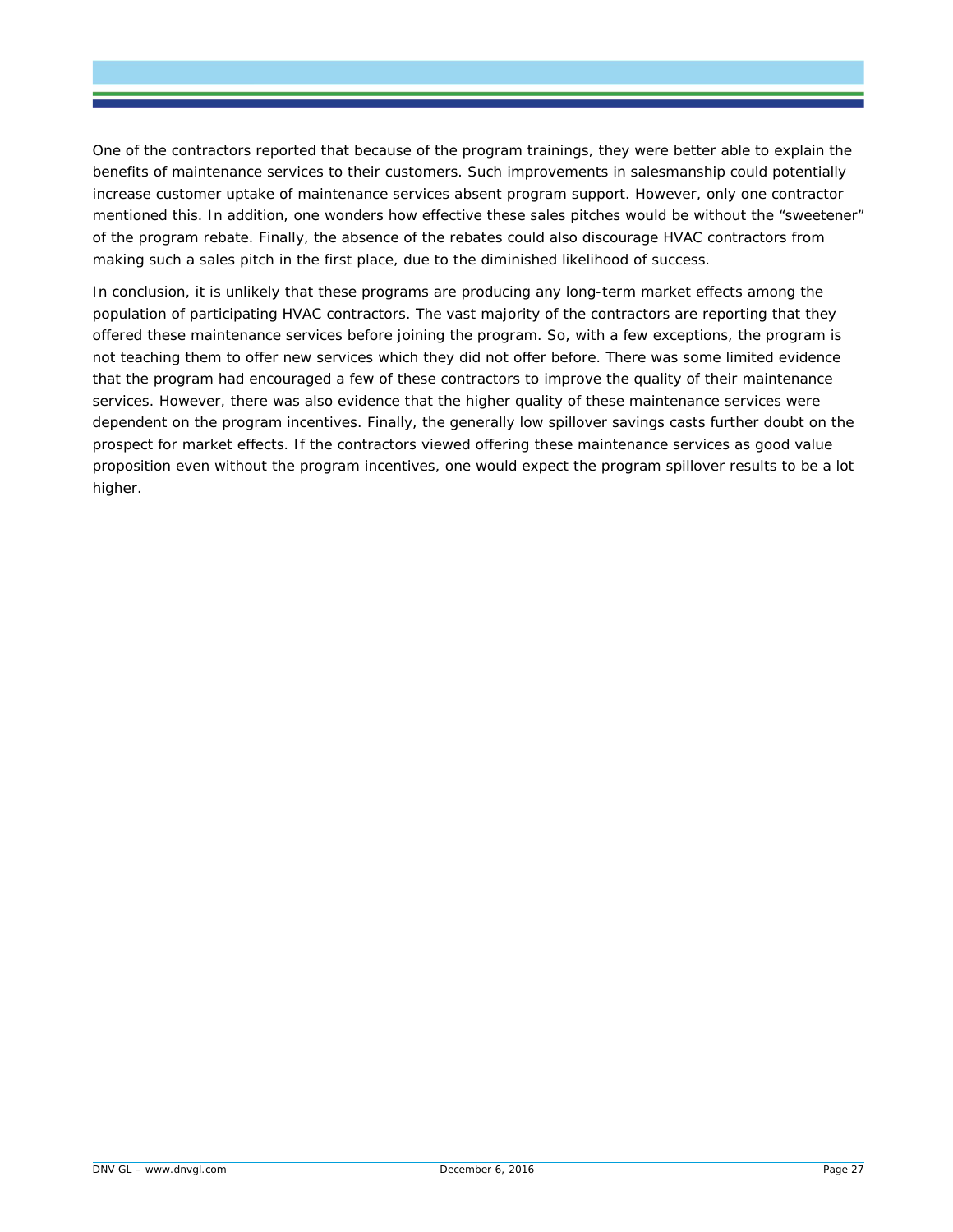# <span id="page-31-0"></span>**5 CONCLUSIONS AND RECOMMENDATIONS**

The error bounds for the program-level NTGRs were high due to large variation in contractor responses and a low number of responses in some programs. Due to this, we decided to produce NTG results shown in [Table 1](#page-5-1) where the program-level NTGRs were combined for all programs.

Even the error bounds for the blended NTGRs, are relatively high, so we are cautious about drawing conclusions or making recommendations for program redesign. However, the fact that the kWh NTGRs are less than 50% for most of the measures, three of the four programs, and for the blended program designs indicates that these HVAC programs are having only modest impacts on the maintenance practices of these HVAC contractors. Other evidence from the contractor surveys – such as the small percentage of HVAC contractors reporting changes in their maintenance service offerings due to program participation – support the conclusion that these effects are modest. A non-participant baseline study of HVAC maintenance standard practice would be extremely valuable, and we would recommend doing such a study before making any drastic program changes. It could be that the QM programs are attracting above average contractors who were already performing the program measures, but whether these activities are being done in the marketplace outside of the program contractors is still an open question.

The HVAC contractor surveys also revealed little evidence for spillover savings or any long-term market effects. The electric spillover savings ranged from zero to two percent. The vast majority of the contractors are reporting that they offered these maintenance services before joining the program. So, with a few exceptions, the program is not teaching them to offer new services which they did not offer before. There was some limited evidence that the program had encouraged a few of these contractors to improve the quality of their maintenance services. However, there was also evidence that the higher quality of these maintenance services were dependent on the program incentives. Finally, the generally low spillover savings casts further doubt on the prospect for market effects. If the contractors viewed offering these maintenance services as a good value proposition even without the program incentives, one would expect the program spillover results to be a lot higher.

We hypothesized that there may have been response bias where the more progressive program contractors may have been more likely to respond to our survey. Though we did not have any way to gauge the progressiveness of a contractor, we were able to correlate contractor responses to whether they continued to participate in the program in 2015, thinking that less progressive contractors may drop out of the program. All of SCE's program contractors continued to participate in 2015, giving no information about a potential response bias, but does say something about program contractor retention. In PG&E and SDG&E programs the percent of complete surveys with contractors active through 2015 was about 10% higher for our survey respondents than for the program overall. This represents a slight bias but not an overwhelming effect.

There were a few encouraging results. As noted, the NTGRs for the RCA measure were much higher than those for other maintenance measures. These NTGRs were also higher across three different programs. These results suggest that the programs are influencing the adoption of this measure group. However, the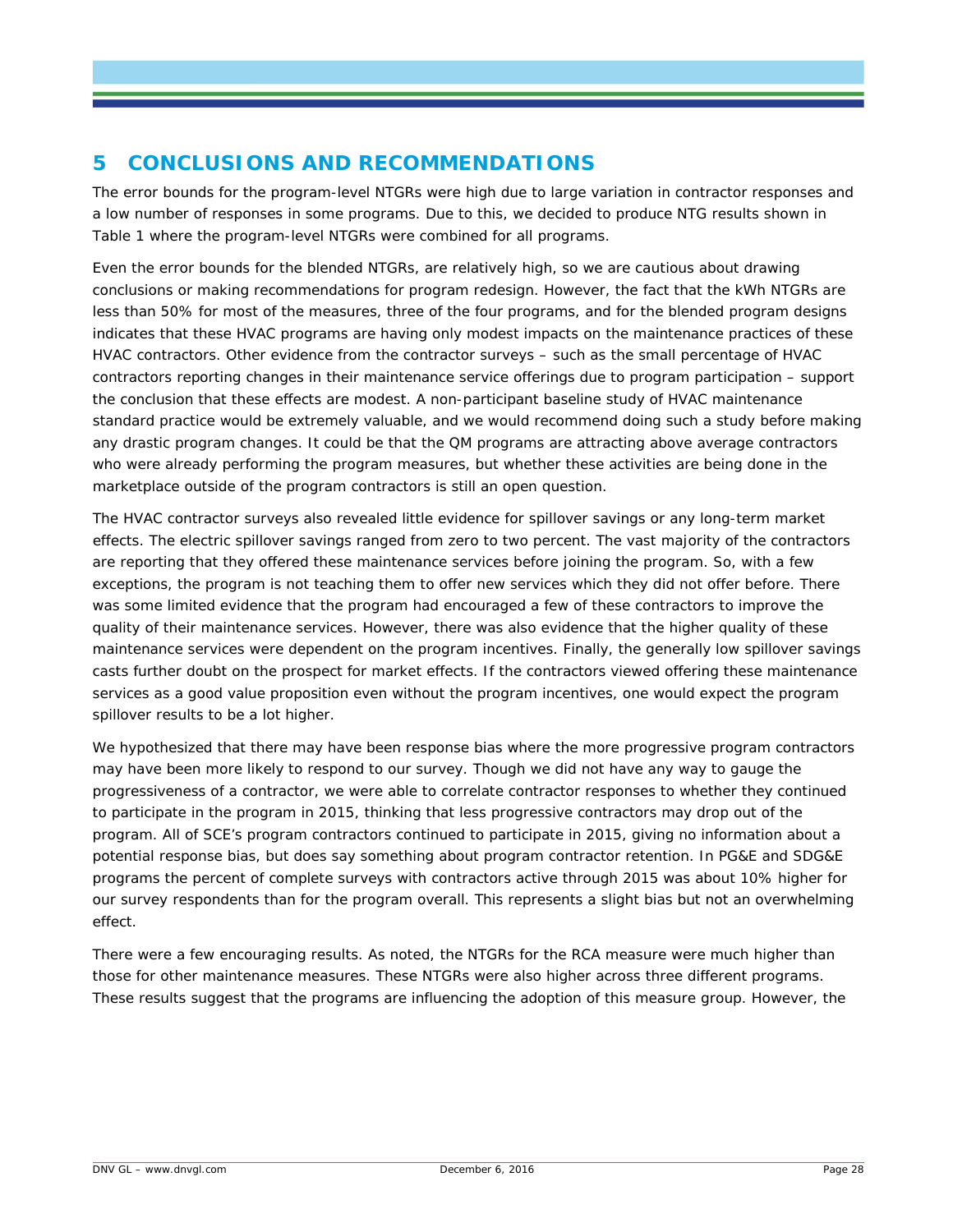gross savings report also found low gross realization rates for this measure. Therefore this measure is unlikely to contribute significant savings despite the higher NTGRs.<sup>[8](#page-32-0)</sup>

As described in the methodology, the NTG evaluation method was designed to be consistent with the gross methodology, where savings were broken down to a measure level, and the baseline was assumed to be the pre-maintenance state. If future evaluations were to consider the issue of service maintenance quality improved through the QM program then it would be important for both the gross savings and the NTG assessments to consider the issue. The impact evaluation would need to assess quality by comparing ex ante and ex post participant system operation to that of systems that did not participate in the program. We would need to characterize both groups, and if the contractors in the program have significant firmographic differences from all other contractors it would be more difficult to attribute program effects. Regardless, achieving a representative sample of maintenance outside the program would be subject to potential contractor self-selection bias and would need to address the issue of contractors who participated in past programs, but not in the current program. The scope and scale of the effort and methodological issues to overcome appear greater than what is justified by current levels of program activity. Therefore the evaluation team is not recommending this approach. If this is a future priority, then additional funding will need to be allocated to the evaluation effort for the additional surveys and recruitment to complete monitoring.

Recommendations include:

- Recommend improving the quality of the tracking data. The lack of well-populated customer and contractor contact information in the tracking database impacted this study, and also the gross impact study. It has not only cost the evaluation more time (and budget) doing additional data requests and looking up missing information, but also impacted the sample size (and result precision) since some contractors could not be reached at all.
- Recommend a non-participant baseline study of HVAC maintenance standard practice. It would be important to coordinate with the gross impact study, and for both studies to incorporate standard practice baseline studies during the same evaluation cycle for consistency. As mentioned, care will need to be taken to create a non-participant contractor sample with similar characteristics to the program participant contractors.

<span id="page-32-0"></span> <sup>8</sup> In addition, experts from the CPUC HVAC Laboratory Project Coordination Group now suggest that refrigerant charge should only be adjusted when the system is significantly over or under-charged, HVAC Lab Testing Meeting. PG&E San Ramon Advanced Technologies Center, Thursday, November 12, 2015.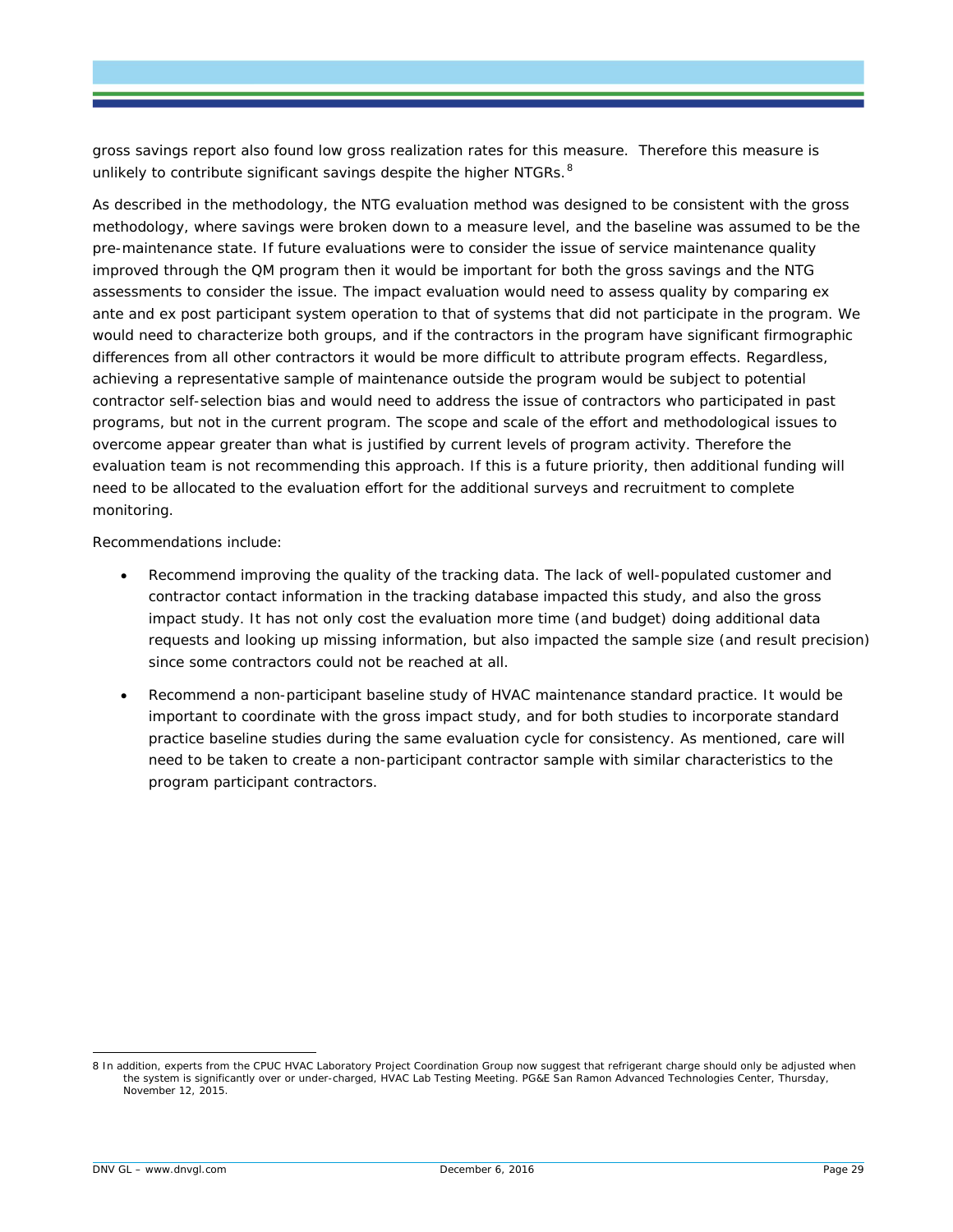# <span id="page-33-0"></span>**APPENDIX A. Installation Contractor Survey**

|                                                                                        | <b>CPUC</b><br><b>HVAC 3</b><br><b>Contractor NTG survey</b>   |  |  |  |  |  |
|----------------------------------------------------------------------------------------|----------------------------------------------------------------|--|--|--|--|--|
| Note: This document is currently designed for trained DNV GL staff to execute surveys. |                                                                |  |  |  |  |  |
| Introduction                                                                           |                                                                |  |  |  |  |  |
|                                                                                        | Name                                                           |  |  |  |  |  |
| Intro4                                                                                 | Position                                                       |  |  |  |  |  |
| Intro <sub>5</sub>                                                                     | Years in position                                              |  |  |  |  |  |
| Framing                                                                                |                                                                |  |  |  |  |  |
|                                                                                        | What are <program> basics</program>                            |  |  |  |  |  |
| Frame1                                                                                 | When did you start with the <program>?</program>               |  |  |  |  |  |
|                                                                                        | Services                                                       |  |  |  |  |  |
| Frame2                                                                                 | Offered through program                                        |  |  |  |  |  |
| Frame3                                                                                 | Offered before program                                         |  |  |  |  |  |
| Frame4,5                                                                               | Offered outside program                                        |  |  |  |  |  |
| Frame <sub>6</sub>                                                                     | Changes to                                                     |  |  |  |  |  |
| Frame7                                                                                 | If program ended, would you change                             |  |  |  |  |  |
|                                                                                        | <b>Sales Practices</b>                                         |  |  |  |  |  |
| Frame8                                                                                 | Offered through program                                        |  |  |  |  |  |
| Frame9                                                                                 | Offered before program                                         |  |  |  |  |  |
| Frame10                                                                                | Offered outside program                                        |  |  |  |  |  |
| Frame11                                                                                | Changes to                                                     |  |  |  |  |  |
| Frame12                                                                                | If program ended, would you change                             |  |  |  |  |  |
|                                                                                        | <b>Impression of Customers</b>                                 |  |  |  |  |  |
| Frame13                                                                                | Customers informed about QM/TU                                 |  |  |  |  |  |
| Frame14                                                                                | Importance of QM/YU                                            |  |  |  |  |  |
|                                                                                        | Satisfaction with                                              |  |  |  |  |  |
| Frame15                                                                                | Training                                                       |  |  |  |  |  |
| Frame16                                                                                | Leads                                                          |  |  |  |  |  |
| Frame17                                                                                | Incentives                                                     |  |  |  |  |  |
| Frame18                                                                                | Marketing                                                      |  |  |  |  |  |
| Attribution                                                                            |                                                                |  |  |  |  |  |
| Frame3                                                                                 | QM/TU offered before the program                               |  |  |  |  |  |
| Frame3a                                                                                | If so, were services different and how                         |  |  |  |  |  |
| Attr1                                                                                  | Any participating customers received services prior to program |  |  |  |  |  |
| Attr1a                                                                                 | If so, what %                                                  |  |  |  |  |  |
| Attr2                                                                                  | [ASSESSMENT ATTRIBUTION QUESTION]                              |  |  |  |  |  |
| Spillover                                                                              |                                                                |  |  |  |  |  |
| Spill1                                                                                 | Program used outside of incentive jobs                         |  |  |  |  |  |
| Spill <sub>2</sub>                                                                     | What %                                                         |  |  |  |  |  |

### **Introduction**

Hello, my name is \_\_\_ and I'm calling from DNV GL on behalf of the <program> that is sponsored by <IOU>. We are calling for research for the California Public Utilities Commission about the <program> that your company participates in, not for any sales purposes. Is <contact> available? Intro:

According to records from <IOU>, your company participated in the <program. <IOU> wants to ask your company a few questions that will allow them to improve their program.

[IF NECESSARY, ADD: "We're not selling anything, this is purely for research purposes to help <IOU> improve this <program>"]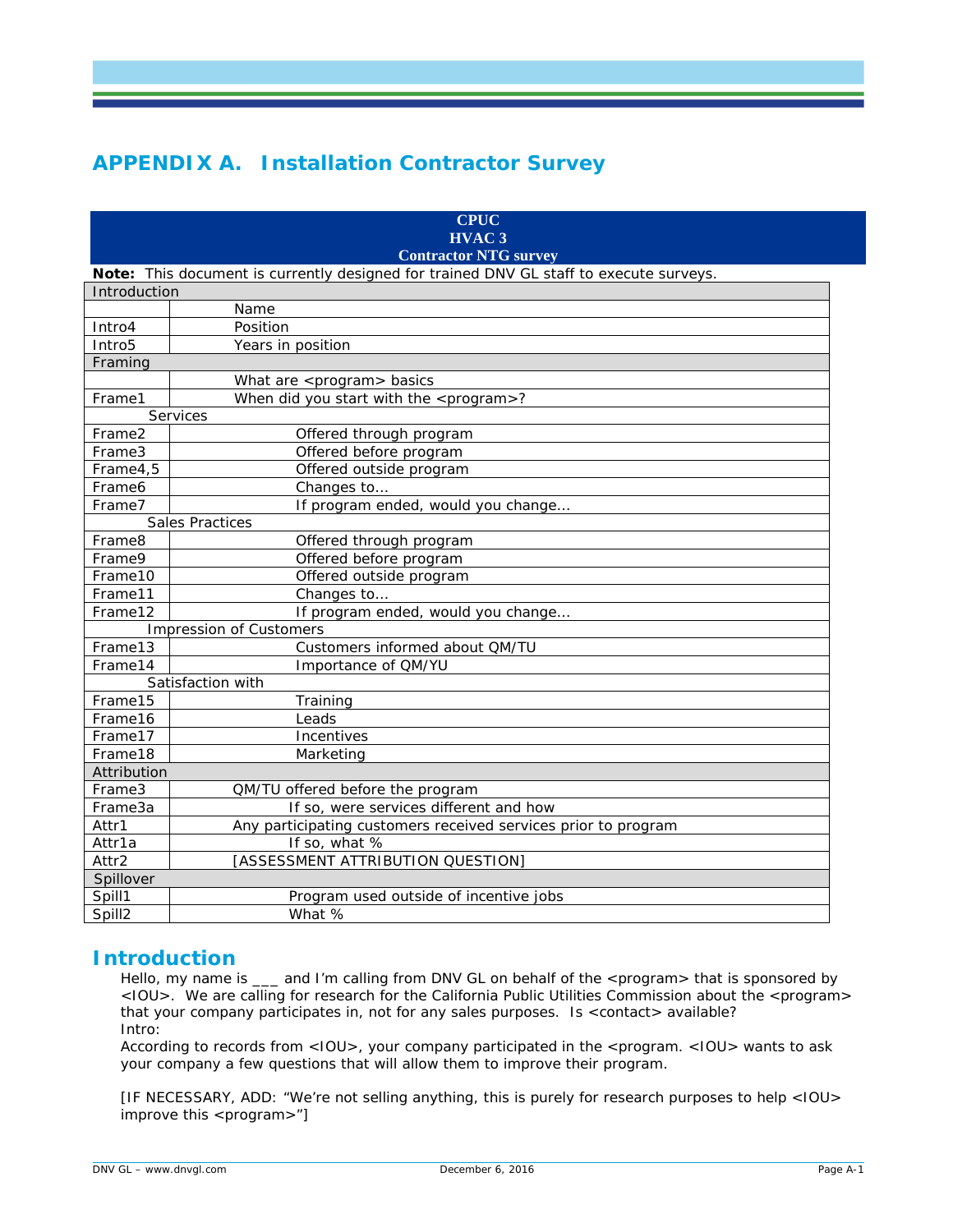[IF NECESSARY, ADD: "All your responses will be kept confidential."]

Intro1. Are you familiar with the <program> program?

|                 | Yes        | Goto Intro4. |
|-----------------|------------|--------------|
| $\sqrt{2}$<br>∼ | No         |              |
| -98             | Don't know | Intro1a      |
| 99              | Refused    |              |

a) Is there somebody else with your company who might be familiar with this program?

|    | Yes        | Goto Intro2         |
|----|------------|---------------------|
|    | Nο         | Thank and terminate |
| 98 | Don't Know | Thank and terminate |
| 99 | Refused    | Thank and terminate |

Intro2.What is the name and contact information of the person you suggest?

- a) Name
- b) Title
- c) Phone
- d) Call back date
- e) Call back time

Intro3.And can you give me your name, so I can mention it when I call?

- a) Name
- b) Title

*Thank and terminate.*

*[Keep following up until the right person is on the phone, then start at beginning]* Intro4.Could you please tell me what your position is at <company>?

Intro5.And how long have you been working in this position at <company>?

# **Framing**

# Services<br>Frame1.

Approximately how many years ago did your company first begin participating in the

<program>?

|     | Record $#$ Years | Frame <sub>2</sub> |
|-----|------------------|--------------------|
| 98  | Don't know       |                    |
| -99 | Refused          |                    |

Frame2. What services do you offer to customers through the <program>?

[If necessary: we are asking about any and all potential services that you offer to customers through  $<$ program $>$ .]

(Select *all* that are mentioned. If they say that they offer a package of maintenance services, record and ask them to specify which services this package includes.)

|                | A package of maintenance services | Frame3 |
|----------------|-----------------------------------|--------|
|                | Coil cleaning - condenser         |        |
|                | Coil cleaning – evaporator        |        |
| $\overline{4}$ | Refrigerant charge adjustment RCA |        |
| -5             | Economizer repair                 |        |
|                | Thermostat adjustment             |        |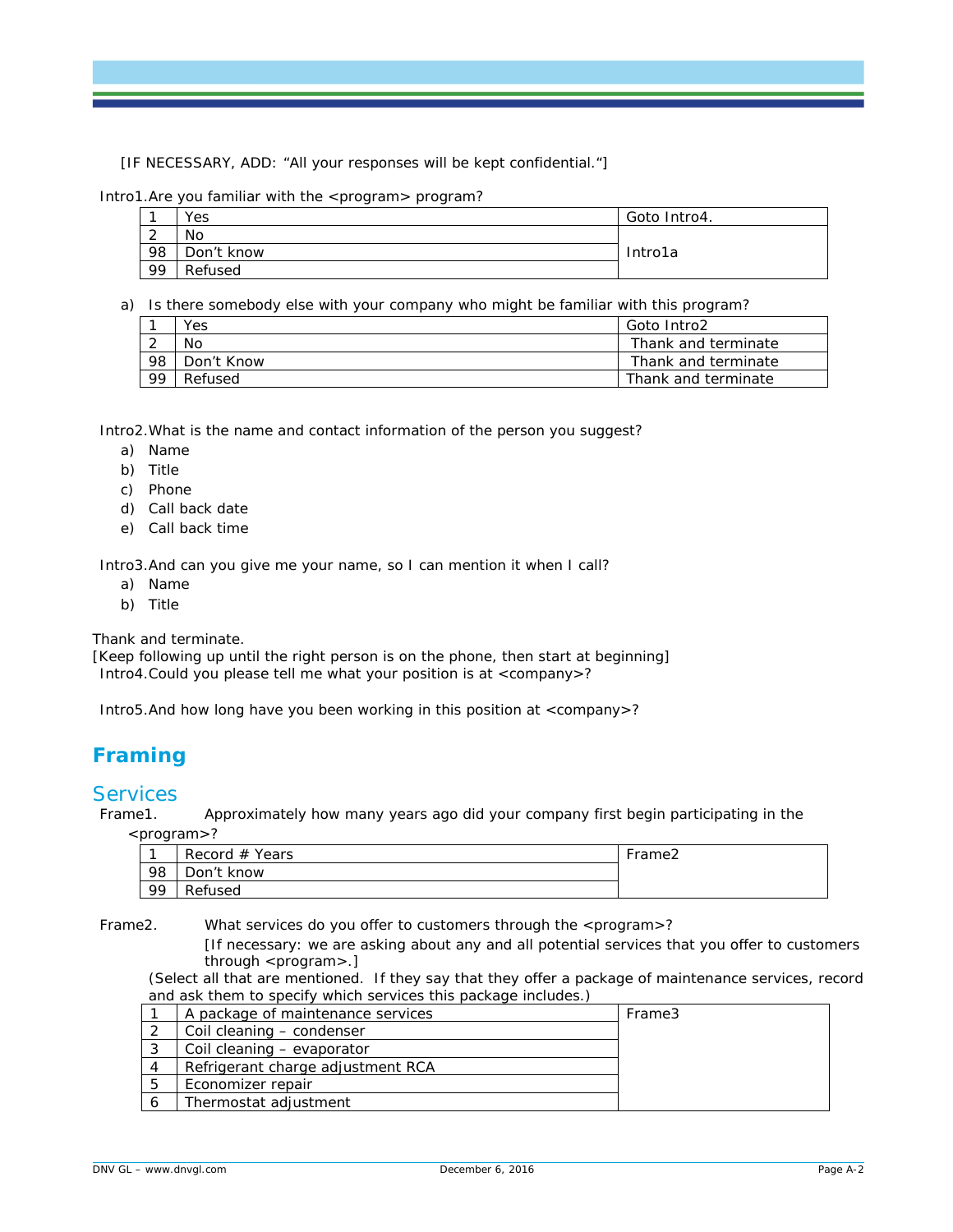|    | Fan Control adjustment |         |
|----|------------------------|---------|
|    | Other: (Record)        |         |
| 98 | Don't Know             | Intro1a |
| 99 | Refused                |         |

Frame 3. Did you offer any of those services to customers before working with the  $\leq$ program $>$  in  $\leq$ Q7 response>?

| ٠           | Yes        | Frame3a |
|-------------|------------|---------|
| $\sim$<br>∼ | No         | Frame4  |
| 98          | Don't Know |         |
| <b>QQ</b>   | Refused    |         |

a) Which of these services did you offer before participating in the program?

(Select *all* that are mentioned. If they say that they offered a package of maintenance services before program involvement, ask them to specify which services this package included.)

|    | Coil cleaning - condenser  | Frame4 |
|----|----------------------------|--------|
| 2  | Coil cleaning - evaporator |        |
| 3  | <b>RCA</b>                 |        |
| 4  | Economizer                 |        |
| 5  | Thermostat                 |        |
| 6  | Fan Control                |        |
| 77 | Other: (Record)            |        |
| 98 | Don't Know                 |        |
| 99 | Refused                    |        |

Frame4. Do you currently offer any HVAC maintenance or tune-up services to customers that are not participating in the <program>?

|    | Yes        | Frame <sub>5</sub> |
|----|------------|--------------------|
| _  | No         | Frame <sub>6</sub> |
| 98 | Don't Know |                    |
| 99 | Refused    |                    |

Frame5. What types of HVAC maintenance or tune-up services do you offer these non-program customers?

(Select all that are mentioned. If they say that they offer a package of maintenance services, ask them to specify which services this package includes.)

|                | Coil cleaning - condenser  | Frame <sub>6</sub> |
|----------------|----------------------------|--------------------|
| -2             | Coil cleaning - evaporator |                    |
| 3              | <b>RCA</b>                 |                    |
| $\overline{4}$ | Economizer                 |                    |
| 5              | Thermostat                 |                    |
| 6              | <b>Fan Control</b>         |                    |
| 77             | Other: (Record)            |                    |
| 98             | Don't Know                 |                    |
| 99             | Refused                    |                    |

Frame6. Has the <program> caused you to change your HVAC maintenance or tune-up service offerings?

|    | Yes        | Goto Frame6b       |
|----|------------|--------------------|
|    | No         | If Frame3≠1, Goto  |
|    |            | Frame6a, else goto |
|    |            | Frame7             |
| 98 | Don't Know | Frame7             |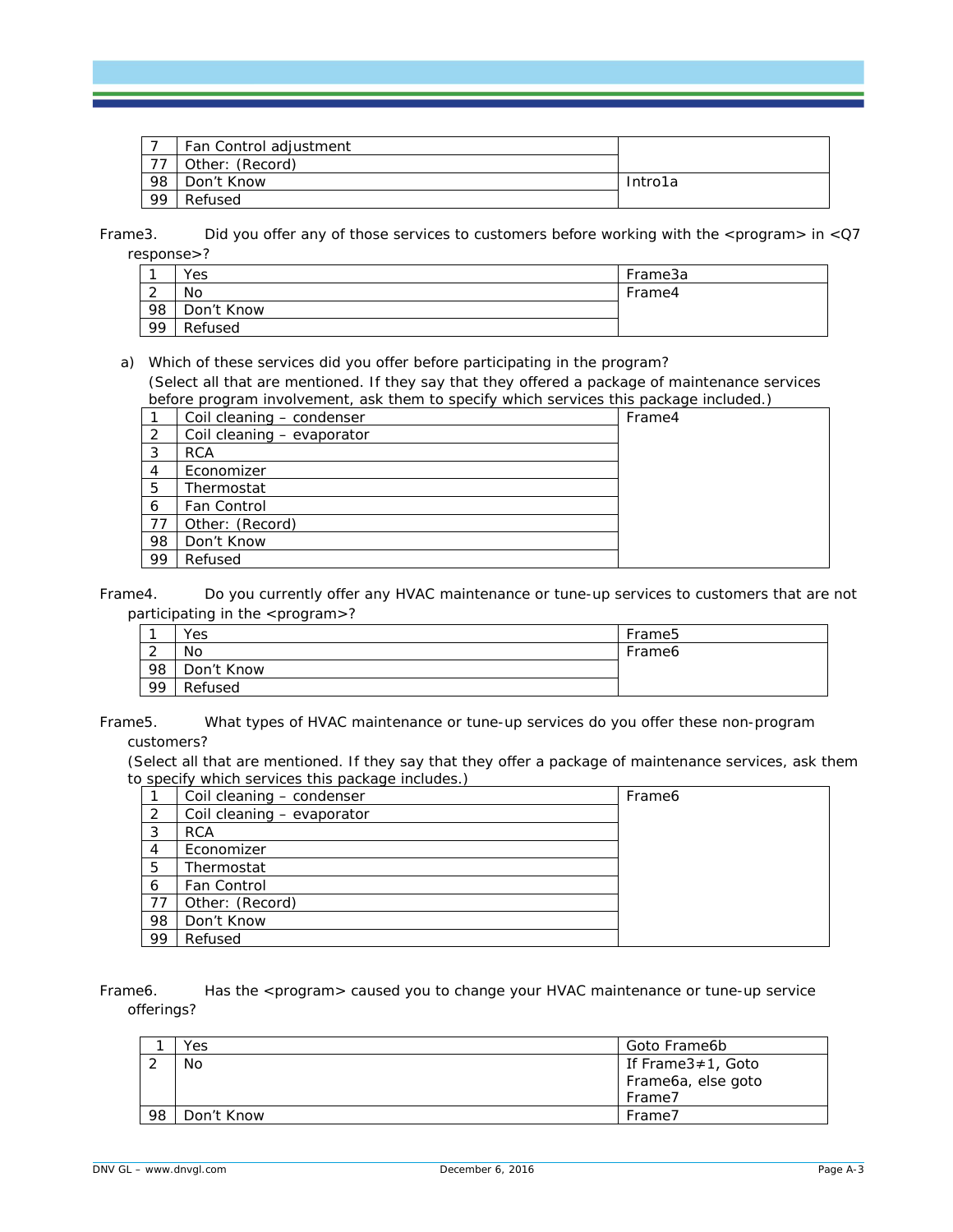99 Refused

a) Can you please clarify? You previously said that prior to participating in the program, you did not offer <maintenance/tune-up services mentioned Frame4>.

(Change responses to appropriate questions, OR Record explanation)

(This is a consistency check – be sure to be polite and to not "badger the witness")

|     | Record explanation: | Frame, |
|-----|---------------------|--------|
| 98  | Don't Know          |        |
| -99 | Refused             |        |

b) How has the program caused you to change your HVAC maintenance and tune-up service offerings?

| $\overline{ }$ | Record:    | Frame, |
|----------------|------------|--------|
| -98            | Don't Know |        |
| -99            | Refused    |        |

Frame7. If the program were to end tomorrow, would you continue to offer all of the same HVAC maintenance and tune-up services that you are currently offering?

|             | <b>Yes</b> | Frame8  |
|-------------|------------|---------|
| $\sim$<br>∸ | No         | Frame7a |
| 98          | Don't Know | Frame8  |
| 99          | Refused    |         |

#### a) Which HVAC maintenance or tune-up services would you stop offering if the program went away? (Select *all* that are mentioned)

|                | Coil cleaning - condenser  | Frame7b            |
|----------------|----------------------------|--------------------|
| 2              | Coil cleaning - evaporator |                    |
| 3              | <b>RCA</b>                 |                    |
| $\overline{4}$ | Economizer                 |                    |
| 5              | Thermostat                 |                    |
| 6              | Fan Control                |                    |
| 77             | Other: (Record)            |                    |
| 98             | Don't Know                 | Frame <sub>8</sub> |
| 99             | Refused                    |                    |

b) Why would you stop offering these maintenance or tune-up services if the program went away?

|    | Lack of customer interest | Frame8 |
|----|---------------------------|--------|
|    | Unavailability of rebates |        |
|    | Other: Record             |        |
| 98 | Don't Know                |        |
| 99 | Refused                   |        |

### Sales Practices

Frame8. I would like to ask about your sales practices. How do you sell <program> services to customers?

Probe for:

- How new customers are identified
- Sales pitch
- Feature energy efficiency
- Feature QM or TU branding?
- Mention programs specifically by name?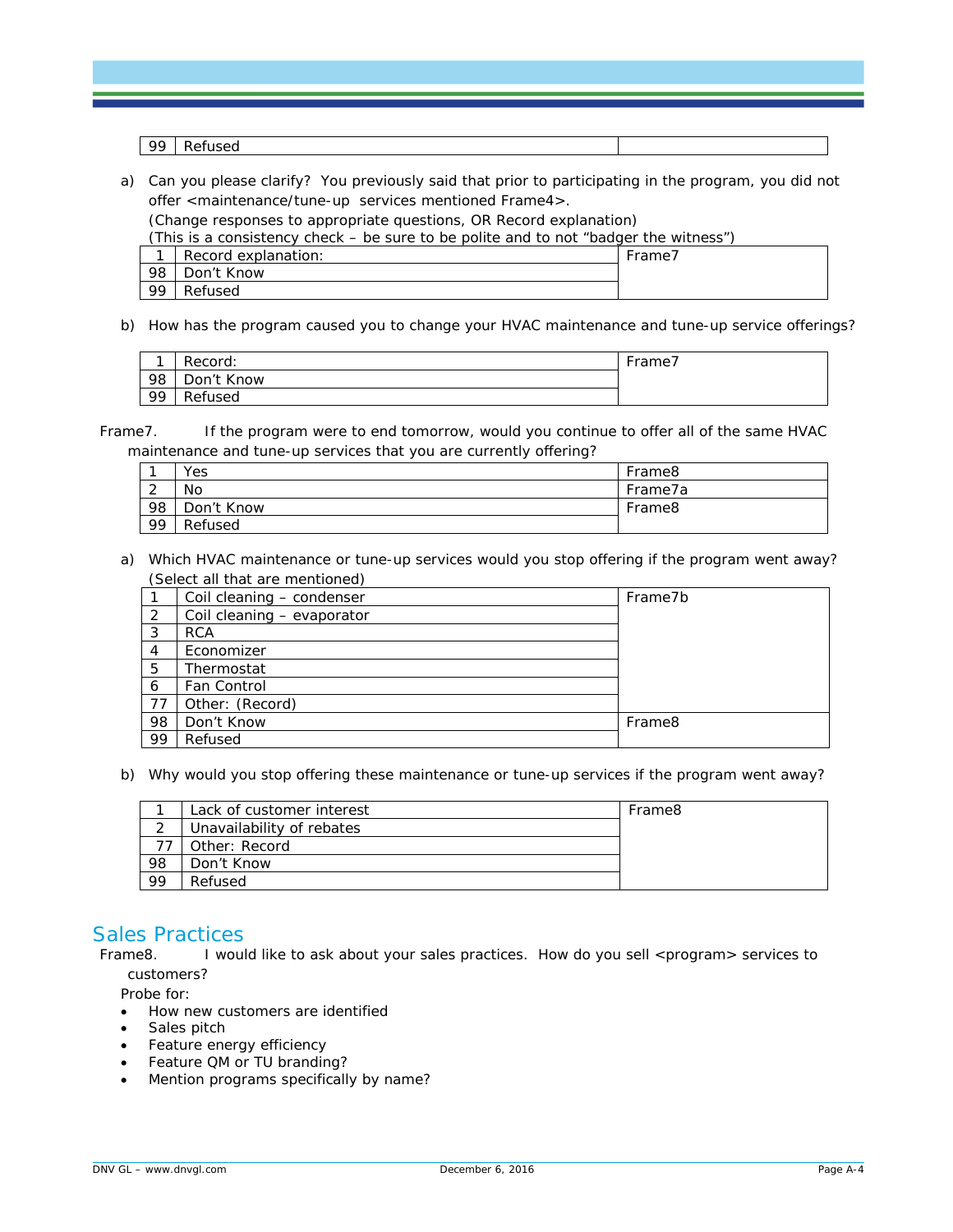Frame9. [Ask if Frame4 =1, else go to Frame11]

You indicated earlier that you also offer HVAC maintenance or tune-up services to customers who are not in this program. How do you sell non-program maintenance or tune-up services to customers? [If it is a different sales method than the program sales method (see response to Frame8), probe for reasons for these differences]

|    | Record:    | Frame10 |
|----|------------|---------|
| 98 | Don't Know |         |
| 99 | Refused    |         |

Frame 10.  $[Ask \text{ if }$  Frame  $3 = 1$ , else go to Frame 11

You indicated earlier that you offered HVAC maintenance or tune-up services to customers *before* you joined the program? What were your sales practices for these HVAC maintenance or tune-up services before participating in the program?

[If it is a different sales method than the program sales method (see response to Frame8), probe for reasons for these differences]

| ◢   | Record:    | Frame11 |
|-----|------------|---------|
| 98  | Don't Know |         |
| -99 | Refused    |         |

Frame11. Has the program caused you to change your sales practices for HVAC maintenance or tuneup services?

|    | Yes        | Goto Frame11b                                                                 |
|----|------------|-------------------------------------------------------------------------------|
| -2 | No.        | If sales practices in<br>response to Frame8 (with<br>program) are different   |
|    |            | than those for Frame 10<br>(before program), then<br>Goto Frame11a, else goto |
|    |            | Frame12                                                                       |
| 98 | Don't Know | Frame 12                                                                      |
| 99 | Refused    |                                                                               |

a) Could you please clarify? You previously said that prior to participating in the program, you did not you did not offer <maintenance/tune-up services mentioned Frame4>, but your sales practices have not changed. How is it that you are offering more services, but your sales practices are unchanged?

(Change responses to appropriate questions, OR Record explanation)

(This is a consistency check – be sure to be polite and to not "badger the witness")

| ◢       | Record explanation: | Frame12 |
|---------|---------------------|---------|
| 98      | Don't Know          |         |
| $\circ$ | Refused             |         |

b) How has the program caused you to change your sales practices for HVAC maintenance or tune-up services?

| ◢   | Record:    | Frame12 |
|-----|------------|---------|
| -98 | Don't Know |         |
| -99 | Refused    |         |

Frame12. [Ask if IF Frame7=1 (THEY WILL CONTINUE TO OFFER HVAC MAINTENANCE/TUNE-UP SERVICES IF THE PROGRAM WENT AWAY) else skip to Frame13 ]

If the program were to end tomorrow, would you continue to use the same sales practices for your maintenance and tune-up services that you are currently using?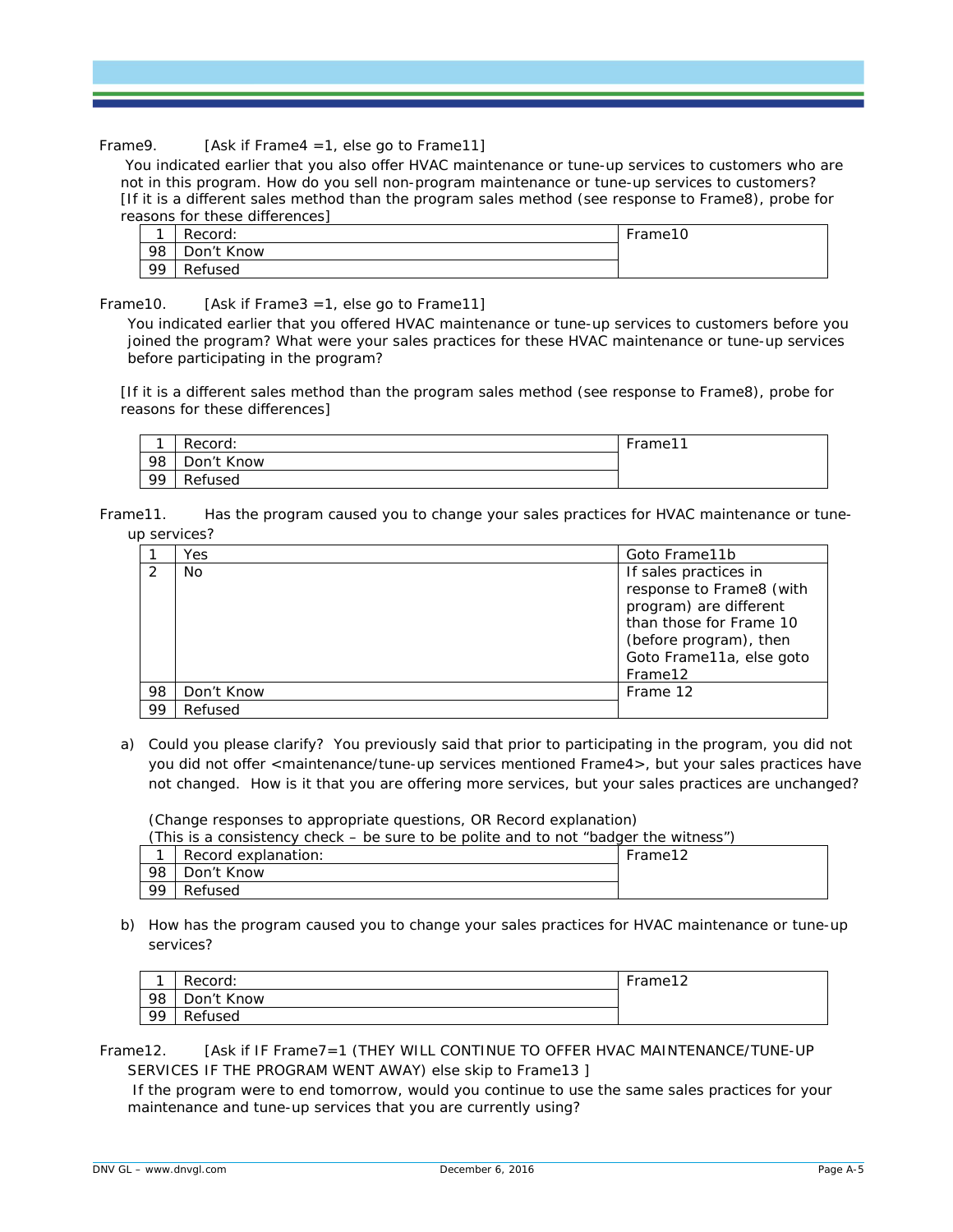|             | Yes        | Frame12a |
|-------------|------------|----------|
| $\sim$<br>∼ | No         | Frame13  |
| 98          | Don't Know |          |
| 99          | Refused    |          |

a) If yes, how?

| $\overline{\phantom{a}}$ | Record:    | Frame13 |
|--------------------------|------------|---------|
| 98                       | Don't Know |         |
| 99                       | Refused    |         |

#### Impressions of Customers

I would now like to your thoughts about how your customers are reacting to this program.<br>Frame13. In your opinion, how informed are your customers about the HVAC mainter

In your opinion, how informed are your customers about the HVAC maintenance/tune-up services which the program supports? On a scale of 1 to 10, where 10 is 'completely informed' and 1 is 'not informed at all,' how informed are your customers about these services?

|     | Record Score: | <8, Frame13a |
|-----|---------------|--------------|
| -98 | Don't Know    | Else Frame14 |
| -99 | Refused       |              |

a) If <8: What do you think could be done to increase customer awareness of program services?

| $\overline{\phantom{a}}$ | Record:    | Frame 14 |
|--------------------------|------------|----------|
| -98                      | Don't Know |          |
| -99                      | Refused    |          |

Frame14. In your opinion, how much do you think your customers value these HVAC maintenance or tune-up services which the program supports?? Please use a scale of 1 to 10 where 10 is "extremely valuable" and 1 is "not valuable at all".

|    | Record Score: | If $<$ 8, Frame14a |
|----|---------------|--------------------|
| 98 | Don't Know    | Else Frame15       |
| 99 | Refused       |                    |

a) If <8: What do you think could be done to make customers value these services more?

| $\overline{\phantom{a}}$ | Record:    | Frame 15 |
|--------------------------|------------|----------|
| -98                      | Don't Know |          |
| -99                      | Refused    |          |

### Satisfaction & Program Impressions

The program offers various services designed to help contractors sell HVAC maintenance or tune-up services. I'm going to mention four of these. For each one I mention please let me know: a) if you have received that program service 2) And, if yes, how satisfied you have been with it. For your satisfaction we're going to use a 10-point scale where a 10 is "very satisfied" and 1 is "very dissatisfied"

a.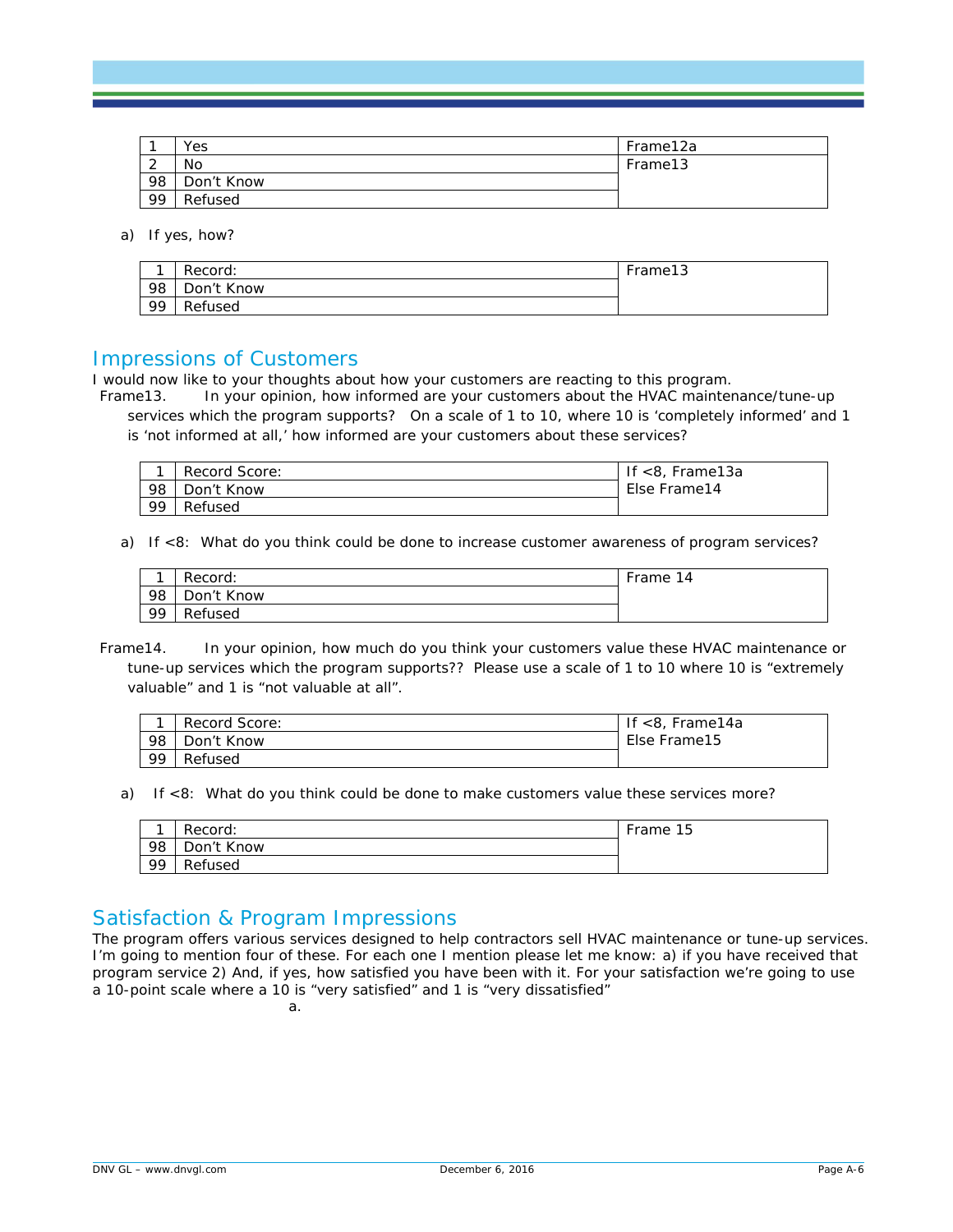|          |                                                                                                       | a. Have you<br>received this<br>program<br>service?                 | b. How satisfied<br>were you with<br>it?(Use 10 point<br>satisfaction scale) | c. Why do you say that? (If<br>satisfaction $<$ 8) |
|----------|-------------------------------------------------------------------------------------------------------|---------------------------------------------------------------------|------------------------------------------------------------------------------|----------------------------------------------------|
| Frame15. | Maintenance<br>Training<br>(provide brief<br>description of<br>service)                               | If Yes, go to<br>$15b$ .<br>All other<br>responses go<br>to Frame16 |                                                                              |                                                    |
| Frame16. | Sales Leads<br>provide brief<br>description of<br>service)                                            | If Yes, go to<br>$16b$ .<br>All other<br>responses go<br>to Frame17 |                                                                              |                                                    |
| Frame17. | Financial<br><b>Incentives</b><br>(Rebates)<br>provide brief<br>description of<br>service)            | If Yes, go to<br>$17b$ .<br>All other<br>responses go<br>to Frame18 |                                                                              |                                                    |
| Frame18. | Program<br>Marketing<br>Materials and<br>Advertisement<br>provide brief<br>description of<br>service) | If Yes, go to<br>$18b$ .<br>All other<br>responses go<br>to Attr1   |                                                                              |                                                    |

# **Attribution**

Attr1. [Ask IF Frame3=1, else go to Attr2]

You indicated earlier that you had offered HVAC maintenance or tune-up services before joining this program. Of the customers you have offered program services to, did any of them receive your maintenance/tune-up services prior to program participation?

| ◢           | Yes        | Attr1a |
|-------------|------------|--------|
| $\sim$<br>∼ | <b>No</b>  | Attr2  |
| 98          | Don't Know |        |
| 99          | Refused    |        |

a) Approximately what % of your customers that have participated in the program also received your maintenance/tune-up services prior to program participation?

| $\overline{ }$ | Record %   | Attr2 |
|----------------|------------|-------|
| 98             | Don't Know |       |
| 99             | Refused    |       |

Attr2. In [YEAR] you implemented [#] maintenance/tune-up measures through [PROGRAM NAMES] including [LIST OF QUANTITIES OF TOP 5 MEASURES]. If these program trainings, customer leads,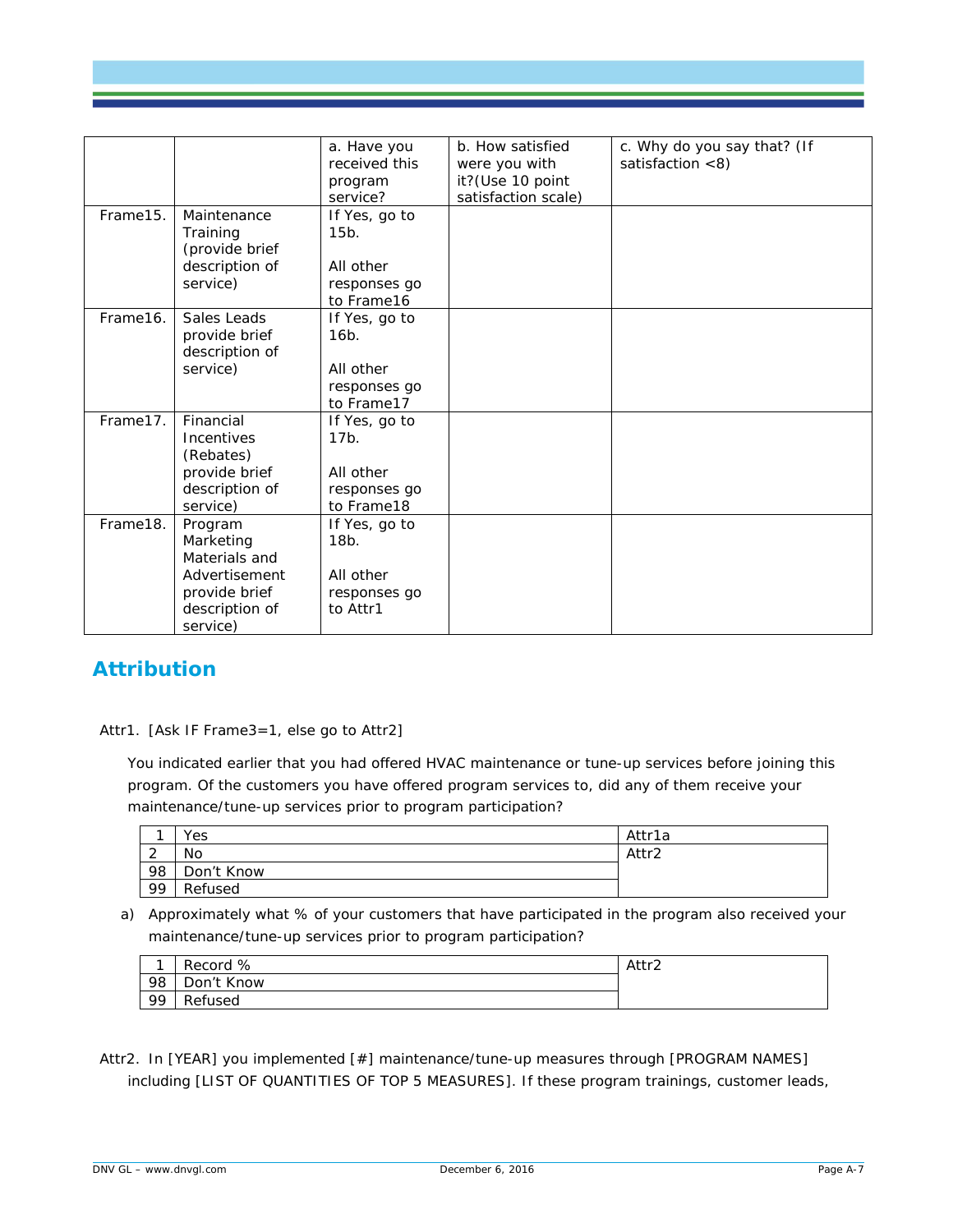program endorsements, program market materials and program incentives had not been available, approximately what % of maintenance/tune-up services would you still have provided in [YEAR]?

| $\overline{ }$ | Record %   | Attr2a |
|----------------|------------|--------|
| -98            | Don't Know | Attr3  |
| -99            | Refused    |        |

a) Why do you say that?

|     | Record:    | Attr3 |
|-----|------------|-------|
| 98  | Don't Know |       |
| -99 | Refused    |       |

Attr3. Are there any particular maintenance/tune-up measures that stand out to you as not likely to occur without the assistance of the program?

|                    | Yes        | Attr3a |
|--------------------|------------|--------|
| $\sim$<br><u>_</u> | No         | Spill1 |
| 98                 | Don't Know |        |
| 99                 | Refused    |        |

a) Which maintenance/tune-up measures, in particular, do you think would *not* likely to occur without the assistance of the program? [Record all identified]

|                | Coil cleaning - condenser  | Attr3b |
|----------------|----------------------------|--------|
| 2              | Coil cleaning - evaporator |        |
| 3              | <b>RCA</b>                 |        |
| $\overline{4}$ | Economizer                 |        |
| 5              | Thermostat                 |        |
| 6              | Fan Control                |        |
| 98             | Don't Know                 | Spill1 |
| 99             | Refused                    |        |
|                |                            |        |

b) [IF THEY NAMED SPECIFIC MEASURES] You just said that if these program trainings, customer leads, program endorsements and program incentives had not been available, you **still** would have provided approximately [X%] of maintenance/tune-up services that you provided in [YEAR]? What % of [MEASURE X] would you have provided in the absence of the program?

**[Note to reviewers: Data collection instrument will include note to ensure interviewers understand to look for contradictions between responses to A and B Also, collection instrument will automatically fill responses from previous questions in here.]**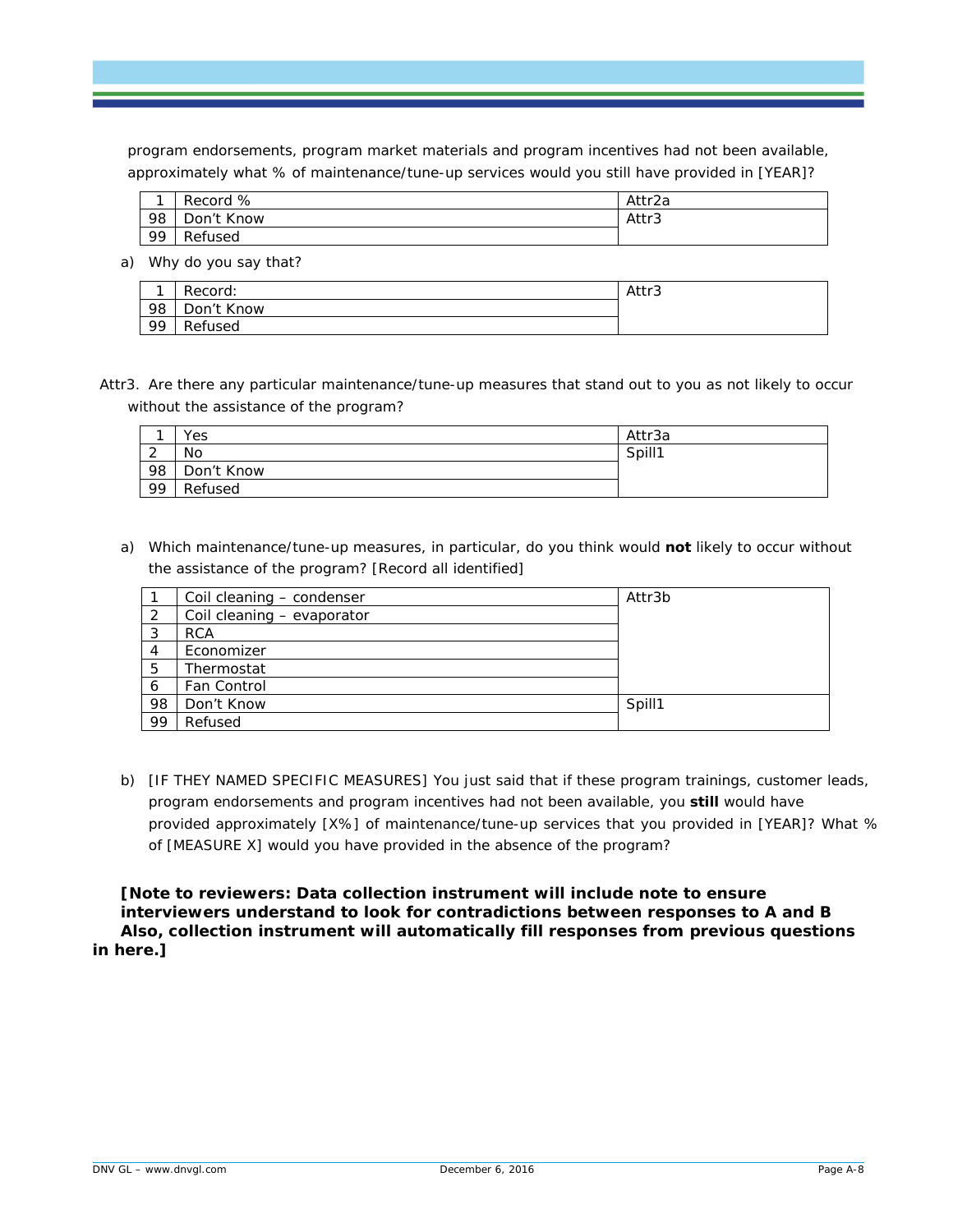|    | Coil cleaning - condenser  | Spill1 |
|----|----------------------------|--------|
| 2  | Coil cleaning - evaporator |        |
| 3  | <b>RCA</b>                 |        |
| 4  | Economizer                 |        |
| 5  | Thermostat                 |        |
| 6  | Fan Control                |        |
| 77 | Other: (Record)            |        |
| 98 | Don't Know                 |        |
| 99 | Refused                    |        |

[NOTE TO INTERVIEWERS: IF THE RESPONDENT UNDERSTOOD THE QUESTION, THE MEASURE-SPECIFIC % (b) SHOULD BE LOWER THAN THE PROGRAM-SPECIFIC QUESTION. IF THIS IS NOT THE CASE, PLEASE CLARIFY THE QUESTION AND RESPONSE WITH THE RESPONDENT

IF THE RESPONDENT MENTIONS MULTIPLE MEASURES WITH DIFFERENTIAL EFFECTS, LIMIT THE MEASURE-SPECIFIC QUESTIONS ONLY TO THREE MEASURES [TO BE DETERMINED BY EVALUATION TEAM BASED ON GROSS SAVING IMPACTS]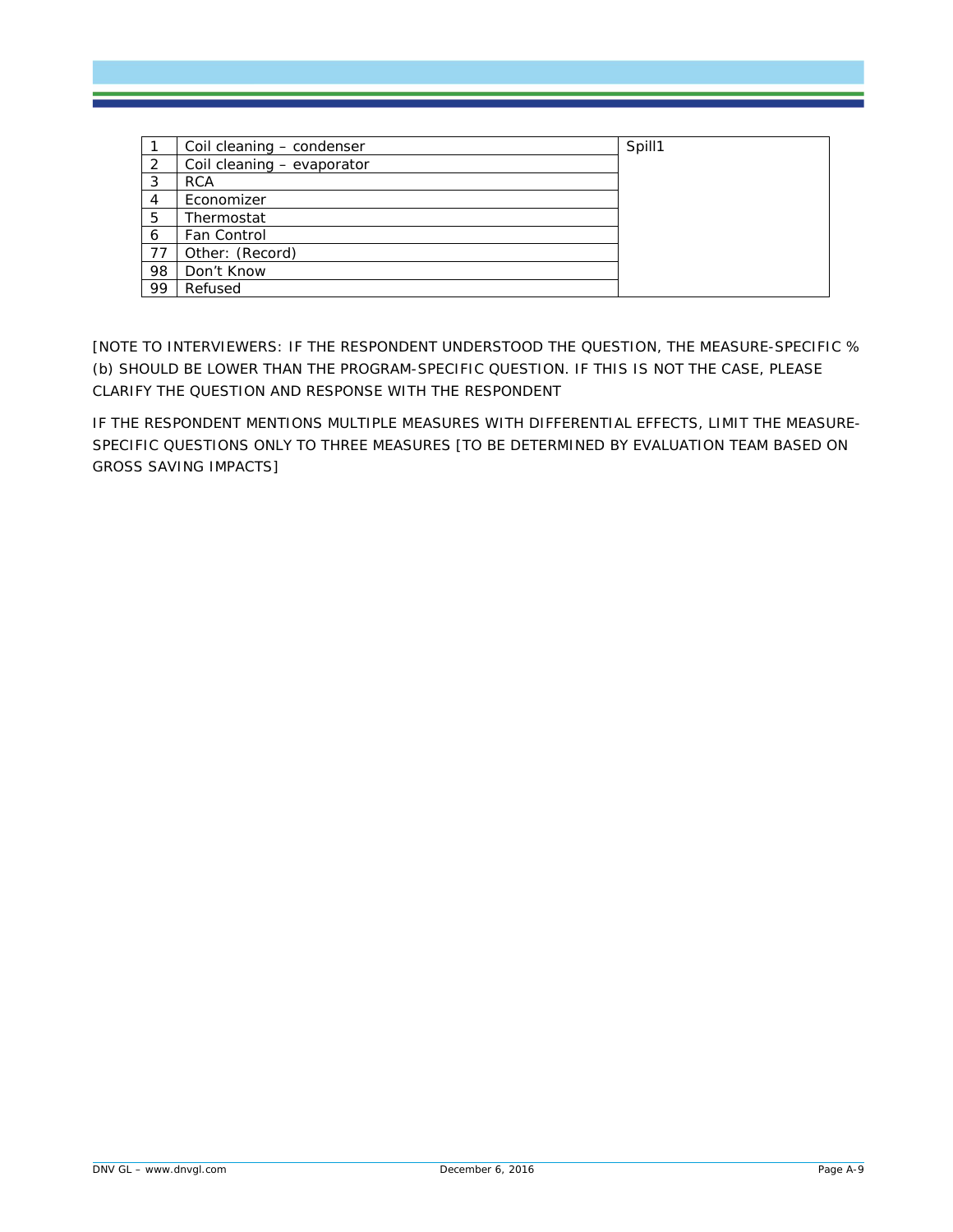# **Spillover**

Spill1. Do you also use QM or tune-up program training, checklists, tools, and/or protocols for HVAC maintenance jobs that do not receive a QM or tune-up program incentive, but are eligible for the QM or tune-up program?

|             | Yes        | Spill <sub>2</sub> |
|-------------|------------|--------------------|
| $\sim$<br>∼ | <b>No</b>  | F1                 |
| 98          | Don't Know |                    |
| 99          | Refused    |                    |

Spill2. What percent of HVAC maintenance jobs that you perform with these receive methods and/or tools receive incentives through the QM or tune-up programs?

| ◢   | Record %   | E. |
|-----|------------|----|
| 98  | Don't Know |    |
| -99 | Refused    |    |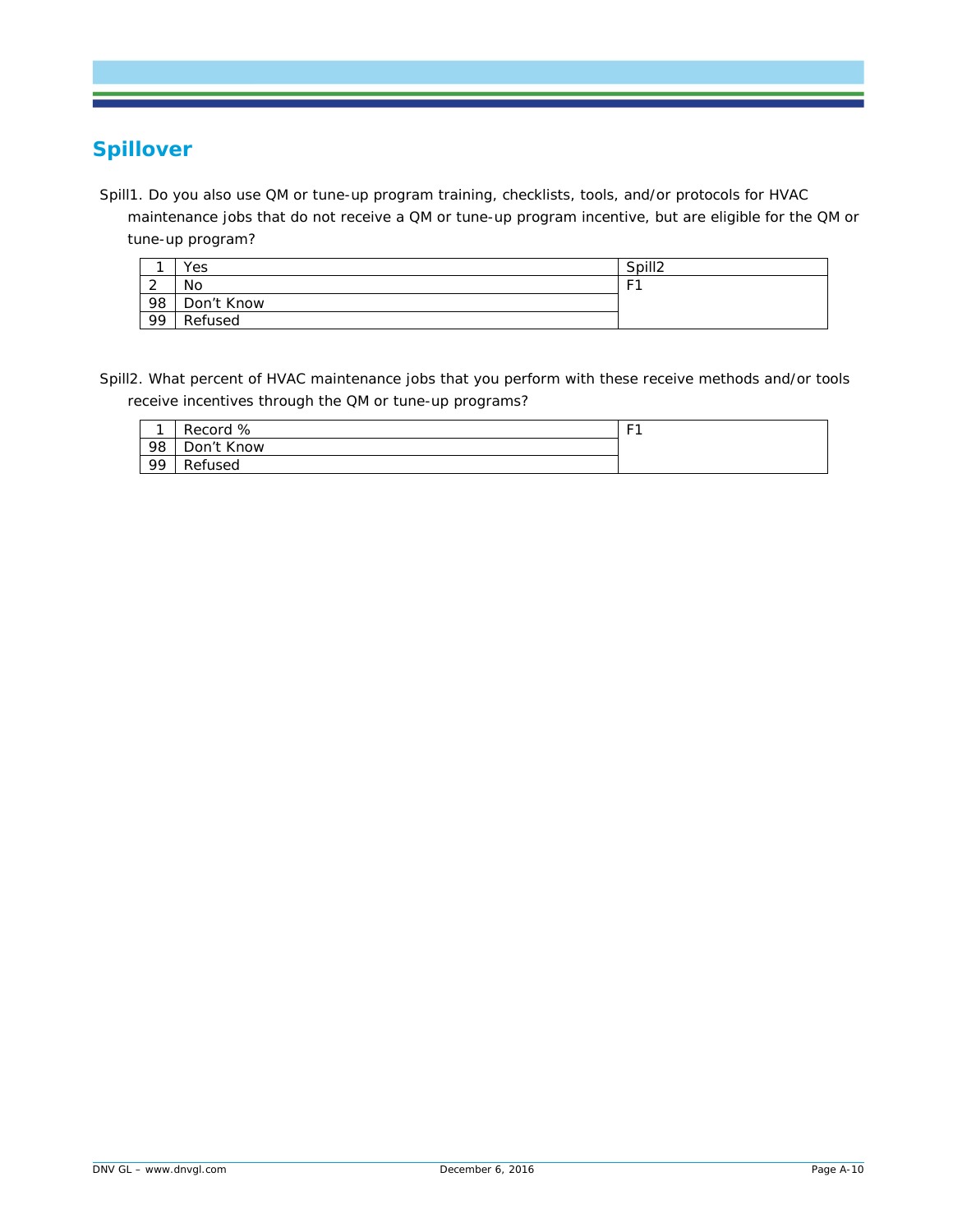# **Firmographics**

F1. Does your company have more than one location?

|             | Yes        | 口つ        |
|-------------|------------|-----------|
| $\sim$<br>∼ | No         | FЗ<br>⊏ ⊃ |
| 98          | Don't Know |           |
| 99          | Refused    |           |

F2. Do you work out of the main office or is this a satellite or local branch?

|    | Main office                    | F3 |
|----|--------------------------------|----|
| ົາ | Satellite office/ Local branch |    |
| 3  | Other: Specify                 |    |
| 98 | Don't Know                     |    |
| 99 | Refused                        |    |

F3. About how many full time employees work at this location?

#### [IF THEIR COMPANY HAS MORE THAN ONE LOCATION, ADDITIONALLY ASK ABOUT HOW MANY EMPLOYEES AT ALL LOCATIONS]

|    | Record $#$ at location                  | F4 |
|----|-----------------------------------------|----|
|    | Record at all locations (if applicable) |    |
| 98 | Don't Know                              |    |
| 99 | Refused                                 |    |

F4. Approximately what percentage of your HVAC and water heating equipment sales occurred in the residential versus commercial markets? [%s SHOULD ADD UP TO 100%]

|         | Residential % | F <sub>5</sub> |
|---------|---------------|----------------|
| $\sim$  | Commercial %  |                |
| ◠<br>ر. | Other         |                |
| 98      | Don't Know    |                |
| 99      | Refused       |                |

- F5. I'm going to read a short list of services. Please tell me if your company performs the service for residential customers.
	- a. Repairs
	- b. Replacements
	- c. New Installations

F6. Do

| уо           |             | Yes        | End     |
|--------------|-------------|------------|---------|
| $\mathsf{u}$ | $\sim$<br>- | No         | Goto F7 |
| off          | 98          | Don't Know | End     |
| er           | 99          | Refused    | End     |
|              |             |            |         |

these same services to your commercial customers?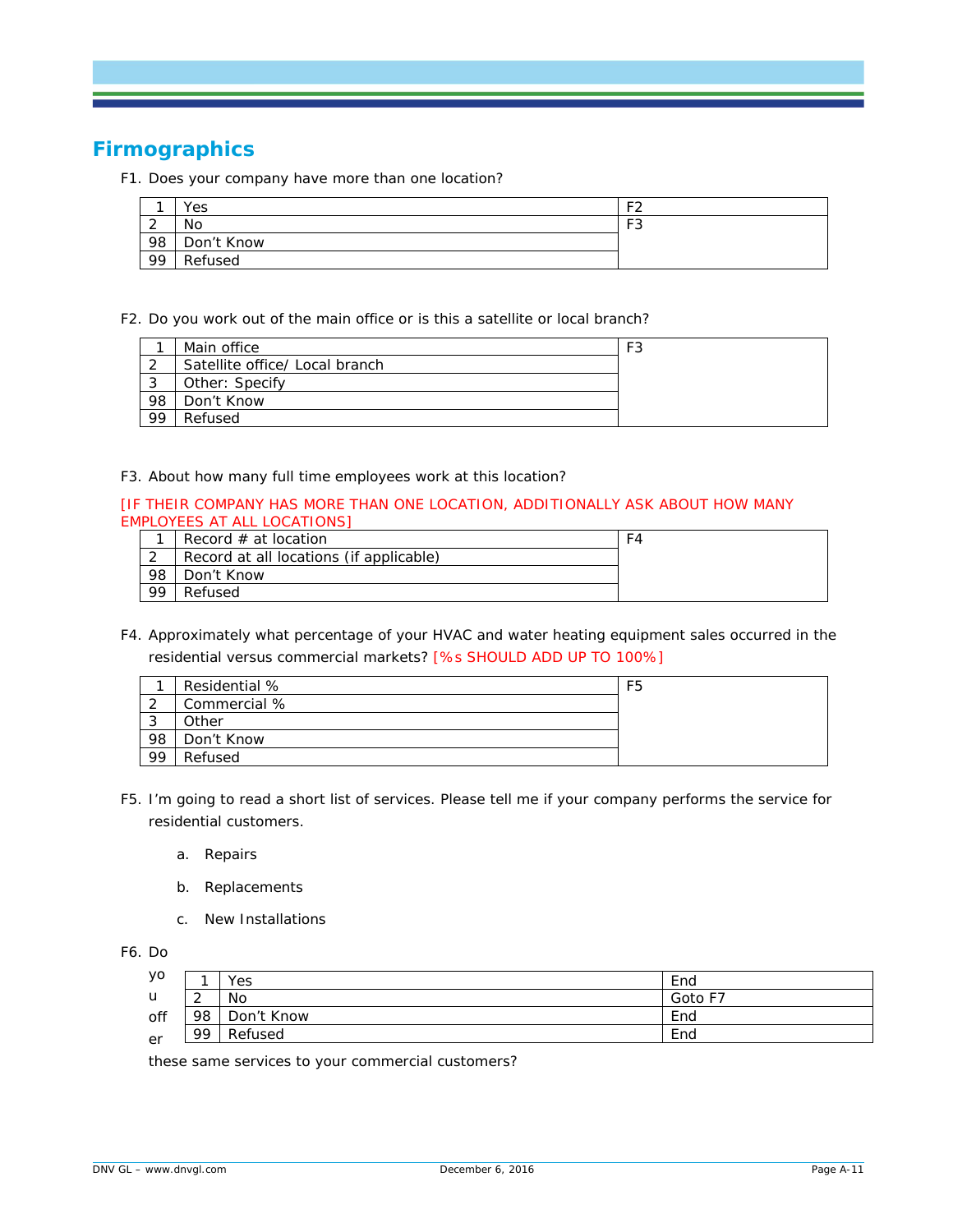### F7. How are your commercial offerings different?

| $\overline{\phantom{a}}$ | Record $#$ at location | End |
|--------------------------|------------------------|-----|
| -98                      | Don't Know             |     |
| -99                      | Refused                |     |

End: Thank and terminate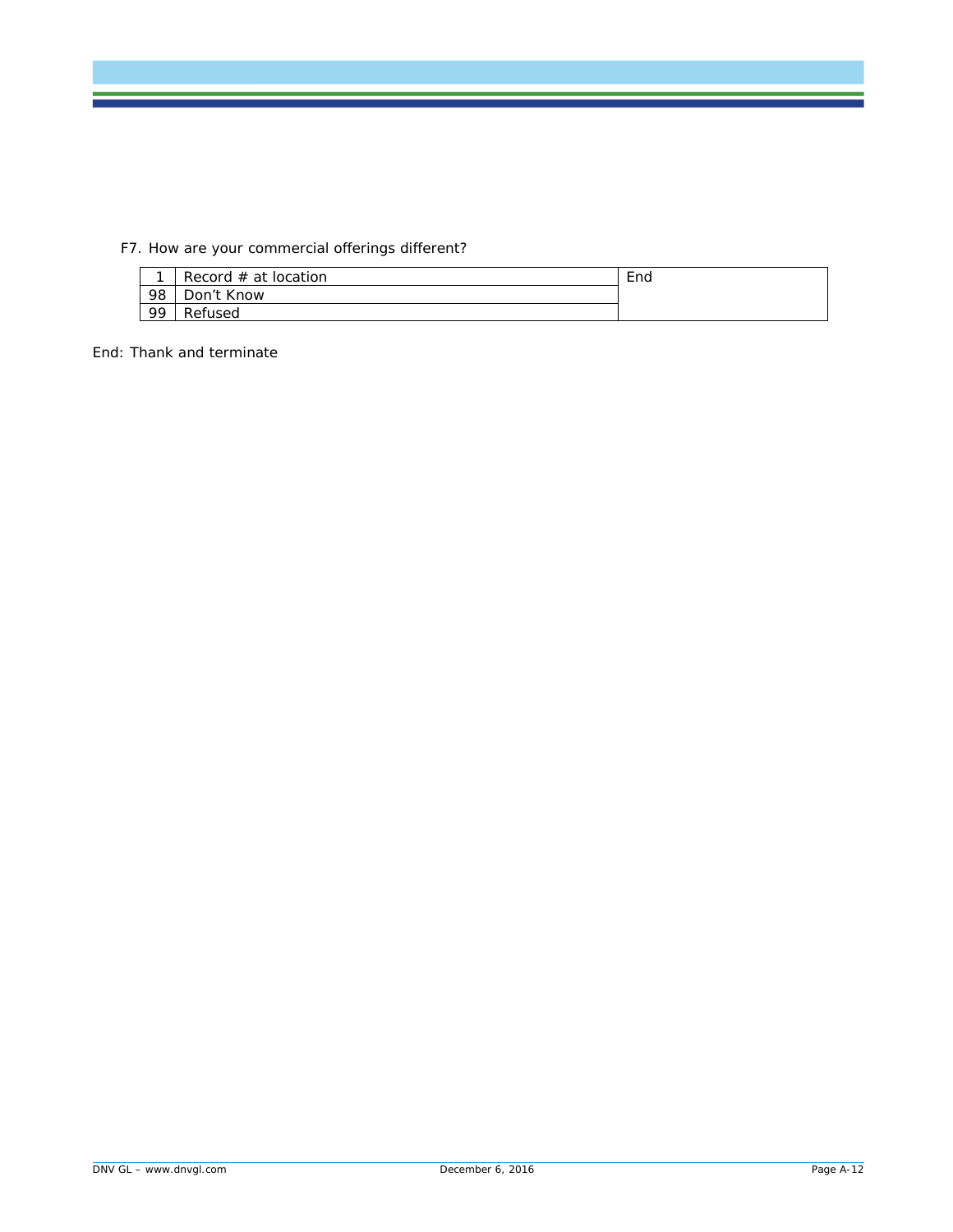# <span id="page-45-0"></span>**APPENDIX B. Retrospective NTGR and Potential Spillover Confidence Intervals**

[Table 29Table 28](#page-45-2) through [Table 32](#page-46-0) present the NTGRs and confidence intervals that should be used if the results are applied to the program years studied.

|                      | - 1 |             |                |                             |               |                     |            |
|----------------------|-----|-------------|----------------|-----------------------------|---------------|---------------------|------------|
|                      |     |             | Electric (kWh) | <b>Electric Demand (kW)</b> |               | <b>Gas (Therms)</b> |            |
|                      |     |             | 90% CI         |                             | 90% CI        |                     | 90% CI     |
| <b>Measure Group</b> | n'  | <b>NTGR</b> | FPC On         | <b>NTGR</b>                 | <b>FPC On</b> | <b>NTGR</b>         | FPC On     |
| <b>QM</b>            | 38  | 0.31        | ±0.11          | 1.00                        | $\pm 0.00$    | 0.21                | $\pm$ 0.11 |
| Tune-up              | 10  | 0.43        | $\pm$ 0.17     | 0.52                        | $\pm 0.05$    | 0.28                | $\pm 0.79$ |

#### <span id="page-45-1"></span>**Table 28. Program Type retrospective NTGRs**

#### <span id="page-45-2"></span>**Table 29. PG&E Commercial QM retrospective NTGRs**

|                      |    | Electric (kWh) |               | <b>Electric Demand (kW)</b> |               | <b>Gas (Therms)</b> |               |
|----------------------|----|----------------|---------------|-----------------------------|---------------|---------------------|---------------|
|                      |    |                | 90% CI        |                             | 90% CI        |                     | 90% CI        |
| <b>Measure Group</b> | n  | <b>NTGR</b>    | <b>FPC On</b> | <b>NTGR</b>                 | <b>FPC On</b> | <b>NTGR</b>         | <b>FPC On</b> |
| Coil Cleaning*       |    |                |               |                             |               |                     |               |
| Economizer           | 14 | 0.21           | $\pm 0.19$    | N/A                         | N/A           | N/A                 | N/A           |
| <b>Fan Control</b>   | 21 | 0.05           | $\pm 0.04$    | N/A                         | N/A           | 0.07                | $\pm 0.04$    |
| <b>RCA</b>           | 16 | 1.00           | $\pm 0.00$    | 1.00                        | $\pm 0.00$    | N/A                 | N/A           |
| Thermostat           | 18 | 0.21           | $\pm$ 0.12    | N/A                         | N/A           | 0.21                | ±0.11         |
| Overall              | 22 | 0.16           | ±0.10         | 1.00                        | ±0.00         | 0.21                | $\pm$ 0.11    |

\*None of the contractors interviewed for PG&E's Commercial QM program were matched with coil cleaning measures in the tracking data. Coil cleaning was performed through the program, but not claimed or reported in the tracking data so it was impossible to link the activity to contractors.

#### <span id="page-45-3"></span>**Table 30. PG&E AirCare Plus retrospective NTGRs**

|                      |             |             | <b>Electric Demand (kW)</b><br>Electric (kWh) |             | <b>Gas (Therms)</b> |             |               |
|----------------------|-------------|-------------|-----------------------------------------------|-------------|---------------------|-------------|---------------|
|                      |             |             | 90% CI                                        |             | 90% CI              |             | 90% CI        |
| <b>Measure Group</b> | $\mathbf n$ | <b>NTGR</b> | <b>FPC On</b>                                 | <b>NTGR</b> | <b>FPC On</b>       | <b>NTGR</b> | <b>FPC On</b> |
| Coil Cleaning        | C           | 0.00        | $\pm 0.00$                                    | 0.00        | $\pm 0.00$          | N/A         | N/A           |
| Economizer           |             | 0.55        | $\pm 0.94$                                    | N/A         | N/A                 | N/A         | N/A           |
| Fan Control          |             | 0.00        | $\pm 0.00$                                    | N/A         | N/A                 | 0.00        | $\pm 0.00$    |
| <b>RCA</b>           | 3           | 0.37        | $\pm 0.88$                                    | 0.43        | $\pm 0.94$          | N/A         | N/A           |
| Thermostat           |             | 0.31        | $\pm 0.79$                                    | N/A         | N/A                 | 0.28        | $\pm 0.75$    |
| Overall              | 3           | 0.29        | $\pm 0.56$                                    | 0.18        | $\pm$ 0.37          | 0.28        | $\pm 0.79$    |

#### <span id="page-45-4"></span>**Table 31. SCE QM retrospective NTGRs**

|                      |    | Electric (kWh) |                         |  |  |
|----------------------|----|----------------|-------------------------|--|--|
| <b>Measure Group</b> | n  | <b>NTGR</b>    | 90% CI<br><b>FPC On</b> |  |  |
| Maintenance          | 16 | 0.49           | ±0.14                   |  |  |
| Overall              | 16 | 0.49           | $\pm 0.14$              |  |  |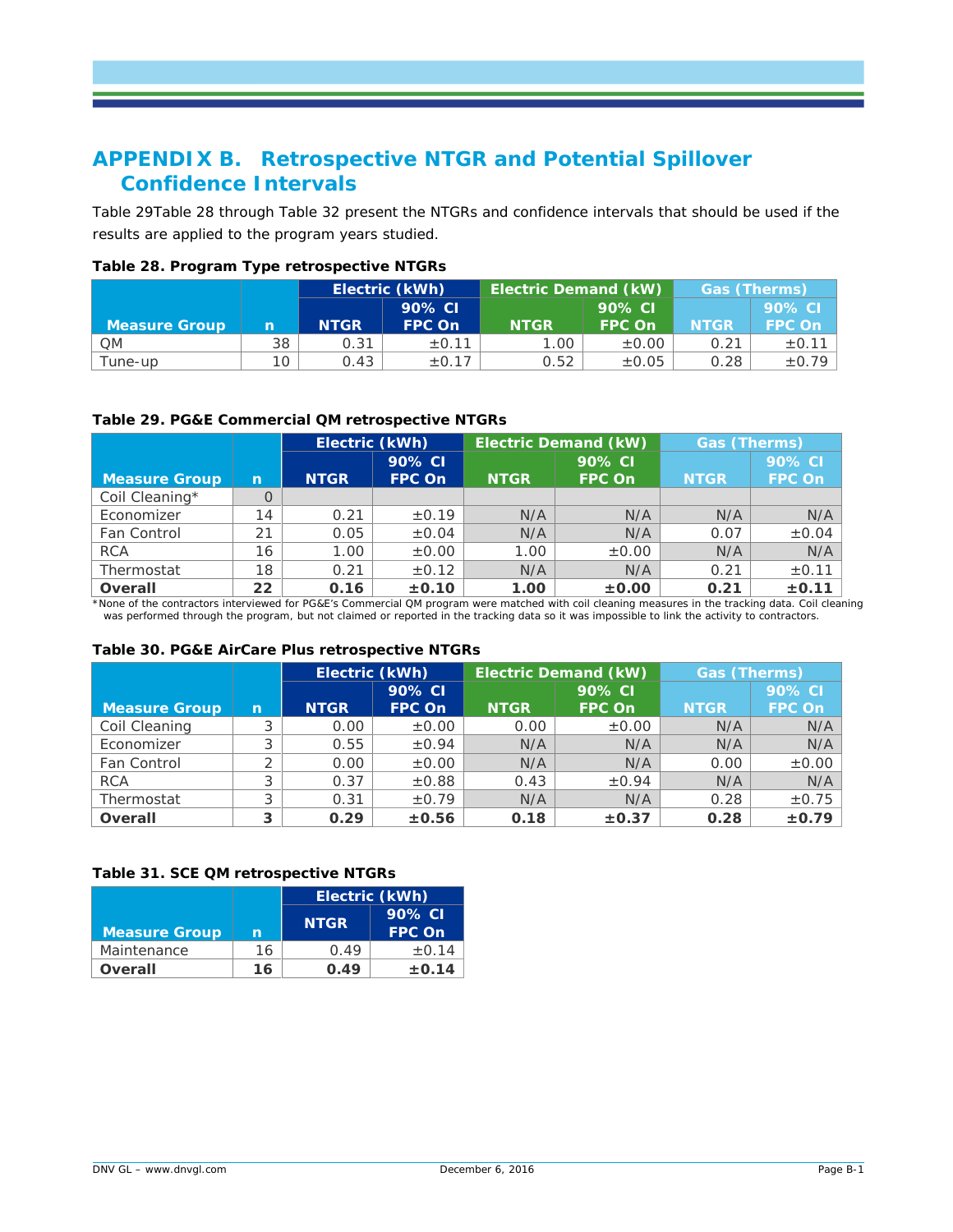|                      |   |             | Electric (kWh)          |             | <b>Electric Demand (kW)</b> |
|----------------------|---|-------------|-------------------------|-------------|-----------------------------|
| <b>Measure Group</b> | n | <b>NTGR</b> | 90% CI<br><b>FPC On</b> | <b>NTGR</b> | 90% CI<br><b>FPC On</b>     |
| Coil Cleaning        |   | 0.48        | $\pm 0.05$              | 0.50        | $\pm 0.05$                  |
| Economizer*          |   |             |                         |             |                             |
| <b>RCA</b>           | 6 | 0.84        | $\pm 0.04$              | 0.79        | $\pm 0.03$                  |
| <b>Overall</b>       |   | 0.54        | $\pm 0.05$              | 0.55        | $\pm 0.05$                  |

#### <span id="page-46-0"></span>**Table 32. SDG&E Deemed Incentive retrospective NTGRs**

\*None of the contractors interviewed for SDG&E's Deemed Incentives program were matched with economizer measures in the tracking data.

#### [Table 33t](#page-46-1)hrough

|                      |    | Electric (kWh)                       |                         |  |  |
|----------------------|----|--------------------------------------|-------------------------|--|--|
| <b>Measure Group</b> | n  | <b>Potential</b><br><b>Spillover</b> | 90% CI<br><b>FPC On</b> |  |  |
| Maintenance          | 16 | 0.01                                 | $\pm 0.01$              |  |  |
| Overall              | 16 | 0.01                                 | $\pm 0.01$              |  |  |

[Table 37](#page-47-2) present the potential spillover estimates and confidence intervals that should be used if the results are applied to future program years.

#### <span id="page-46-1"></span>**Table 33. Program type retrospective spillover estimates**

|                |    | Electric (kWh)   |               | <b>Electric Demand (kW)</b> |               | <b>Gas (Therms)</b> |               |
|----------------|----|------------------|---------------|-----------------------------|---------------|---------------------|---------------|
| <b>Measure</b> |    | <b>Potential</b> | 90% CI        | <b>Potential</b>            | 90% CI        | Potential 90% CI    |               |
| <b>Group</b>   | n  | <b>Spillover</b> | <b>FPC On</b> | <b>Spillover</b>            | <b>FPC On</b> | <b>Spillover</b>    | <b>FPC On</b> |
| <b>QM</b>      | 38 | 0.02             | $\pm 0.02$    | 0.29                        | $\pm 0.26$    | 0.04                | $\pm 0.05$    |
| Tune-up        | 10 | 0.00             | $\pm 0.00$    | 0.00                        | $\pm 0.00$    | 0.00                | $\pm 0.00$    |

#### <span id="page-46-2"></span>**Table 34. PG&E Commercial QM retrospective spillover estimates**

|                                |              | Electric (kWh)                       |                         |                                      | <b>Electric Demand (kW)</b> | <b>Gas (Therms)</b>                  |                         |
|--------------------------------|--------------|--------------------------------------|-------------------------|--------------------------------------|-----------------------------|--------------------------------------|-------------------------|
| <b>Measure</b><br><b>Group</b> | $\mathsf{n}$ | <b>Potential</b><br><b>Spillover</b> | 90% CI<br><b>FPC On</b> | <b>Potential</b><br><b>Spillover</b> | 90% CI<br><b>FPC On</b>     | <b>Potential</b><br><b>Spillover</b> | 90% CI<br><b>FPC On</b> |
| Coil Cleaning*                 |              |                                      |                         |                                      |                             |                                      |                         |
| Economizer                     | 14           | 0.00                                 | $\pm 0.01$              | N/A                                  | N/A                         | N/A                                  | N/A                     |
| <b>Fan Control</b>             | 21           | 0.00                                 | $\pm 0.00$              | N/A                                  | N/A                         | 0.00                                 | $\pm 0.00$              |
| <b>RCA</b>                     | 16           | 0.35                                 | $\pm 0.27$              | 0.29                                 | $\pm 0.23$                  | N/A                                  | N/A                     |
| Thermostat                     | 18           | 0.05                                 | $\pm 0.05$              | N/A                                  | N/A                         | 0.04                                 | $\pm 0.04$              |
| Overall                        | 22           | 0.03                                 | $\pm 0.03$              | 0.29                                 | $\pm 0.26$                  | 0.04                                 | $\pm 0.05$              |

\*None of the contractors interviewed for PG&E's Commercial QM program were matched with coil cleaning measures in the tracking data.

#### <span id="page-46-3"></span>**Table 35. PG&E AirCare Plus retrospective spillover estimates**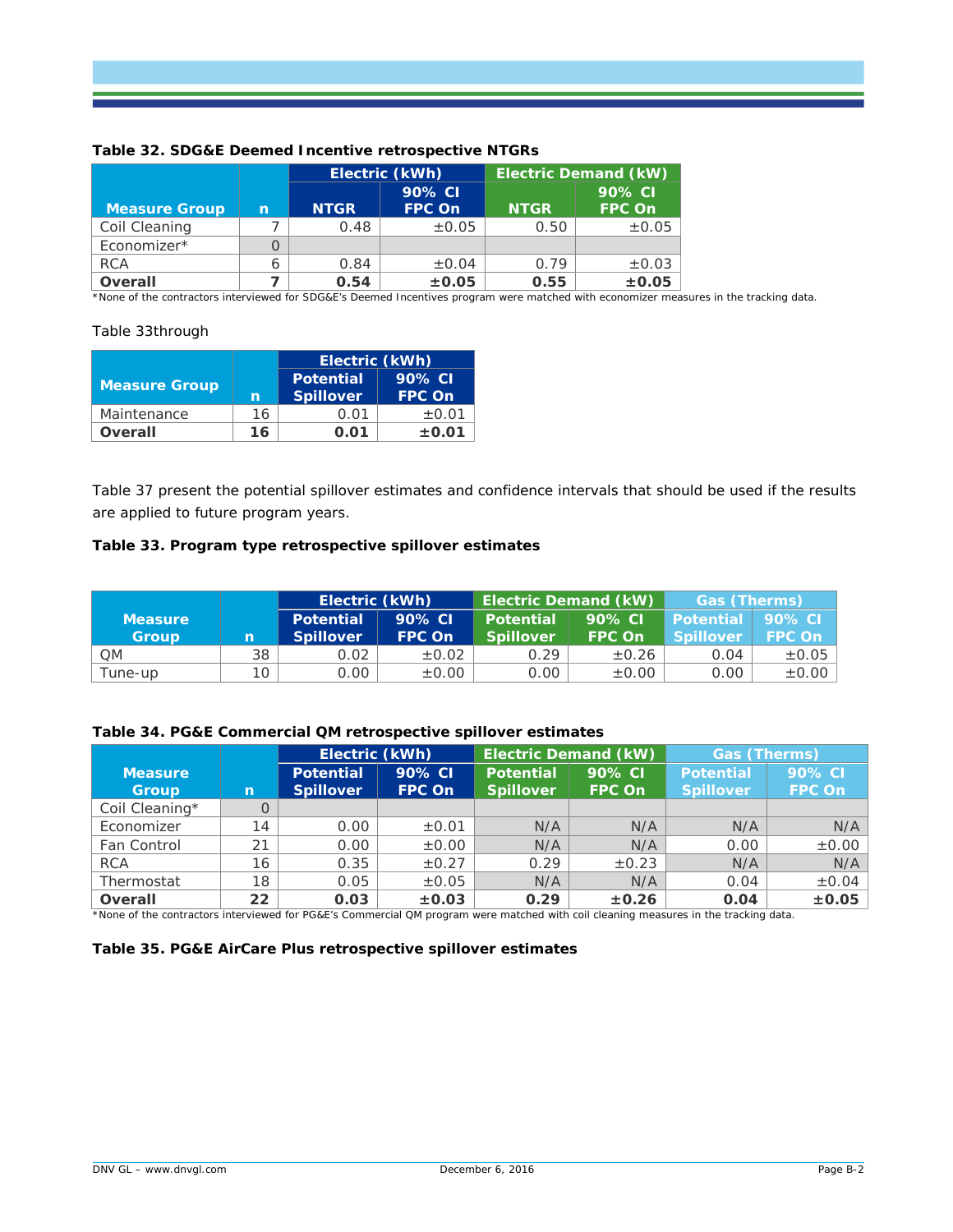**Measure Group** n **Electric (kWh) Electric Demand (kW) Gas (Therms) Potential Spillover 90% CI FPC On Potential Spillover 90% CI FPC On Potential Spillover 90% CI FPC On** Coil Cleaning  $\begin{array}{|c|c|c|c|c|c|}\n\hline\n\text{Col} & 3 & 0.00 & \pm 0.00 & 0.00 & \pm 0.00 & \text{N/A} & \text{N/A} & \text{N/A} & \text{N/A} \\
\hline\n\text{Economnizer} & 3 & 0.00 & \pm 0.00 & \text{N/A} & \text{N/A} & \text{N/A} & \text{N/A} & \text{N/A} \\
\hline\n\end{array}$ Economizer 3 0.00  $\pm 0.00$  N/A N/A N/A N/A N/A<br>Fan Control 2 0.00  $\pm 0.00$  N/A N/A 0.00  $\pm 0.00$ Fan Control  $\begin{vmatrix} 2 & 0.00 & \pm 0.00 & N/A \end{vmatrix}$  N/A  $\begin{vmatrix} 0.00 & \pm 0.00 & \pm 0.00 & \pm 0.00 & \pm 0.00 & \pm 0.00 & \pm 0.00 & \pm 0.00 & \pm 0.00 & \pm 0.00 & \pm 0.00 & \pm 0.00 & \pm 0.00 & \pm 0.00 & \pm 0.00 & \pm 0.00 & \pm 0.00 & \pm 0.00 & \pm 0.00 & \pm 0.00 & \pm 0.0$ RCA | 3 | 0.00 | ±0.00 | 0.00 | ±0.00 | N/A | N/A Thermostat 3 0.00  $\pm 0.00$  N/A N/A 0.00  $\pm 0.00$ **Overall 3 0.00 ±0.00 0.00 ±0.00 0.00 ±0.00**

#### <span id="page-47-0"></span>**Table 36. SCE QM retrospective spillover estimates**

<span id="page-47-2"></span>

|                      |    | <b>Electric (kWh)</b> |               |
|----------------------|----|-----------------------|---------------|
|                      |    | <b>Potential</b>      | 90% CI        |
| <b>Measure Group</b> | n  | <b>Spillover</b>      | <b>FPC On</b> |
| Maintenance          | 16 | 0.01                  | ±0.01         |
| Overall              | 16 | 0.01                  | $\pm 0.01$    |

#### <span id="page-47-1"></span>**Table 37. SDG&E Deemed Incentives retrospective spillover estimates**

|                      |   | Electric (kWh)                       |                         | <b>Electric Demand (kW)</b>          |                         |  |
|----------------------|---|--------------------------------------|-------------------------|--------------------------------------|-------------------------|--|
| <b>Measure Group</b> | n | <b>Potential</b><br><b>Spillover</b> | 90% CI<br><b>FPC On</b> | <b>Potential</b><br><b>Spillover</b> | 90% CI<br><b>FPC On</b> |  |
| Coil Cleaning        |   | 0.00                                 | $\pm 0.00$              | 0.00                                 | $\pm 0.00$              |  |
| Economizer*          |   |                                      |                         |                                      |                         |  |
| <b>RCA</b>           | 6 | 0.00                                 | $\pm 0.01$              | 0.00                                 | $\pm 0.00$              |  |
| <b>Overall</b>       |   | 0.00                                 | ±0.00                   | 0.00                                 | $\pm 0.00$              |  |

\*None of the contractors interviewed for SDG&E's Deemed program were matched with economizer measures in the tracking data.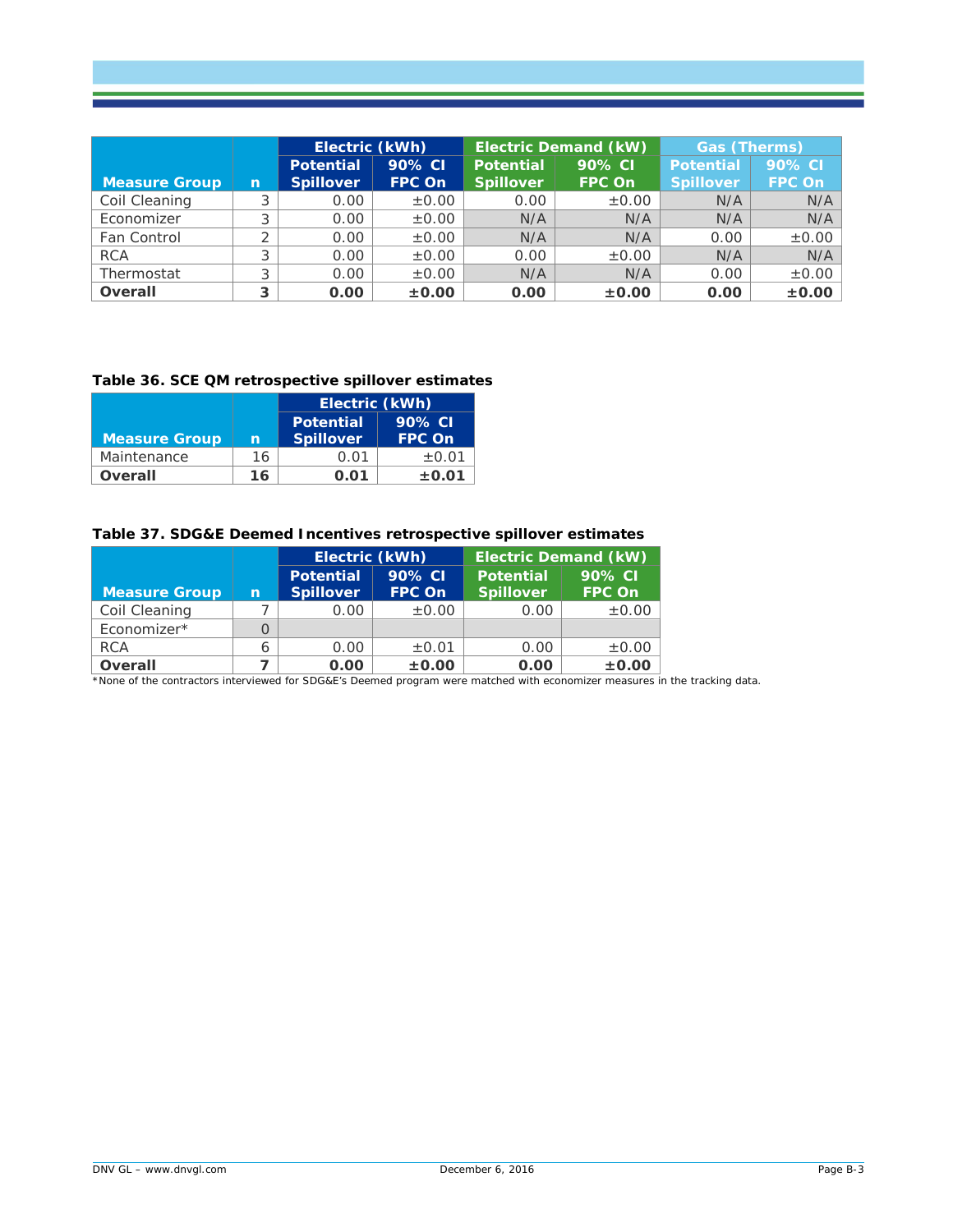# <span id="page-48-0"></span>**APPENDIX C. Attribution Scoring**

[Table 38](#page-48-1) through [Table 40](#page-48-3) present the attribution results by question and program. A "yes" indicates that the respondent attributed some or all of the decision to install the measure to the program. We did not include the PG&E AirCare Plus attribution results to preserve respondent confidentiality. As contractors often installed more than one measure and may have provided different responses across measures, the number of contractors should not be summed across rows.

|           | <b>Attribution</b> |                   | $#$ of          | $#$ of             | % of Weighted |
|-----------|--------------------|-------------------|-----------------|--------------------|---------------|
| Frame3    | Attr3              | Attr <sub>2</sub> | <b>Measures</b> | <b>Contractors</b> | Savings (kWh) |
| Yes       | Yes                | Yes               | O               |                    | 0%            |
| Yes       | Yes                | <b>No</b>         |                 |                    | $< 1\%$       |
| Yes       | No                 | Yes               | 11              | 8                  | 4%            |
| Yes       | <b>No</b>          | <b>No</b>         | 11              | 8                  | 3%            |
| <b>No</b> | Yes                | Yes               | 8               | 4                  | 14%           |
| <b>No</b> | Yes                | <b>No</b>         |                 |                    | $< 1\%$       |
| <b>No</b> | No                 | Yes               | 13              |                    | 55%           |
| <b>No</b> | <b>No</b>          | <b>No</b>         | 24              |                    | 22%           |

#### <span id="page-48-1"></span>**Table 38. PG&E Commercial QM attribution**

#### <span id="page-48-2"></span>**Table 39. SCE QM attribution**

|            | <b>Attribution</b> |           | $#$ of          | $#$ of             | % of Weighted |
|------------|--------------------|-----------|-----------------|--------------------|---------------|
| Frame3     | Attr3              | Attr2     | <b>Measures</b> | <b>Contractors</b> | Savings (kWh) |
| Yes        | Yes                | Yes       |                 |                    | 2%            |
| <b>Yes</b> | Yes                | No.       | O               | O                  | 0%            |
| Yes        | No                 | Yes       | Ω               | Ω                  | $0\%$         |
| Yes        | <b>No</b>          | No.       | O               | O                  | 0%            |
| <b>No</b>  | Yes                | Yes       | ⇁               |                    | 82%           |
| <b>No</b>  | Yes                | <b>No</b> | O               | O                  | 0%            |
| <b>No</b>  | No                 | Yes       | 8               | 8                  | 16%           |
| <b>No</b>  | <b>No</b>          | <b>No</b> | O               | $\Omega$           | 0%            |

#### <span id="page-48-3"></span>**Table 40. SDG&E Deemed Incentives attribution**

|            | <b>Attribution</b> |           | $#$ of           | $#$ of             | % of Weighted        |
|------------|--------------------|-----------|------------------|--------------------|----------------------|
| Frame3     | Attr3              | Attr2     | <b>Measures</b>  | <b>Contractors</b> | <b>Savings (kWh)</b> |
| Yes        | Yes                | Yes       |                  |                    | $0\%$                |
| <b>Yes</b> | Yes                | No.       | O                |                    | 0%                   |
| Yes        | No                 | Yes       | 6                | 4                  | 43%                  |
| Yes        | <b>No</b>          | <b>No</b> | $\left( \right)$ |                    | 0%                   |
| <b>No</b>  | Yes                | Yes       |                  |                    | 15%                  |
| <b>No</b>  | Yes                | No.       | $\left( \right)$ |                    | 0%                   |
| <b>No</b>  | No                 | Yes       | 5                | 4                  | 43%                  |
| <b>No</b>  | <b>No</b>          | <b>No</b> |                  |                    | $< 1\%$              |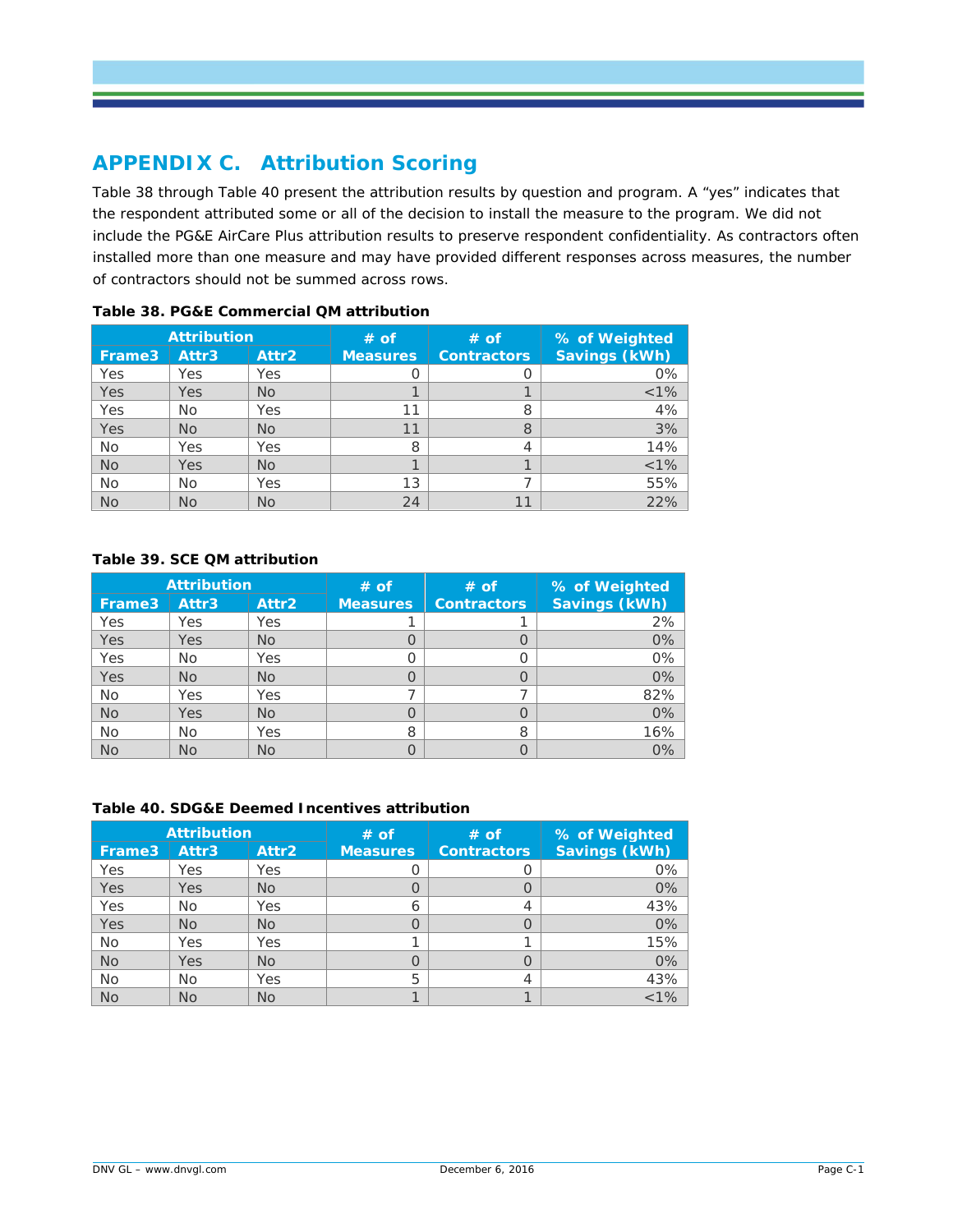# <span id="page-49-0"></span>**APPENDIX D. Possible Market Effects**

In addition to these more direct quantifications of spillover, other questions in the survey instrument also explored the issue as to whether participation in the program changed the standard practices of the HVAC contractors. Such changes in standard practices could potentially generate additional spillover savings in the future, even with the cessation of the QM programs, if there was evidence that they were 1) programinduced; and 2) sustainable in the absence of the programs.

These survey questions exploring potential changes in standard practices included:

- **Frame3.** Did you offer any of those services to customers before working with the <program>?
- **Frame3a.** Which of these services did you offer before participating in the program?
- **Frame6.** Has the <program> caused you to change your HVAC maintenance or tune-up service offerings ?
- **Frame 6b.** How has the program caused you to change your HVAC maintenance and tune-up service offerings?

The interviewers asked the contractors:

• Frame3. Did you offer any of those services to customers before working with the <program>? [9](#page-49-1)

Only three of the 49 responding contractors said they had *not* offered *any* of the program services before working with the programs (one respondent did not know). This was not too surprising since some forms of equipment maintenance have long been standard service offerings in the HVAC industry and the word "any" encompasses a broad range of possible services. In addition, as discussed below, this does not account for the fact that the program may have improved the quality of existing maintenance services.

The interviewers then asked the 45 contractors who said that they had offered program-qualifying maintenance services before working with the program the following question:

**Frame3a)** Which of these services did you offer before participating in the program?

The vast majority of the respondents said that they had offered coil cleaning of the condensers, RCA services, economizer repair, or fan control adjustment before working with the program. The two maintenance services which the contractors were less likely to say they had offered before working with the programs were the coil cleaning of the evaporator and the thermostat

The interviewers also explored the influence of the programs on standard HVAC maintenance practices through another survey question:

• **Frame6.** Has the <program> caused you to change your HVAC maintenance or tune-up service offerings?

Fifteen of the 49 responding contractors (31%) said that the program had caused them to change their HVAC maintenance or tune-up services offerings. The interviewers asked them the follow-up question: "Frame 6b) How has the program caused you to change your HVAC maintenance and tune-up service offerings?." The contractors gave a wide variety of responses to these questions, but the most common

<span id="page-49-1"></span><sup>9 &</sup>quot;Those services" in this question refers back to the previous question: Frame2. What services do you offer to customers through the <program>?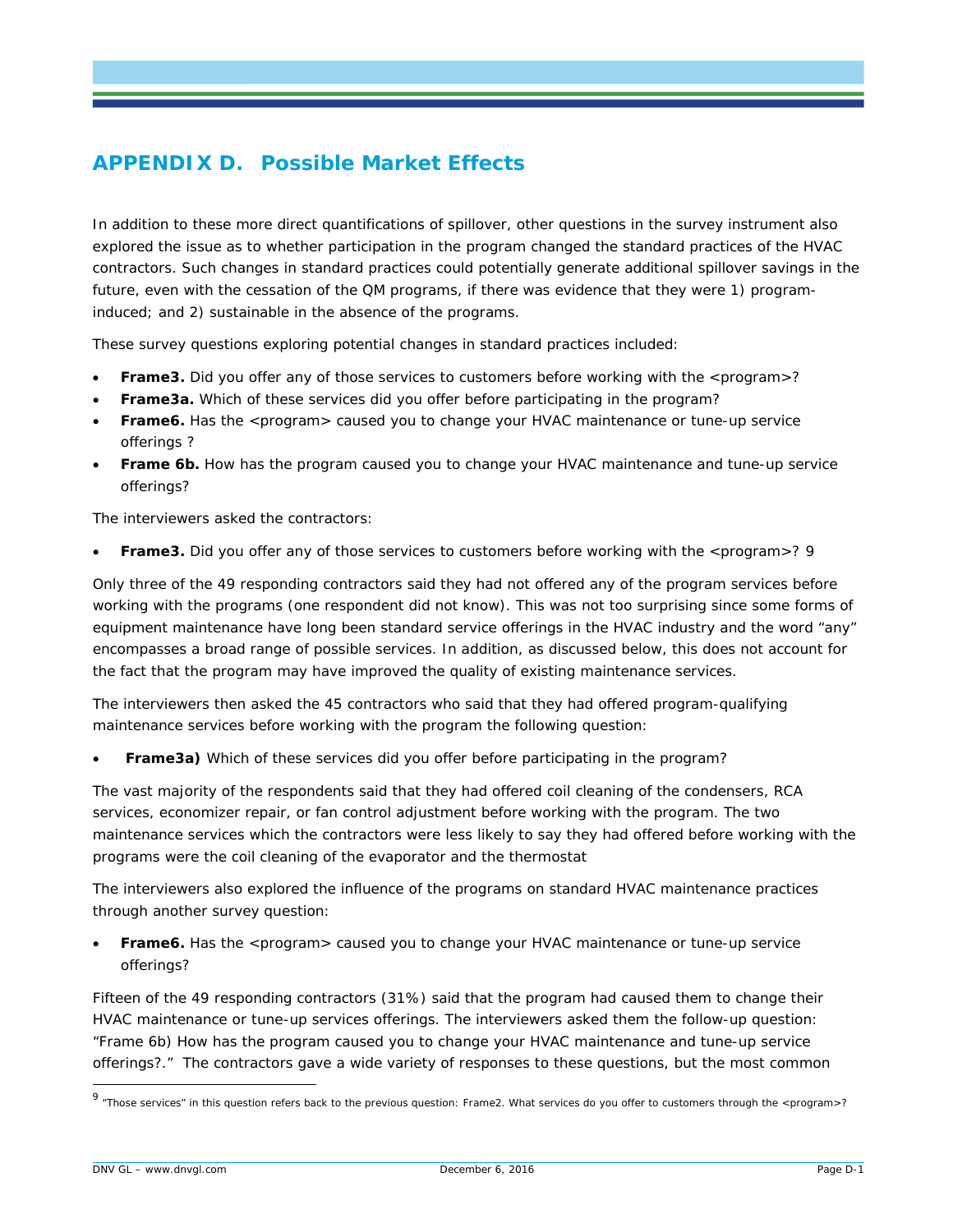themes were that the program either encouraged them to expand their maintenance services or encouraged them to improve their salesmanship and delivery of existing maintenance services.

Some of the categories of program influence included:

- *The program incentives encouraged them to promote maintenance services they had not previously promoted:*
	- o For example, one contractor said that prior to program participation, when they would sell maintenance services to a customer and noticed that the economizer or thermostat were not working optimally, they normally would not offer to repair or adjust these because they assumed that the customers would not want to pay for these services. However, when the QM programs provided incentives for economizers and thermostats, it made it easier for the contractor to offer these services and for the customers to accept them.
	- o A second contractor also said that his company focuses more on economizers than they did before joining the program.
	- o A third contractor said that before the program his company would just see whether the thermostat works and now they are adjusting and tuning the thermostats.
	- o A fourth contractor said that prior to program participation, their maintenance services were limited to changing filters and coils on an annual basis.
	- o A fifth contractor said that the program had "improved the range of their offerings."
	- o A sixth contractor said that they had not offered any maintenance services before becoming involved with the program.
	- o A seventh contractor said that the initially expanded their maintenance offerings due to the program but stopped these enhanced offerings due to the paperwork burden and reductions in program rebate levels.
- *The program trainings enhanced their existing maintenance services:*
	- o One contractor said that because of the PG&E trainings, his company was able to do more diagnostics than they could before and that after program participation "they do better quality control of the unit and especially the economizer end of it."
	- o A second contractor said the programs did not change what services they offered but "now they have higher standards, they are more disciplined, more critical in how they perform their maintenance services."
	- o A third contractor said that while they are offering the same maintenance services that they offered before the program, they are now "more sophisticated in what they can offer or how they present it to customer."
	- o A fourth contractor said that because of the program trainings, they were better able to explain the benefits of maintenance services to their customers.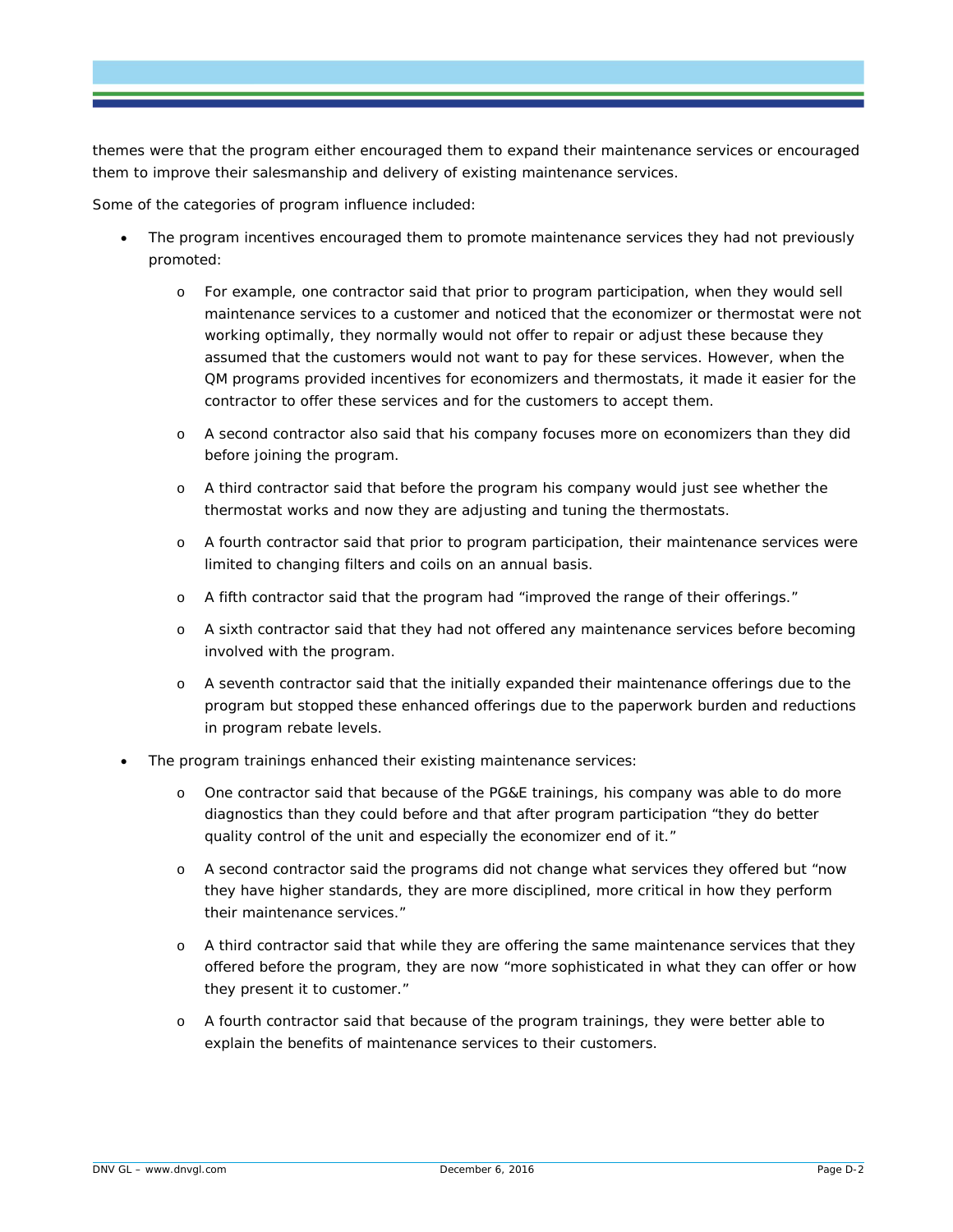- *The program raised customer expectations about what constituted quality maintenance:* One contractor said that the QM programs helped increase "the importance of maintenance" among their customers and made "a higher level of maintenance" more visible within their customer base.
- *Shifting their customers focus:* One contractor said that the program had encouraged them to focus more on commercial customers than they had before.
- *Mentioning the rebates in their sales pitch:* One contractor noted that they now mention the program rebates in their sales pitches to customers.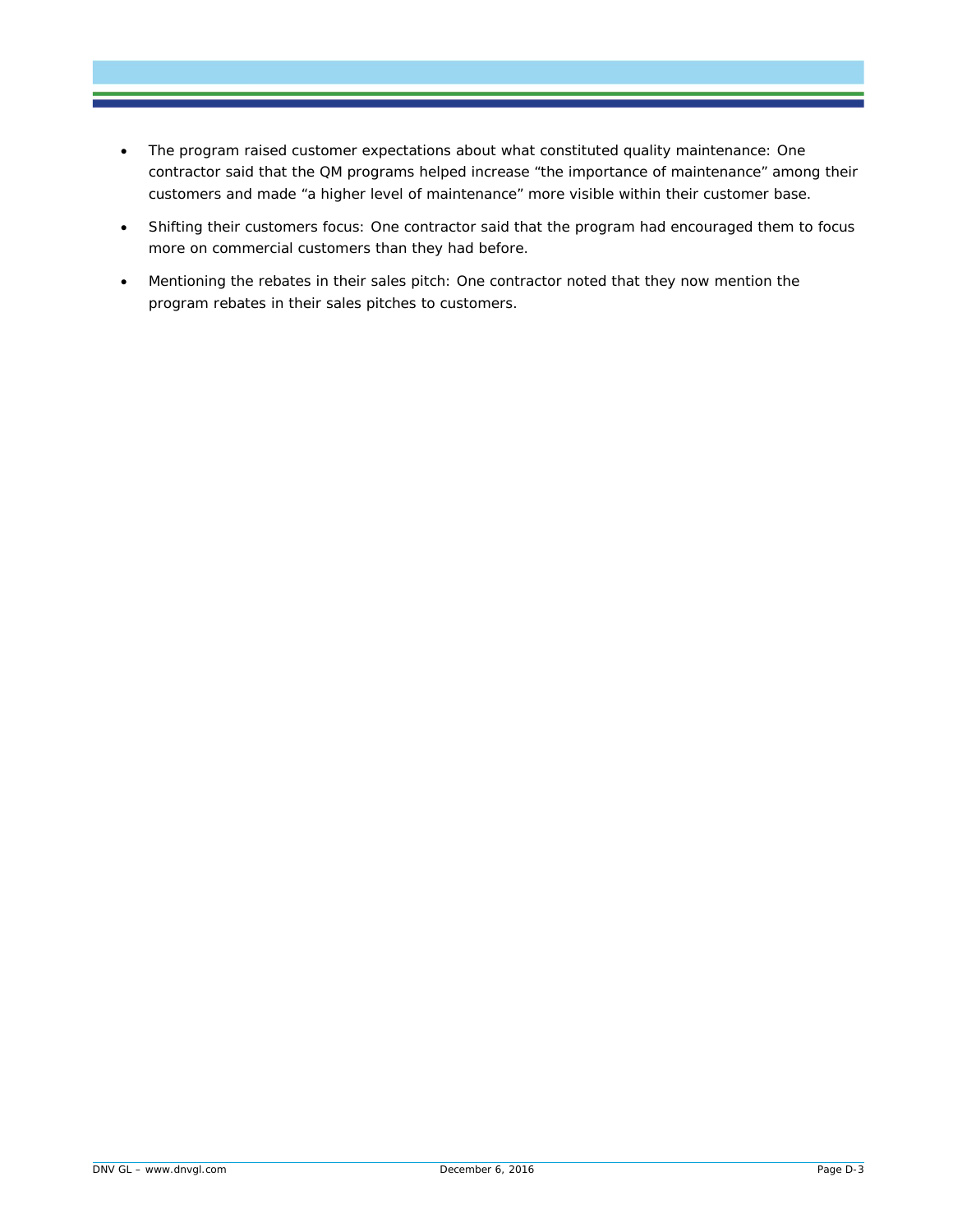# **APPENDIX E. Public Comments & Responses**

Numerous comments were received from members of the public. The DNV GL NTG team responses are provided in Table 41.

<span id="page-52-1"></span><span id="page-52-0"></span>

| No. | Commenter    | <b>Subject</b> | Sect./Pq. | Comment                                                                                                                                                                                                                                                                                                                                                                                                                                                                                                                                                                                                              | <b>Response</b>                                                                                                                                                                                                                                                                                                                                                                                                                                                                                                                                                                                                                                                                                                                                                                                                                                                                     |
|-----|--------------|----------------|-----------|----------------------------------------------------------------------------------------------------------------------------------------------------------------------------------------------------------------------------------------------------------------------------------------------------------------------------------------------------------------------------------------------------------------------------------------------------------------------------------------------------------------------------------------------------------------------------------------------------------------------|-------------------------------------------------------------------------------------------------------------------------------------------------------------------------------------------------------------------------------------------------------------------------------------------------------------------------------------------------------------------------------------------------------------------------------------------------------------------------------------------------------------------------------------------------------------------------------------------------------------------------------------------------------------------------------------------------------------------------------------------------------------------------------------------------------------------------------------------------------------------------------------|
|     | Abram Conant | Uncertainty    | Overall   | Combining highly uncertain results, ranging<br>from 0 to 1, for many dissimilar measures, into<br>a single NTG value does not eliminate the<br>uncertainty. Instead of producing an extremely<br>uncertain value that is likely to be<br>far more meaningful than it actually is, we<br>suggest concluding that the methods applied<br>were not successful in identifying NTG with<br>acceptable confidence. Recommendations to<br>limprove future evaluations would be more<br>useful than forcing a numerical result with little<br>confidence that it's actually representative of<br>the NTG for these programs. | The report does recommend a cautious interpretation of the NTG<br>results:  e.g., page 2, ""Because the error bounds, even for<br>the blended NTGRs in Table 1, are relatively high, we are<br>cautious about drawing conclusions or making recommendations<br>for program redesign." We agree that it would be useful to find<br>misinterpreted by readers of the study as being ways to improve these evaluations going forward. We did<br>suggest a few of these in the report. For example, we did<br>mention that the IOUs did not initially provide us with contact<br>information for the participating HVAC contractors and this<br>negatively impacted our interview completion rate which, in<br>turn, negatively impacted our error bounds due to smaller<br>samples sizes. We have added emphasis on this in the report as<br>la lesson learned for future evaluations. |

| Table 41. Draft report comments from members of the public and DNV GL team responses |  |
|--------------------------------------------------------------------------------------|--|
|--------------------------------------------------------------------------------------|--|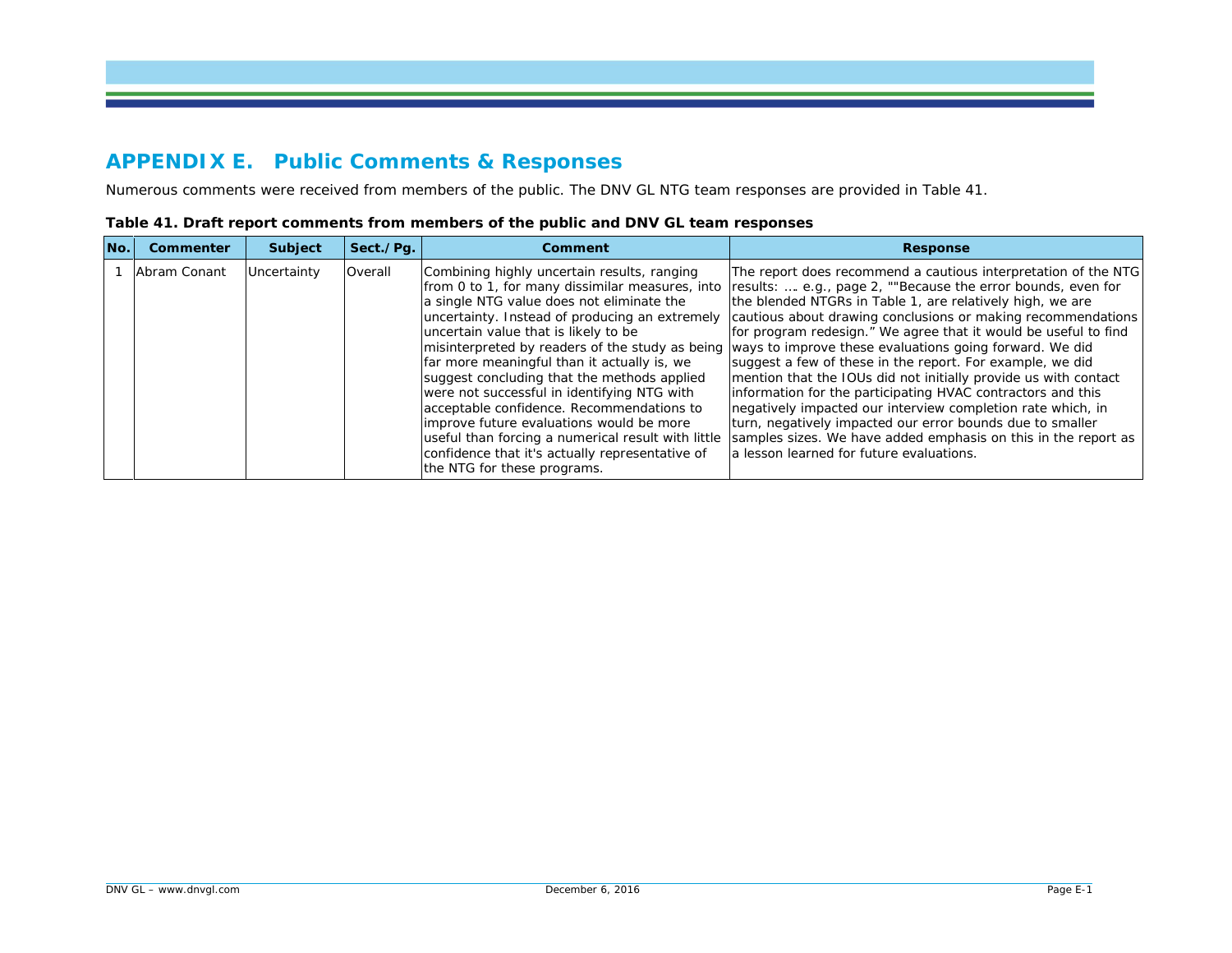| No. | Commenter     | <b>Subject</b> | Sect./Pg. | Comment                                                                                                                                                                                                                                                                                                                                                                                                                                                                                                                                                                                                                                                                                                                                                                                                                                                                                                                                                                                                                                                                                                                                                                                                                                                                                                                                                             | <b>Response</b>                                                                                                                                                                                                                                                                                                                                                                                                                                                                                                                                                                                                                                                                                                                                                                                                                                                                                                                                                                                                                                                                                                                                                                                                                                                                                                                                                                                                                                                                                                                                                                                                                                                                                                                                                                                                                                                                                                                                                                                                                                                                                                                                                                                                                                                                                                                                                                                                                                                                                                                                                                                                                                                                                                                                                                                                                |
|-----|---------------|----------------|-----------|---------------------------------------------------------------------------------------------------------------------------------------------------------------------------------------------------------------------------------------------------------------------------------------------------------------------------------------------------------------------------------------------------------------------------------------------------------------------------------------------------------------------------------------------------------------------------------------------------------------------------------------------------------------------------------------------------------------------------------------------------------------------------------------------------------------------------------------------------------------------------------------------------------------------------------------------------------------------------------------------------------------------------------------------------------------------------------------------------------------------------------------------------------------------------------------------------------------------------------------------------------------------------------------------------------------------------------------------------------------------|--------------------------------------------------------------------------------------------------------------------------------------------------------------------------------------------------------------------------------------------------------------------------------------------------------------------------------------------------------------------------------------------------------------------------------------------------------------------------------------------------------------------------------------------------------------------------------------------------------------------------------------------------------------------------------------------------------------------------------------------------------------------------------------------------------------------------------------------------------------------------------------------------------------------------------------------------------------------------------------------------------------------------------------------------------------------------------------------------------------------------------------------------------------------------------------------------------------------------------------------------------------------------------------------------------------------------------------------------------------------------------------------------------------------------------------------------------------------------------------------------------------------------------------------------------------------------------------------------------------------------------------------------------------------------------------------------------------------------------------------------------------------------------------------------------------------------------------------------------------------------------------------------------------------------------------------------------------------------------------------------------------------------------------------------------------------------------------------------------------------------------------------------------------------------------------------------------------------------------------------------------------------------------------------------------------------------------------------------------------------------------------------------------------------------------------------------------------------------------------------------------------------------------------------------------------------------------------------------------------------------------------------------------------------------------------------------------------------------------------------------------------------------------------------------------------------------------|
| 2   | Robert Mowris | Summary        | pg. 1     | methodologies, biased survey<br>questions/responses, and analysis representing<br>yet another "false alarm" evaluation of HVAC<br>maintenance programs. The study failed to<br>differentiate between "generic" and "quality"<br>HVAC maintenance measures, and findings are<br>not supported by previously published research<br>reports and currently available evidence. The<br>study should have included unbiased survey<br>questions to evaluate the difference between<br>generic services and quality maintenance<br>services offered by the program and asked<br>these questions of more participants using<br>better analysis and reporting with greater<br>transparency, oversight and accountability in<br>order to properly evaluate NTG ratios. The<br>study should have included a collaborative<br>process and pretest to solicit comments and<br>suggestions from colleagues, program<br>implementers, and industry experts to examine<br>each question and the entire questionnaire to<br>produce reliable and credible results per AEA<br>quidelines. Based on the lack of adherence to<br>the CPUC California Evaluation Framework and<br>American Evaluation Association (AEA)<br>quidelines and biased survey questions, the<br>HVAC3 NTG study should be rejected and the<br>NTG ratios for all CQM measures should be<br>established at 1.0. | The HVAC3 NTG study provides flawed research  Our process for conducting this evaluation was very transparent<br>and received approval from a wide range of stakeholders. The<br>methodology used for this report, as well as the contractor<br>interview guides, were posted on BaseCamp and reviewed by<br>the IOU's and available to their implementers. The methodology<br>documents were reviewed and approved by the CPUC and the<br>CPUC consultants. Direct responses and adjustments were made<br>at each stage of the process. Like all deliverables the final report<br>also includes public stakeholder review which we are responding<br>to now. The feedback provided is used not only in the current<br>report review, but is also considered by the CPUC and IOUs to<br>inform long term research needs and future studies. These<br>consultants and stakeholders included individuals with decades<br>of HVAC and net savings assessment experience. In addition to<br>this extensive review process, before beginning the contractor<br>interviews, our evaluation partners at the Western Cooling<br>Efficiency Center at UC Davis also conducted a focus group-type<br>meeting with some of the participating contractors to make sure<br>we were covering the relevant issues.<br>The commenter makes a number of assertions about "biased"<br>interviews questions but doesn't explain why he thinks the<br>questions were biased beyond claiming that "they failed to<br>differentiate between 'generic' and 'quality' HVAC maintenance<br>measures." Furthermore, the interview quide had over a half<br>dozen questions that allowed HVAC contractors to distinguish<br>the maintenance services and related sales practices that they<br>routinely offer from those they offered through the HVAC3<br>programs. Therefore, if the participating HVAC contractor<br>thought that the program had changed these maintenance<br>services or sales practices, they had ample opportunity to state<br>this. The relevant interview guide questions included:<br>• Frame6. Has the <program> caused you to change your HVAC<br/>maintenance or tune-up service offerings?<br/>• Frame6. b) How has the program caused you to change your<br/>HVAC maintenance and tune-up service offerings?<br/>• Frame 7. If the program were to end tomorrow, would you<br/>continue to offer all of the same HVAC maintenance and tune-<br/>up services that you are currently offering?<br/>. Frame 9. You indicated earlier that you also offer HVAC<br/>maintenance or tune-up services to customers who are not in<br/>this program. How do you sell non-program maintenance or<br/>tune-up services to customers? [If it is a different sales<br/>method than the program sales method (see response to</program> |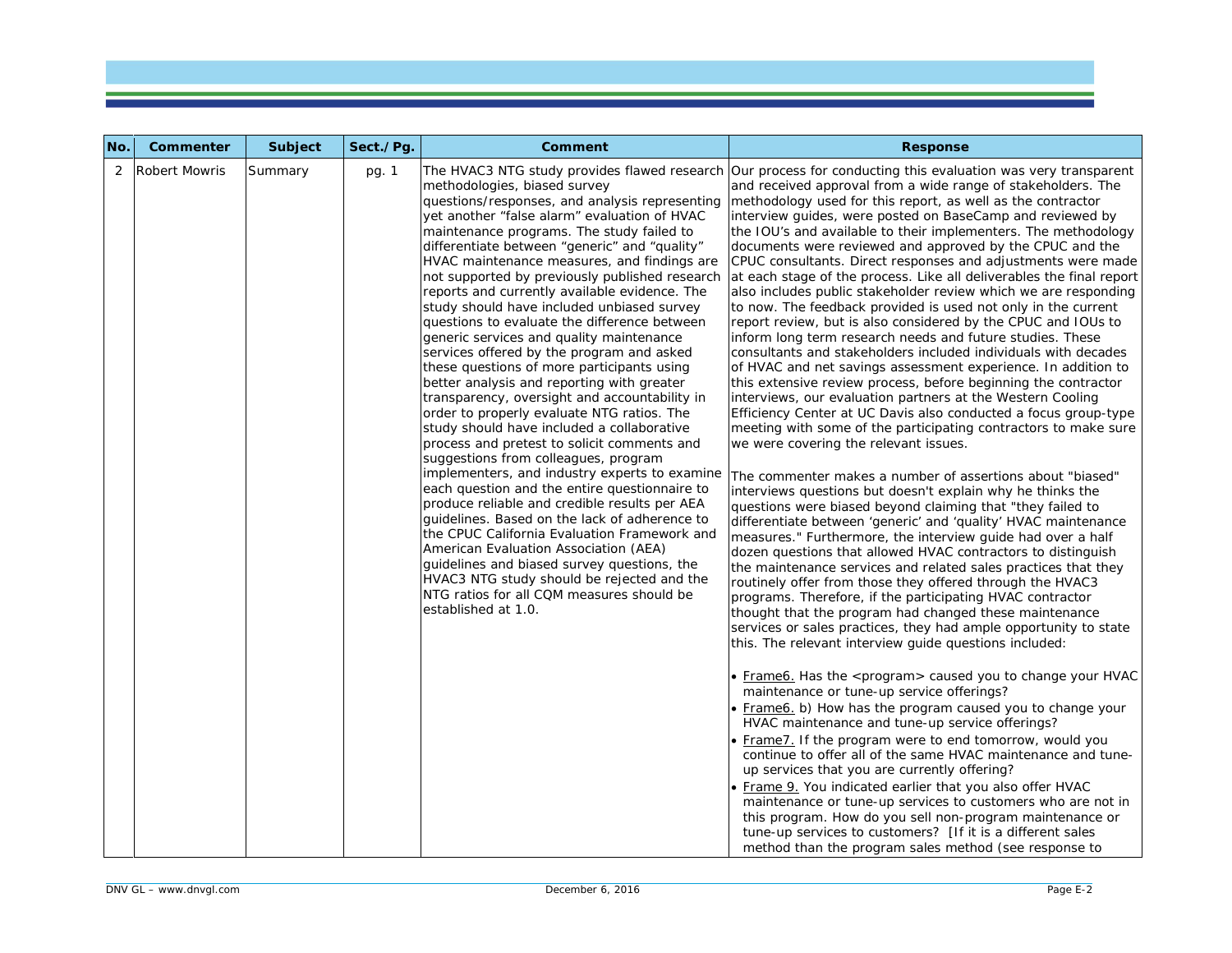| No. | Commenter | Subject | Sect./Pg. | Comment | <b>Response</b>                                                                                                                                                                                                                                                                                                                                                                                                                                                                                                                                                                                                                                                                                                                                                                                                                                                                                              |
|-----|-----------|---------|-----------|---------|--------------------------------------------------------------------------------------------------------------------------------------------------------------------------------------------------------------------------------------------------------------------------------------------------------------------------------------------------------------------------------------------------------------------------------------------------------------------------------------------------------------------------------------------------------------------------------------------------------------------------------------------------------------------------------------------------------------------------------------------------------------------------------------------------------------------------------------------------------------------------------------------------------------|
|     |           |         |           |         | Frame8), probe for reasons for these differences]<br>• Frame 10. You indicated earlier that you offered HVAC<br>maintenance or tune-up services to customers before you<br>joined the program? What were your sales practices for these<br>HVAC maintenance or tune-up services before participating in<br>the program? [If it is a different sales method than the<br>program sales method (see response to Frame8), probe for<br>reasons for these differences]<br>• Frame 11. Has the program caused you to change your sales<br>practices for HVAC maintenance or tune-up services?<br>• Frame11b. b) How has the program caused you to change<br>your sales practices for HVAC maintenance or tune-up<br>services?<br>. Frame 12. If the program were to end tomorrow, would you<br>continue to use the same sales practices for your maintenance<br>and tune-up services that you are currently using? |
|     |           |         |           |         | In addition to these more direct questions, there were also other<br>questions such as the open-ended follow-up questions (e.g.<br>"Why do you say that?") to the program attribution questions<br>which also allowed respondents to comment on how the<br>program might have changed what they typically did for<br>maintenance. It is also important to point out that the report did<br>discover that the HVAC3 programs did encourage a few of the<br>contractors to improve the quality of their maintenance<br>practices. However, these program effects were very limited.                                                                                                                                                                                                                                                                                                                            |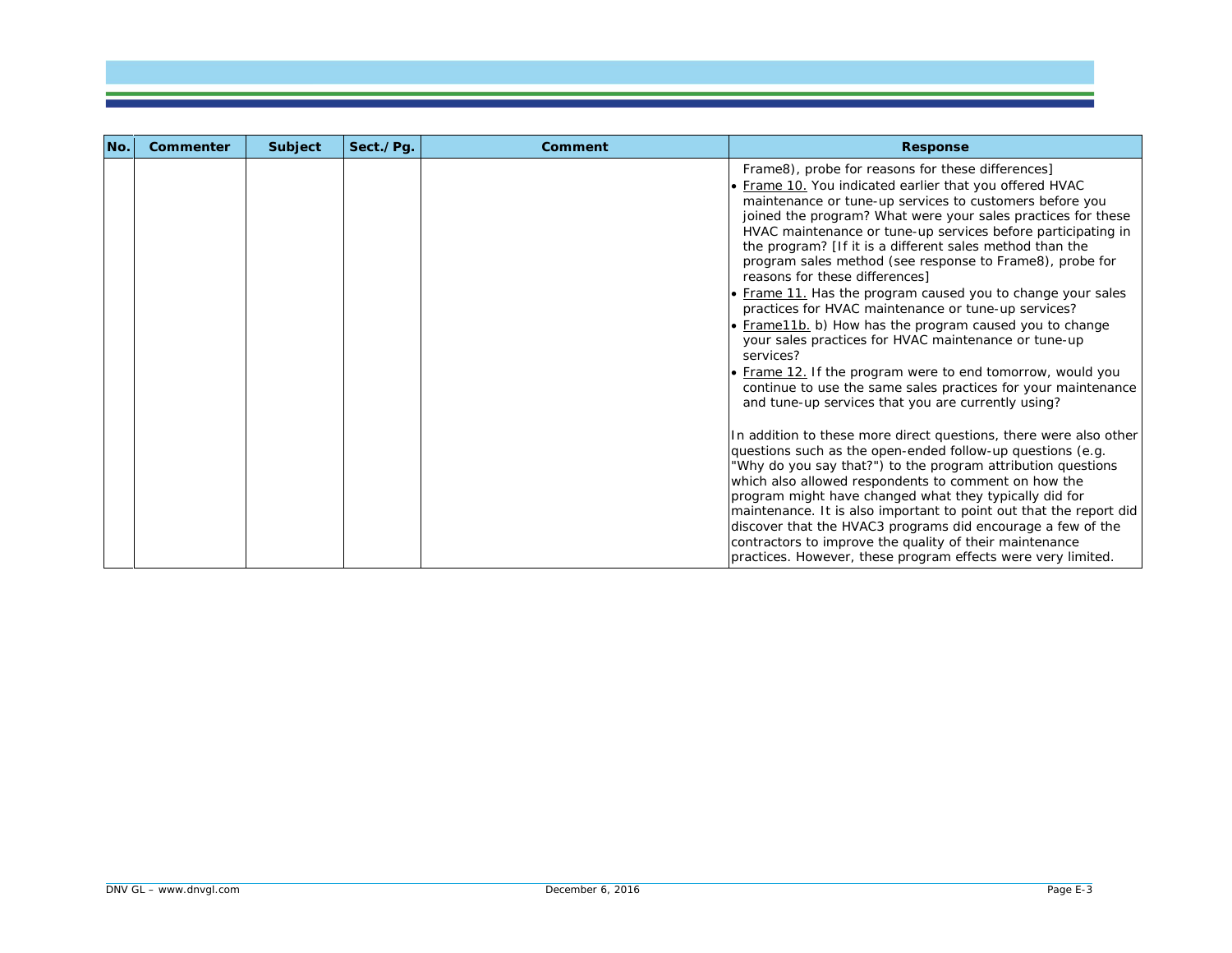| No. | Commenter                             | Subject        | Sect./Pq. | <b>Comment</b>                                                                                                                                                                                                                                                                                                                                                                                                                                                                                                                                                   | <b>Response</b>                                                                                                                                                                                                                                                                                                                                                                                                                                                                                                                                                                                                                                                                                                                                                                                                                                                                                                                                                                                                                                                                                                                                                                                                                                                                                                                                                                                                                                                                                                                                                                                                                                                                                                                           |
|-----|---------------------------------------|----------------|-----------|------------------------------------------------------------------------------------------------------------------------------------------------------------------------------------------------------------------------------------------------------------------------------------------------------------------------------------------------------------------------------------------------------------------------------------------------------------------------------------------------------------------------------------------------------------------|-------------------------------------------------------------------------------------------------------------------------------------------------------------------------------------------------------------------------------------------------------------------------------------------------------------------------------------------------------------------------------------------------------------------------------------------------------------------------------------------------------------------------------------------------------------------------------------------------------------------------------------------------------------------------------------------------------------------------------------------------------------------------------------------------------------------------------------------------------------------------------------------------------------------------------------------------------------------------------------------------------------------------------------------------------------------------------------------------------------------------------------------------------------------------------------------------------------------------------------------------------------------------------------------------------------------------------------------------------------------------------------------------------------------------------------------------------------------------------------------------------------------------------------------------------------------------------------------------------------------------------------------------------------------------------------------------------------------------------------------|
| 3   | <b>Robert Mowris</b><br><b>Issues</b> | Methodological | pg. 2     | There are three significant problems with the<br>NTG survey. The first problem is only asking<br>participating HVAC contractors the questions<br>instead of participating and non-participating<br>contractors, customers and technicians. The<br>second problem is with using self-reported<br>the NTG ratio for each measure in the<br>Commercial HVAC maintenance programs. The<br>third and most important problem is using<br>biased questions to lead contractors to believe<br>they might have offered exactly the same<br>services prior to the program. | As explained above, the chosen NTG methodology was only<br>implemented after a lengthy and rigorous review and approval<br>process involving a wide range of stakeholders. Our NTG<br>methodology memo explained why we chose not to interview<br>nonparticipating contractors or participating customers. We<br>have added to the report those paragraphs from said memo that<br>responses to three simple questions to evaluate explained our reasons for not interviewing these two groups:<br>• While budgetary constraints were a consideration, the main<br>concern with the nonparticipating contractors was the risk of<br>self-selection effects.<br>• The NTG methodology memo also explains why we did not<br>interview end users: "The midstream design of the QM and<br>tune-up programs means that participating customers do not<br>have a complete picture of program effects. The 2015 HVAC<br>QI/QM decision-making study found that customers had little<br>awareness of or in interest in QM and mostly just cared<br>whether or not the equipment worked." Also, customers<br>wouldn't know whether the program had encouraged their<br>local HVAC contractor to adopt higher quality maintenance<br>service than they would have otherwise. Nor would they be<br>able to tell that the maintenance service they had received<br>through the program was of higher quality than the<br>maintenance service that they would have received if the<br>program did not exist.<br>The previous response to comment #2 explains that the<br>questions were not biased because the HVAC contractors were<br>given ample opportunity to distinguish their normal maintenance<br>services from those required by the program. |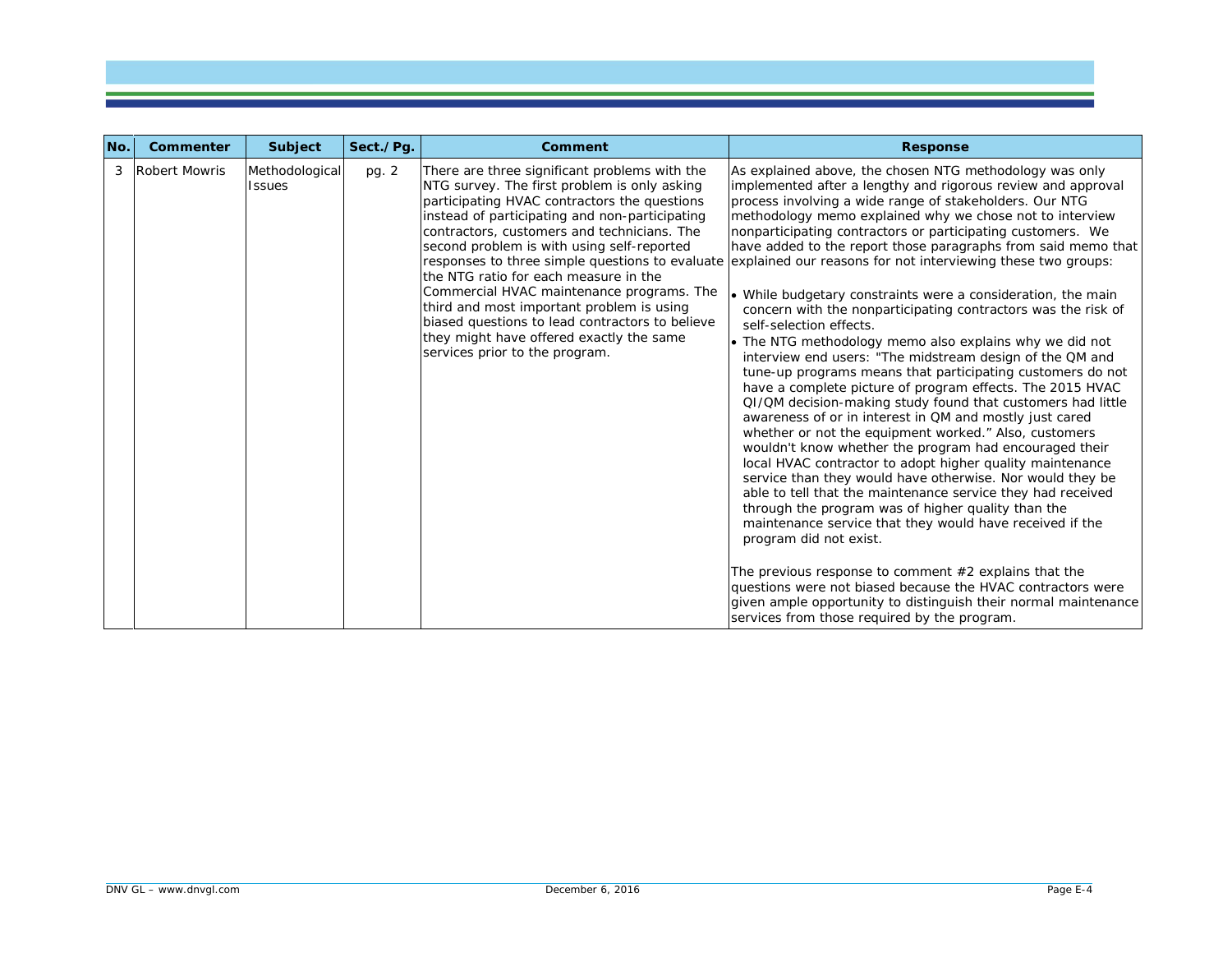| No. | Commenter            | <b>Subject</b>                   | Sect./Pg | <b>Comment</b>                                                                                                                                                                                                                                                                                                                                                                                                                                                                                                                                                 | <b>Response</b>                                                                                                                                                                                                                                                                                                                                                                                                                                                                                                                                                                                                                                                                                                                                                                                                                                                                                                                                                                                                                                                        |
|-----|----------------------|----------------------------------|----------|----------------------------------------------------------------------------------------------------------------------------------------------------------------------------------------------------------------------------------------------------------------------------------------------------------------------------------------------------------------------------------------------------------------------------------------------------------------------------------------------------------------------------------------------------------------|------------------------------------------------------------------------------------------------------------------------------------------------------------------------------------------------------------------------------------------------------------------------------------------------------------------------------------------------------------------------------------------------------------------------------------------------------------------------------------------------------------------------------------------------------------------------------------------------------------------------------------------------------------------------------------------------------------------------------------------------------------------------------------------------------------------------------------------------------------------------------------------------------------------------------------------------------------------------------------------------------------------------------------------------------------------------|
| 4   | <b>Robert Mowris</b> | Biased /<br>Leading<br>Questions | pg. 2    | Asking HVAC contractors simple biased and<br>leading questions will likely produce misleading<br>results that contractors would have provided<br>most, if not all HVAC maintenance services in<br>exactly the same way with exactly the same<br>the program. Contractors businesses are based<br>on HVAC maintenance services. Despite<br>to concede a lack of competence or ability to<br>provide similar services without program<br>support, which may include fault detection<br>diagnostic (FDD) tools, training, software,<br>equipment, and incentives. | As indicated in our response to comment $#2$ , the questions were<br>not biased because the HVAC contractors were given ample<br>opportunity to distinguish their normal maintenance services<br>from those required by the program.<br>tools, training, software, and frequency without The commenter implies that many HVAC contractors are saying<br>that there is no difference between the program maintenance<br>practices and their routine maintenance practices not because<br>assurances of confidentiality, many are unlikely there are no differences, but because the HVAC contractors are<br>reluctant to admit that their normal maintenance practices are<br>of lesser quality. While this kind of bias is possible, it would be<br>very difficult to verify (one would have to secretly observe HVAC<br>technicians doing both program and non-program maintenance<br>visits and compare the differences or maybe audit non-program<br>invoices as the commenter later suggests).<br>Furthermore the report reveals some significant variation in the |
|     |                      |                                  |          |                                                                                                                                                                                                                                                                                                                                                                                                                                                                                                                                                                | NTG of the various maintenance measures. For example, the<br>NTG ratios for the measure RCA are very high across most<br>programs while the NTG ratios for other measures like Fan<br>Controls are very low across all programs. If it was just a simple<br>case where the HVAC contractors were unwilling to cite program<br>influence because they "are unlikely to concede a lack of<br>competence or ability to provide similar services without<br>program support," as the commenter contends, then the NTG<br>ratios for all the measures would be low, which is not the case.                                                                                                                                                                                                                                                                                                                                                                                                                                                                                  |
|     |                      |                                  |          |                                                                                                                                                                                                                                                                                                                                                                                                                                                                                                                                                                | In addition, it is possible to imagine biases moving in the<br>opposite direction. For example, it would be plausible that some<br>contractors might exaggerate the impacts of the program on<br>their maintenance practices so that they could insure that the<br>program incentives would continue. This is sometimes called the<br>"don't kill the golden goose" bias and has been recognized in<br>other California program evaluations. The bottom line is that,<br>while it is likely that some biases exist, it is very difficult to<br>measure their magnitude and directionality. Absent this<br>information, we have chosen to take the contractors at their<br>word.                                                                                                                                                                                                                                                                                                                                                                                        |
|     |                      |                                  |          |                                                                                                                                                                                                                                                                                                                                                                                                                                                                                                                                                                | Finally it is unclear how the NTG of this program could even be<br>evaluated without talking to participating contractors. As<br>discussed in response to comment $#3$ , there are serious<br>problems with trying to evaluate the program based on<br>interviews with nonparticipating contractors or participating<br>customers.                                                                                                                                                                                                                                                                                                                                                                                                                                                                                                                                                                                                                                                                                                                                     |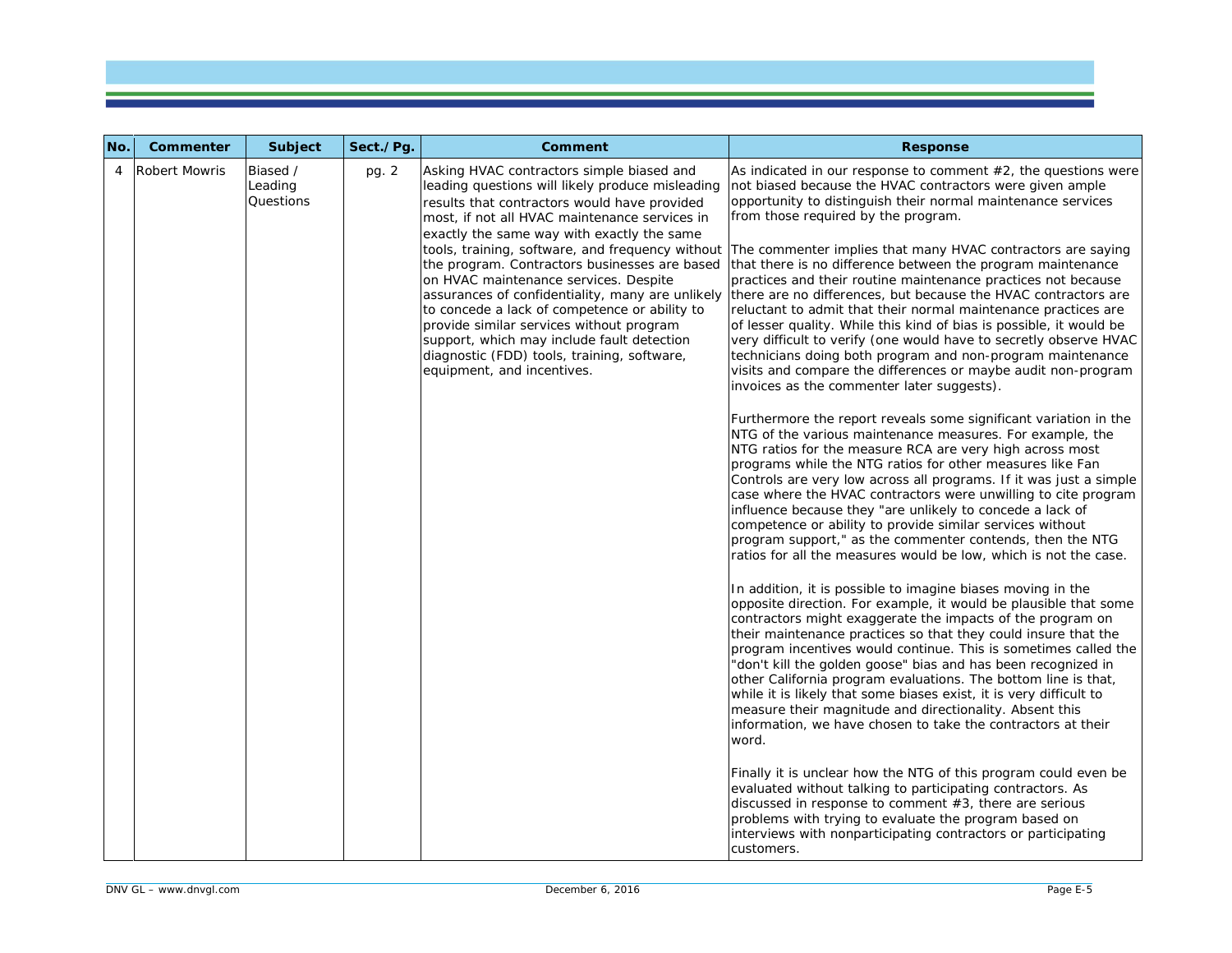| No. | Commenter       | Subject       | Sect./Pg. | Comment                                                                                                                                                                                                                                                                                                                                                                                                                                                                                                                                                                                                                                                                                                                                                                                                                                                                                                                                                                                                           | Response                                                                                                                                                                                                                                                                                                                                                                                                                                                                                                                                                                                                                                                       |
|-----|-----------------|---------------|-----------|-------------------------------------------------------------------------------------------------------------------------------------------------------------------------------------------------------------------------------------------------------------------------------------------------------------------------------------------------------------------------------------------------------------------------------------------------------------------------------------------------------------------------------------------------------------------------------------------------------------------------------------------------------------------------------------------------------------------------------------------------------------------------------------------------------------------------------------------------------------------------------------------------------------------------------------------------------------------------------------------------------------------|----------------------------------------------------------------------------------------------------------------------------------------------------------------------------------------------------------------------------------------------------------------------------------------------------------------------------------------------------------------------------------------------------------------------------------------------------------------------------------------------------------------------------------------------------------------------------------------------------------------------------------------------------------------|
|     | 5 Robert Mowris | Response Bias | pg. 3     | "The Frame 3 and Frame 3a questions are<br>missing important information to describe<br>"services" including "using comparable tools,<br>training, software, frequency, and potentially<br>working in the program. Without this<br>information the question creates bias towards a<br>response based on prior "generic" services<br>being "exactly the same" as program services,<br>when in fact, this is not the case. Prior "generic"<br>services are not similar to "quality" services<br>provided by the program. If the services were<br>exactly the same, then there would be no need<br>for the extensive program quality control and<br>Workforce Education and Training (WE&T)<br>requirements for participation. This difference is<br>substantial and causes significant bias that<br>cannot be ignored. None of the generic<br>measures described in the HVAC3 questions<br>and responses have been previously offered at<br>the same level of quality or frequency as<br>required by the programs." | As discussed above, the HVAC contractors were given ample<br>opportunity to distinguish their normal maintenance services<br>from those required by the program. Questions such as those<br>that follow are open-ended enough to allow the contractors to<br>requiring three year service agreements" before bring up examples of how the program maintenance services<br>differ from their routine maintenance service:<br>• Frame6. Has the <program> caused you to change your HVAC<br/>maintenance or tune-up service offerings?<br/>• Frame6. How has the program caused you to change your<br/>HVAC maintenance and tune-up service offerings?</program> |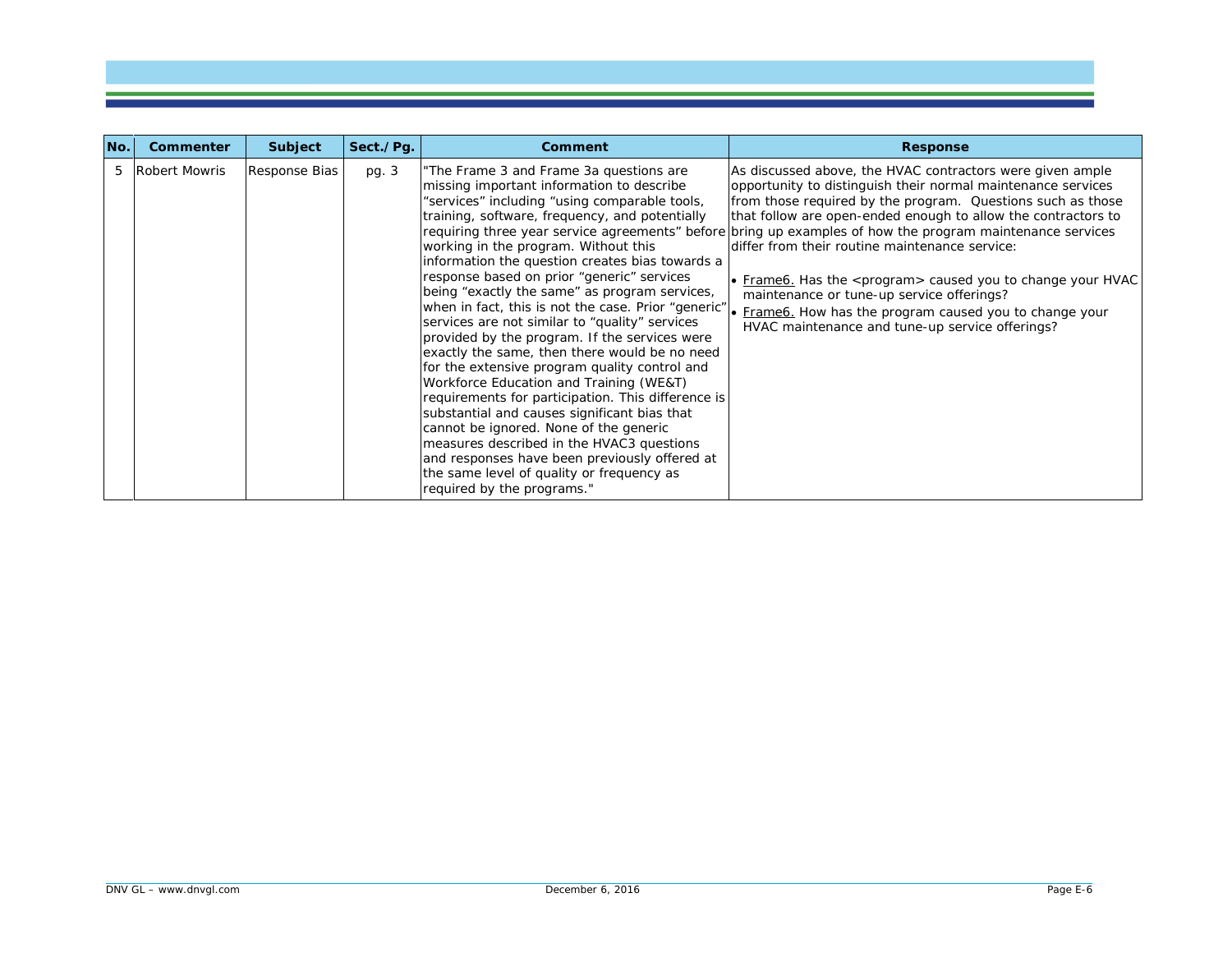| No.            | Commenter            | Subject                                       | Sect./Pg.   | Comment                                                                                                                                                                                                                                                                                                                                                                                                                                                                                                                                                                                                                                                                                                                                                                                                                                                                                                                                                                                                                                                                             | <b>Response</b>                                                                                                                                                                                                                                                                                                                                                                                                                                                                                                                                                                                                                                                                                                                                                                                                                                                                                                                                                                                                                                                 |
|----------------|----------------------|-----------------------------------------------|-------------|-------------------------------------------------------------------------------------------------------------------------------------------------------------------------------------------------------------------------------------------------------------------------------------------------------------------------------------------------------------------------------------------------------------------------------------------------------------------------------------------------------------------------------------------------------------------------------------------------------------------------------------------------------------------------------------------------------------------------------------------------------------------------------------------------------------------------------------------------------------------------------------------------------------------------------------------------------------------------------------------------------------------------------------------------------------------------------------|-----------------------------------------------------------------------------------------------------------------------------------------------------------------------------------------------------------------------------------------------------------------------------------------------------------------------------------------------------------------------------------------------------------------------------------------------------------------------------------------------------------------------------------------------------------------------------------------------------------------------------------------------------------------------------------------------------------------------------------------------------------------------------------------------------------------------------------------------------------------------------------------------------------------------------------------------------------------------------------------------------------------------------------------------------------------|
| 6              | <b>Robert Mowris</b> | Historical<br>Maintenance<br><b>Schedules</b> | pg. 3       | Regular HVAC maintenance has typically only<br>included changing air filters. More frequent air<br>filter replacement, coil cleaning, refrigerant<br>charge adjustment (RCA), economizer repair,<br>by the ACCA 180 Standard upon which the<br>programs are based. Generic air filter<br>replacement and coil cleaning have been<br>historically performed less frequently based on<br>visual inspections without quarterly, semi-<br>annual, or annual frequency. RCA has only been<br>historically performed when systems lost<br>refrigerant charge due to a leak or where<br>technicians added refrigerant only if the suction<br>line was not "six-pack" cold. Given the high<br>cost of refrigerant and lack of time, there would<br>be no reason for technicians to spend valuable<br>time checking and correcting refrigerant charge<br>using state-of-the-art FDD tools and software<br>without training and incentives offered by the<br>programs. Generic economizer repair has<br>historically not been offered by any contractors<br>in California (or anywhere else). | Once again the commenter is insisting that the program<br>encouraged HVAC contractors to provide a higher quality<br>maintenance service than they typically provide. Yet the<br>interviews with participating HVAC contractors indicated that<br>smart thermostats, and fan control are required these effects on their typical practices were very limited.                                                                                                                                                                                                                                                                                                                                                                                                                                                                                                                                                                                                                                                                                                   |
| $\overline{7}$ | <b>Robert Mowris</b> | Contradictory<br>findings                     | pg. $3 - 4$ | Internet searches of "HVAC Economizer<br>Repair Services" indicate only one HVAC<br>contractor is currently advertising<br>economizer repair services in California.<br>While this contractor is participating in the<br>CQM program, they did not advertise or<br>perform economizer tests or repairs in the<br>than 0.04% of total work.                                                                                                                                                                                                                                                                                                                                                                                                                                                                                                                                                                                                                                                                                                                                          | Citing the lack of economizer repair services in online<br>advertising is problematic since we know that many of the HVAC<br>contractors programs were offering economizer repair services<br>through their participation in the IOU QM programs. Yet, with<br>the singular exception of the example cited by the commenter,<br>none of the participating contractors who offered economizer<br>repair services chose to advertise it, based on the commenters'<br>2012-13 program where they performed less web search. This only suggests that the economizer services are<br>rarely advertised rather than that they are rarely offered. It is<br>possible that most contractors offering these services did not<br>consider them as "selling points" or as ways to differentiate<br>themselves from their competitors. It is also possible that some<br>HVAC contractors are late adopters when it comes to web<br>advertising and may be relying on more traditional ways of<br>advertising their services such as mailers and non-web yellow<br>page ads. |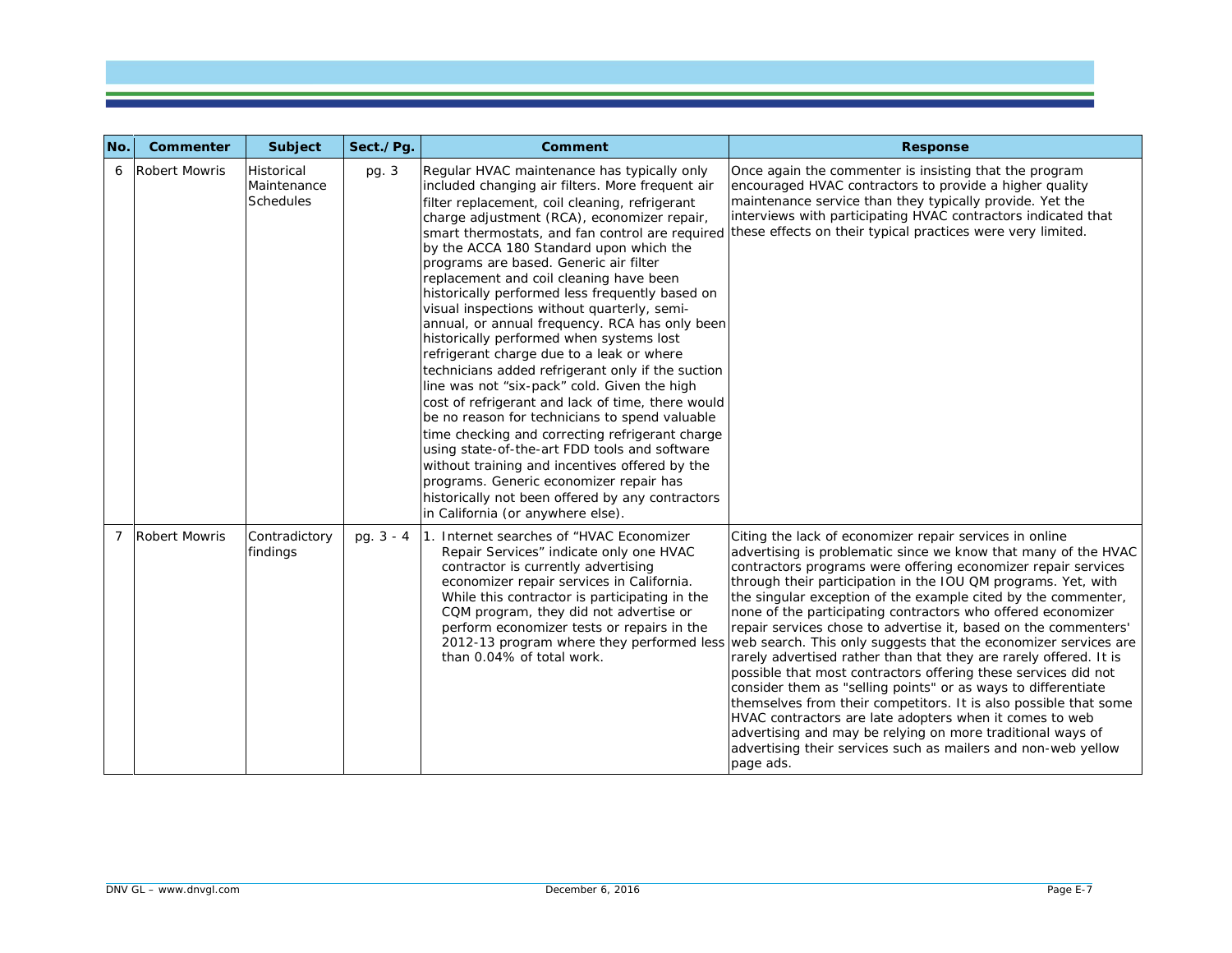| No. | Commenter            | Subject                   | Sect./Pg | Comment                                                                                                                                                                                                                                                                                                                                                                                                                                                                                                                                                                                                                                                                                                                                                                                                                               | <b>Response</b>                                                                                                                                                                                                                                                                                                                                                                                                                                                                                                                                                                                                                                                                                                                                                                                                                                                                                                                                                                                                                                                                                                                                                                                                                                                                                      |
|-----|----------------------|---------------------------|----------|---------------------------------------------------------------------------------------------------------------------------------------------------------------------------------------------------------------------------------------------------------------------------------------------------------------------------------------------------------------------------------------------------------------------------------------------------------------------------------------------------------------------------------------------------------------------------------------------------------------------------------------------------------------------------------------------------------------------------------------------------------------------------------------------------------------------------------------|------------------------------------------------------------------------------------------------------------------------------------------------------------------------------------------------------------------------------------------------------------------------------------------------------------------------------------------------------------------------------------------------------------------------------------------------------------------------------------------------------------------------------------------------------------------------------------------------------------------------------------------------------------------------------------------------------------------------------------------------------------------------------------------------------------------------------------------------------------------------------------------------------------------------------------------------------------------------------------------------------------------------------------------------------------------------------------------------------------------------------------------------------------------------------------------------------------------------------------------------------------------------------------------------------|
| 8   | <b>Robert Mowris</b> | Contradictory<br>findings | pg. 4    | 2. Furthermore, 85% of total economizer<br>incentives in 2012-13 programs were for<br>testing economizers indicating very few<br>contractors were performing economizer<br>repairs in the 2012-13 program. Clearly, the<br>SCE QM maintenance program has played a<br>substantial role in motivating this contractor<br>and others to provide more comprehensive<br>quality maintenance services including<br>economizer repairs. In spite of this evidence<br>the HVAC3 NTG study only gives the SCE<br>program a NTG of 0.49 $+/-$ 0.28 without any<br>indication of how the NTG ratio applies to<br>economizer repairs or other measures<br>specifically. Research studies indicate<br>approximately 64% of economizers do not<br>function properly and 30% of fan schedules<br>operate continuously during unoccupied<br>periods. | The reason for the lack of measure-level granularity for the NTG<br>in the SCE program is mentioned in the report-the SCE QM<br>program did not report claims on a measure level. That said,<br>the report does provide some evidence that the program was<br>impacting economizer and RCA services as described:<br>• Economizer services. In the report, one contractor said they<br>"might not have done as much economizer or thermostat work<br>if rebates weren't offered." Another contractor indicated that<br>"economizer customers don't want to pay for the service by<br>itself and the program helps with that [through] the rebates."<br>In addition, for the PG&E AirCare Plus program, the<br>economizer had the highest NTG of all the measures (although<br>the HVAC contractor sample size was very small).<br>• RCA services. RCA had a NTG ratio of 100% for the PG&E<br>Commercial QM program $(n=18)$ , 84% for the SDG&E Deemed<br>Incentive program (although HVAC contractor sample sizes<br>were very small $n=6$ ). Four of the eight responding<br>contractors in SDG&E program said they had not offered RCA<br>services before joining the program. However, the NTG ratio<br>for the RCA was much lower (0.37) for participants in the<br>PG&E AirCare Plus program. |
| 9   | <b>Robert Mowris</b> | Contradictory<br>findings | pg. 4    | 3. ContractingBusiness.com indicates<br>"economizer repair opportunities are<br>everywhere, but few if any contractors are<br>actually providing economizer repair<br>services".                                                                                                                                                                                                                                                                                                                                                                                                                                                                                                                                                                                                                                                      | The quote from ContractingBusiness.com is presumably<br>generalizing about national practices which may not be relevant<br>to California where years of QM programs may have had some<br>market transformation effects.                                                                                                                                                                                                                                                                                                                                                                                                                                                                                                                                                                                                                                                                                                                                                                                                                                                                                                                                                                                                                                                                              |
|     | 10 Robert Mowris     | Contradictory<br>findings | pg. 4    | 4. Interviews of participating contractors and<br>technicians in 2010-14 CQM programs<br>indicated that most were unwilling to<br>attempt economizer repair services. Those<br>that did perform economizer repair services<br>would not have performed these services<br>without program training and incentives.                                                                                                                                                                                                                                                                                                                                                                                                                                                                                                                     | As the response to the previous comment indicates, there was<br>evidence in the report that some of the HVAC contractors who<br>participated in the program only started offering economizer<br>repairs after joining the program. It also should be noted that<br>the gross realization rates for economizer repairs were only in<br>the 43%-56% range as reported.                                                                                                                                                                                                                                                                                                                                                                                                                                                                                                                                                                                                                                                                                                                                                                                                                                                                                                                                 |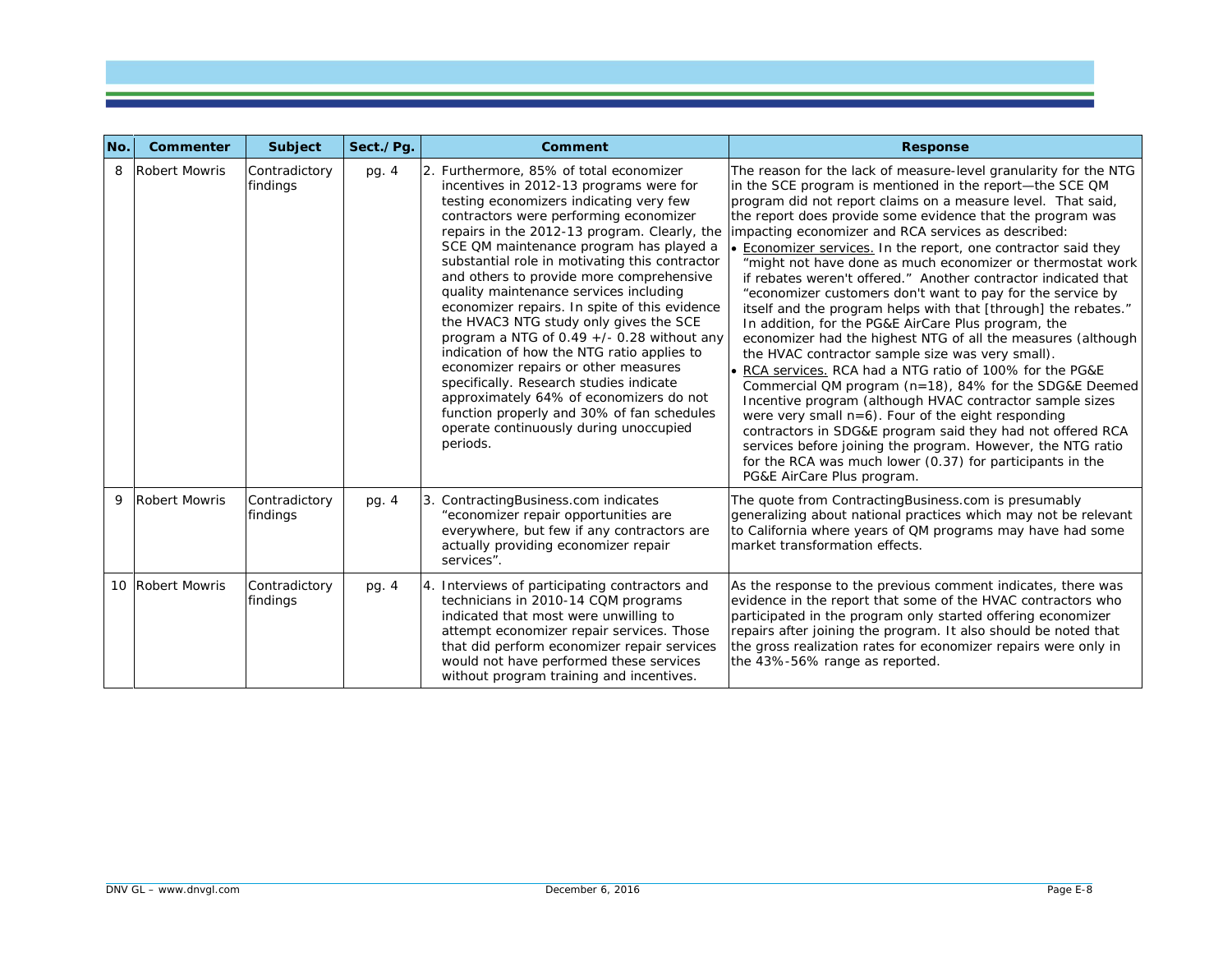| No. | Commenter        | <b>Subject</b>                              | Sect./Pq. | <b>Comment</b>                                                                                                                                                                                                                                                                                                                                                                                                                                                                                                                                                                                                                                                                                                                                                                                                                                                                                                                                                                                    | <b>Response</b>                                                                                                                                                                                                                                                                                                                                                                                                                                                                                                                                                                                                                                                                                                                                                                                                                                                                                                                                                                                                                                                                                                                                                                                                                                                                                                                                                                                                                                                                                                                                                                                                                                                                                                                                                                                                                                                                                                                                                                                                                                                                                                                                                                                                                                                                                                                                                                                        |
|-----|------------------|---------------------------------------------|-----------|---------------------------------------------------------------------------------------------------------------------------------------------------------------------------------------------------------------------------------------------------------------------------------------------------------------------------------------------------------------------------------------------------------------------------------------------------------------------------------------------------------------------------------------------------------------------------------------------------------------------------------------------------------------------------------------------------------------------------------------------------------------------------------------------------------------------------------------------------------------------------------------------------------------------------------------------------------------------------------------------------|--------------------------------------------------------------------------------------------------------------------------------------------------------------------------------------------------------------------------------------------------------------------------------------------------------------------------------------------------------------------------------------------------------------------------------------------------------------------------------------------------------------------------------------------------------------------------------------------------------------------------------------------------------------------------------------------------------------------------------------------------------------------------------------------------------------------------------------------------------------------------------------------------------------------------------------------------------------------------------------------------------------------------------------------------------------------------------------------------------------------------------------------------------------------------------------------------------------------------------------------------------------------------------------------------------------------------------------------------------------------------------------------------------------------------------------------------------------------------------------------------------------------------------------------------------------------------------------------------------------------------------------------------------------------------------------------------------------------------------------------------------------------------------------------------------------------------------------------------------------------------------------------------------------------------------------------------------------------------------------------------------------------------------------------------------------------------------------------------------------------------------------------------------------------------------------------------------------------------------------------------------------------------------------------------------------------------------------------------------------------------------------------------------|
|     | 11 Robert Mowris | Methodological<br><b>Issues</b><br>(Sample) | pg. 4     | Customers and technicians are important<br>market actors in the decision making process.<br>Most customers are not aware of the<br>ANSI/ASHRAE/ACCA Standard 180 or the<br>quality and frequency of services required for<br>optimal HVAC equipment efficiency.<br>Participating customers are required to sign a<br>customer and contractor to receive program<br>incentives. Technicians with a 2-year degree<br>from accredited HVAC trade schools are taught<br>how to provide generic maintenance services,<br>but expediency, lack of FDD tools and software,<br>and pressure by typical HVAC contractors often<br>makes it difficult, if not impossible, for<br>of maintenance services required for optimal<br>HVAC equipment efficiency. Not including<br>customers and technicians in the HVAC3 NTG<br>study represents a fundamental problem with<br>the HVAC3 NTG study since the programs<br>cannot function without influencing both of<br>these two critical program participants. | Once again the commenter is insisting that the program<br>encouraged HVAC contractors to provide a higher quality<br>maintenance service than they typically provide. Yet the<br>interviews with participating HVAC contractors indicated that<br>these effects on their typical practices were very limited. If it is<br>sometimes the case that the contractors are saying that there is<br>no difference between the program-required maintenance<br>maintenance service agreement in order for the services and their typical maintenance services because they<br>could not recognize a real difference, then this would point to a<br>need for the programs to do more education of contractors so<br>that they can better distinguish these services.<br>The explanation as to why the evaluators did not interview<br>participating customers appears above. In terms of interviewing<br>"technicians", we did interview dozens of HVAC contractor<br>technicians to provide the quality and frequency representatives and some of these might be field technicians<br>although we have not checked whether this was indeed the<br>case. But regardless, it is unclear why the commenter thinks<br>that the junior field technicians might have a different<br>perspective than other HVAC contractor representatives we have<br>interviewed.<br>Finally one of the commenter's arguments is that the program<br>encourages higher quality maintenance services than are<br>typically offered. But even if this could be proven, it's important<br>to note that in cases where the counterfactual is not "no<br>maintenance service" but instead "a cheaper, lower quality<br>maintenance service," in such cases the NTG should not be<br>applied to the full gross savings (e.g., the "no maintenance<br>service" baseline), but instead only to that incremental portion<br>of added energy savings that might result (if it could be proven)<br>of using a more expensive, higher-quality, program-supported<br>maintenance service over a less expensive, presumably lesser-<br>quality, typical maintenance services. See more discussion of<br>this below in the discussion of the FDD tools.<br>Although a pretest of the survey instrument would have helped<br>to ensure we were interviewing the right actors, we were not<br>able to complete a pretest due to budget constraints. |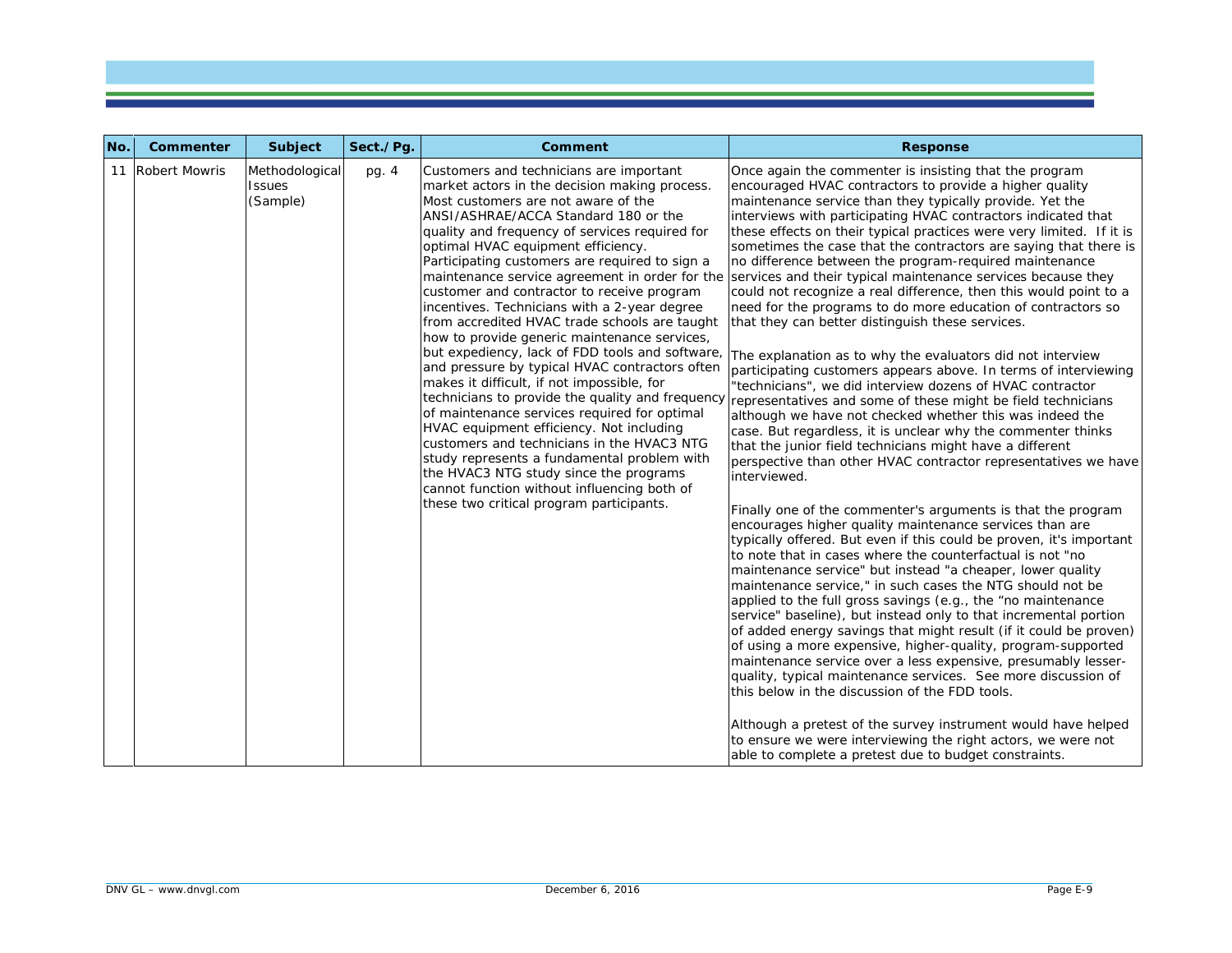| No. | Commenter        | <b>Subject</b>                                    | Sect./Pg. | Comment                                                                                                                                                                                                                                                                                                                                                                                                                                                                                                                                                                                                                                                                                                                                                                                                                                                                                                                                                                                                                                                                                        | <b>Response</b>                                                                                                                                                                                                                                                                                                                                                                                                                                                                                                                                                                                                                                                                                                                                                                                                                                                                                                                                                                                                                                                                                                                                                                                                                                                                                                |
|-----|------------------|---------------------------------------------------|-----------|------------------------------------------------------------------------------------------------------------------------------------------------------------------------------------------------------------------------------------------------------------------------------------------------------------------------------------------------------------------------------------------------------------------------------------------------------------------------------------------------------------------------------------------------------------------------------------------------------------------------------------------------------------------------------------------------------------------------------------------------------------------------------------------------------------------------------------------------------------------------------------------------------------------------------------------------------------------------------------------------------------------------------------------------------------------------------------------------|----------------------------------------------------------------------------------------------------------------------------------------------------------------------------------------------------------------------------------------------------------------------------------------------------------------------------------------------------------------------------------------------------------------------------------------------------------------------------------------------------------------------------------------------------------------------------------------------------------------------------------------------------------------------------------------------------------------------------------------------------------------------------------------------------------------------------------------------------------------------------------------------------------------------------------------------------------------------------------------------------------------------------------------------------------------------------------------------------------------------------------------------------------------------------------------------------------------------------------------------------------------------------------------------------------------|
|     | 12 Robert Mowris | Methodological<br><b>Issue (Survey</b><br>Design) | pg. 4     | The HVAC3 NTG study should have included a<br>collaborative process to solicit comments and<br>suggestions from program implementers. The<br>survey questions to examine each question and<br>the entire questionnaire to produce reliable and<br>credible results. According to Salant and<br>Dillman (1994), pretesting needs to answer the<br>following questions.<br>• Does each question measure what it is<br>intended to measure?<br>Do respondents understand all the words?<br>Are questions interpreted similarly by all<br>respondents.<br>Does each closed-ended question have an<br>answer that applies to each respondent?<br>Does the questionnaire create a positive<br>impression - one that motivates people to<br>answer it?<br>• Are the answers respondents can choose<br>from correct?<br>Does any aspect of the questionnaire<br>suggest bias on the part of the researcher?<br>Colleagues, utility personnel, and program<br>implementers should have been asked to<br>participate in the questionnaire design well<br>before field implementation per AEA guidelines. | Our process for conducting this evaluation was very transparent<br>and received approval from a wide range of stakeholders. The<br>methodology used for this report, as well as the contractor<br>study should also have included a pretest of the interview guides, were posted on BaseCamp and reviewed by<br>the IOU's and available to their implementers. The methodology<br>documents were reviewed and approved by the CPUC and the<br>CPUC consultants. Direct responses and adjustments were made<br>at each stage of the process. Like all deliverables, the final<br>report also includes public stakeholder review to which this<br>appendix is a response. The feedback provided is used not only<br>in the current report review, but is also considered by the CPUC<br>and IOUs to inform long term research needs and future studies.<br>These consultants and stakeholders included individuals with<br>decades of HVAC and net savings assessment experience. In<br>addition to this extensive review process, before we started our<br>contractor interviews, our evaluation partners at the Western<br>Cooling Efficiency Center at UC Davis also conducted a focus<br>group-type meeting with some of the participating contractors to<br>make sure we were covering the relevant issues. |
|     | 13 Robert Mowris | Recommendati<br>on (Survey<br>Design)             | pg. 4     | Multiple initial questions are required to<br>determine if participants believe there is any<br>difference between the "generic" services<br>offered by contractors without the programs<br>and tools, training, software and incentives<br>provided by the programs for comprehensive<br>services and/or 3-year maintenance<br>agreements. The survey should include a<br>series of yes/no, multiple choice, numerical<br>scale, and text open end questions to<br>understand the perspective of all participants in<br>the programs including customers, technicians,<br>and contractors.                                                                                                                                                                                                                                                                                                                                                                                                                                                                                                    | As noted in a previous response, the interview quide had over a<br>half dozen questions (including y/n questions and open-ended<br>questions) that allowed HVAC contractors to distinguish the<br>maintenance services and related sales practices that they<br>routinely offer from those they offered through the HVAC3<br>programs. Therefore, if the participating HVAC contractor<br>thought that the program had changed these maintenance<br>services or sales practices, they had ample opportunity to state<br>this.                                                                                                                                                                                                                                                                                                                                                                                                                                                                                                                                                                                                                                                                                                                                                                                  |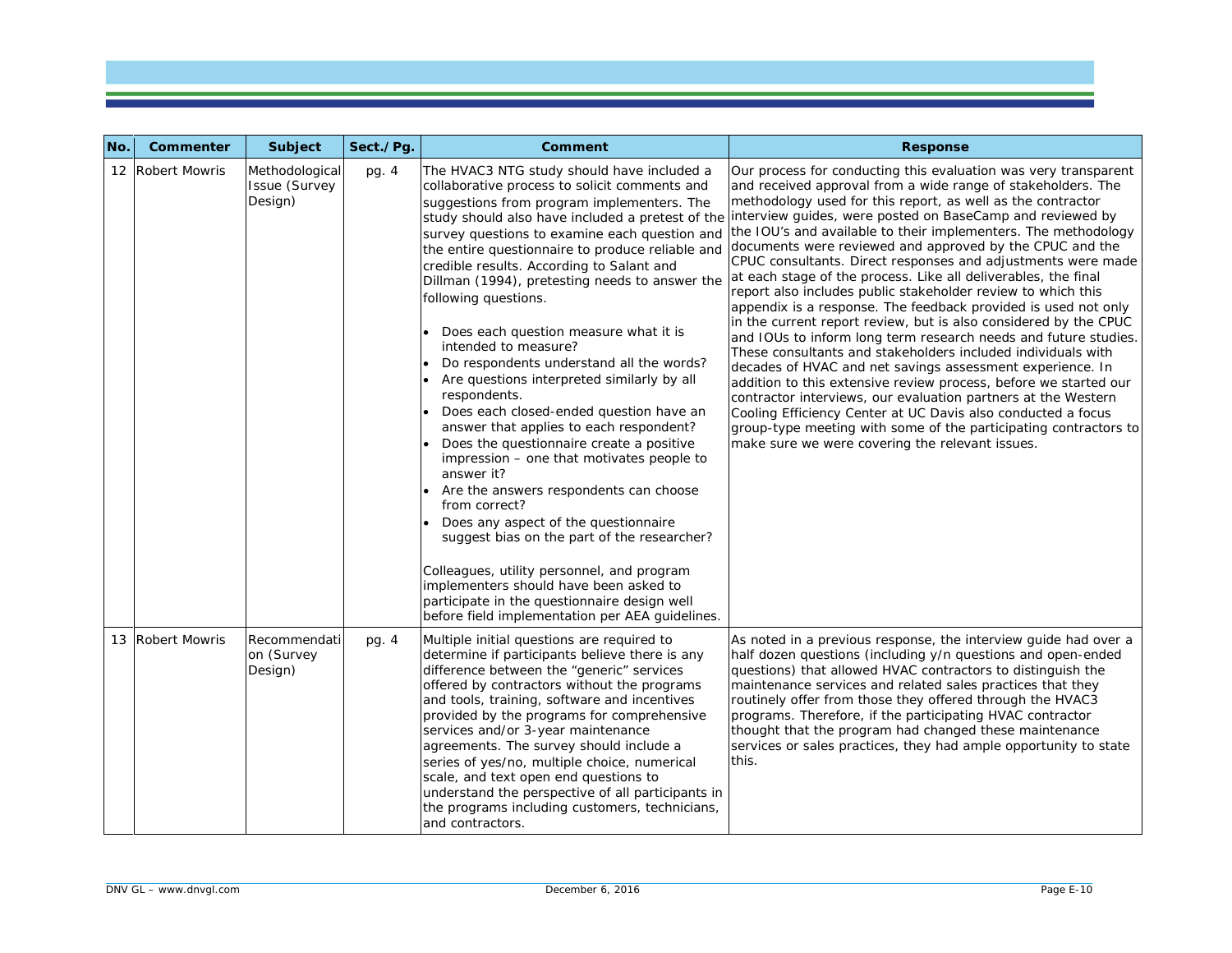| No. | Commenter        | Subject                                | Sect./Pg. | Comment                                                                                                                                                                                                                                                                                                                                                                                                                                                                                                                                                                                                                                                                                                               | <b>Response</b>                                                                                                                                                                                                                                                                                                                                                                       |
|-----|------------------|----------------------------------------|-----------|-----------------------------------------------------------------------------------------------------------------------------------------------------------------------------------------------------------------------------------------------------------------------------------------------------------------------------------------------------------------------------------------------------------------------------------------------------------------------------------------------------------------------------------------------------------------------------------------------------------------------------------------------------------------------------------------------------------------------|---------------------------------------------------------------------------------------------------------------------------------------------------------------------------------------------------------------------------------------------------------------------------------------------------------------------------------------------------------------------------------------|
|     | 14 Robert Mowris | Influence of<br>CQM Program            | pg. 5     | The statewide CQM programs are based on the<br>ANSI/ASHRAE/ACCA Standard 180 which most<br>contractors, technicians and customers would<br>not be aware of without the programs. Third<br>party programs are focused on delivering HVAC<br>maintenance measures to improve energy<br>efficiency, which would not be offered without<br>the program since specific FDD tools are<br>required to perform services in the programs<br>and participating contractors would generally<br>not purchase these tools without the program.                                                                                                                                                                                     | See previous responses to similar comments.                                                                                                                                                                                                                                                                                                                                           |
|     | 15 Robert Mowris | Recommend-<br>ation (Survey<br>Design) | pg. 5     | Answers to multiple choice questions should be<br>used to cross check responses to other<br>questions with numerical answers. For example,<br>contractors who indicate they offer the same<br>'generic" services without the program, but<br>indicated they do not use comparable FDD,<br>tools, training, equipment, software, materials,<br>procedures, or frequencies required by the<br>programs, then another set of questions would<br>need to be asked to probe deeper into the first<br>response to clarify the response and obtain a<br>more accurate assessment.                                                                                                                                            | See previous responses to similar questions regarding the<br>number and variety of interview questions. While recommending<br>additional probing is reasonable, it must be remembered that<br>with all interview guides there is a danger of respondent fatigue.<br>Adding further probes may necessitate eliminating other<br>interview questions to reasonably manage the duration. |
|     | 16 Robert Mowris | Recommend-<br>ation (Survey<br>Design) | pg. 5     | The HVAC3 NTG study should have included a<br>collaborative process to solicit comments and<br>suggestions from program implementers. The<br>study should also have included a pretest of the<br>survey questions to examine each question and<br>the entire questionnaire to produce reliable and<br>credible results. Colleagues, utility personnel,<br>and program implementers should have been<br>asked to participate in the questionnaire design<br>per AEA guidelines.  Findings presented in the<br>study cannot be relied upon to evaluate NTG<br>ratios for the programs. Based on biased<br>questions and lack of rigor in the study, all CQM<br>measures should be assigned a NTG ratio value<br>of 1.0. | See previous responses to similar comments.                                                                                                                                                                                                                                                                                                                                           |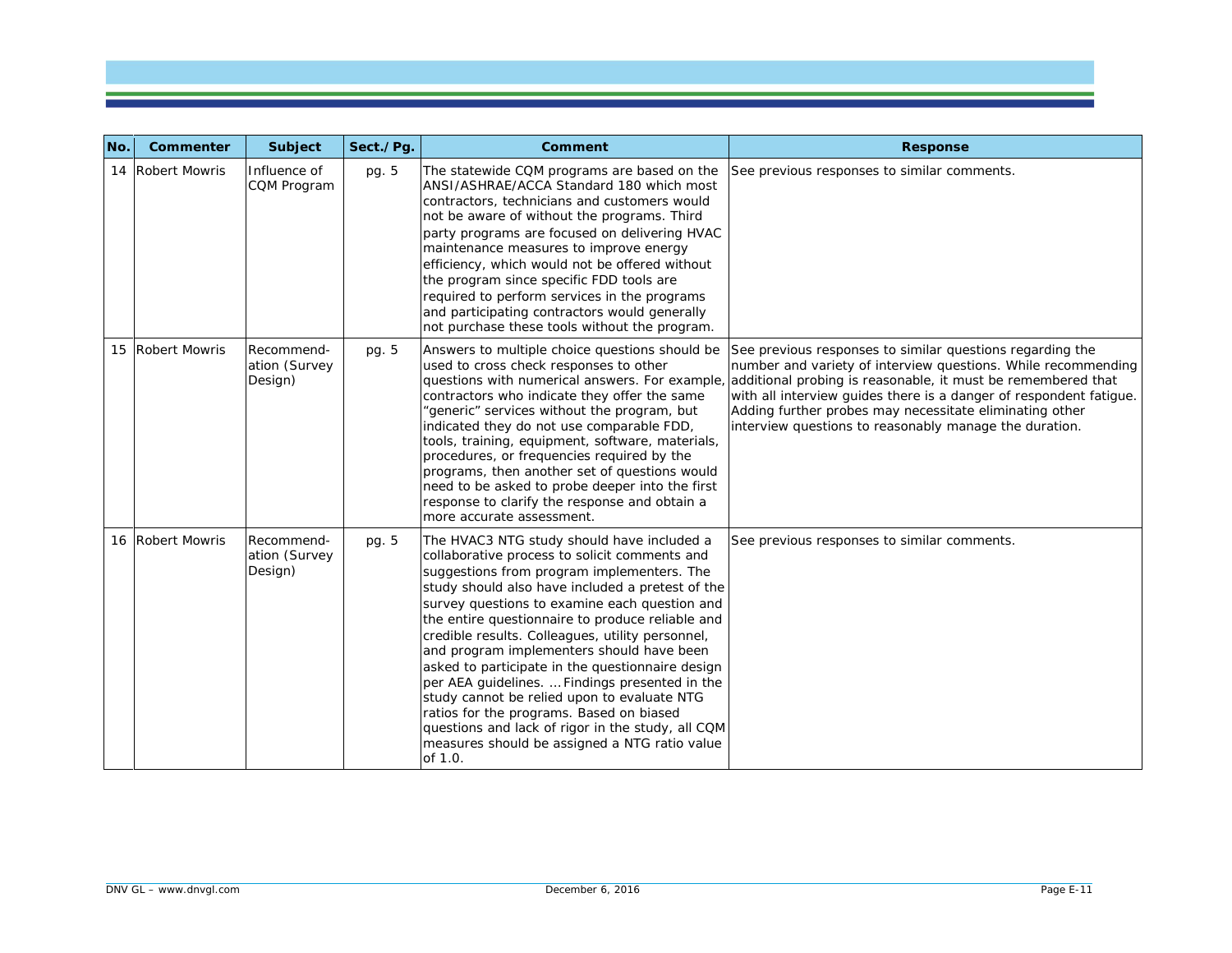| No. | Commenter        | Subject                                    | Sect./Pg. | Comment                                                                                                                                                                                                                                                                                                                                                                                                                                                                                                                                                                                                                                                                                                                                                                                                                                                                      | <b>Response</b>                                                                                                                                                                                                                                                                                                                                                                                                                                                                                                                                                                                                                                                                                                                                                                                                                                                                                                                                                                                                                                                                                                                                                                                                                                                                                                                                                                                                                                                                                                                                                                                  |
|-----|------------------|--------------------------------------------|-----------|------------------------------------------------------------------------------------------------------------------------------------------------------------------------------------------------------------------------------------------------------------------------------------------------------------------------------------------------------------------------------------------------------------------------------------------------------------------------------------------------------------------------------------------------------------------------------------------------------------------------------------------------------------------------------------------------------------------------------------------------------------------------------------------------------------------------------------------------------------------------------|--------------------------------------------------------------------------------------------------------------------------------------------------------------------------------------------------------------------------------------------------------------------------------------------------------------------------------------------------------------------------------------------------------------------------------------------------------------------------------------------------------------------------------------------------------------------------------------------------------------------------------------------------------------------------------------------------------------------------------------------------------------------------------------------------------------------------------------------------------------------------------------------------------------------------------------------------------------------------------------------------------------------------------------------------------------------------------------------------------------------------------------------------------------------------------------------------------------------------------------------------------------------------------------------------------------------------------------------------------------------------------------------------------------------------------------------------------------------------------------------------------------------------------------------------------------------------------------------------|
|     | 17 Robert Mowris | Confidence<br>Intervals (Coil<br>Cleaning) | pg. 5     | The HVAC3 NTG study provides wide variations<br>with average values and even wider variations<br>with confidence intervals for all NTG findings<br>across different programs for the same<br>measures (see table 16 on page 18 of the<br>HVAC3 report). These findings indicate<br>significant problems with questions asked of<br>participating HVAC contractors, analysis of the<br>responses, and the validity of asking questions<br>of only participating HVAC contractors. The Coil<br>Cleaning NTG varies from 0 to 48% with<br>range of $-15$ to $+108\%$ for the NTG. By<br>definition, without including spillover the NTG<br>NTG cannot be negative and without including<br>spillover, the NTG cannot exceed 1.0. The<br>confidence intervals indicate problems with<br>the sample size (i.e., large confidence intervals<br>indicate sample size is too small). | We agree that difficulties completing in-depth interviews with<br>many contractors led to reduced sample sizes and negatively<br>impacted the confidence intervals. We attempted to determine a<br>census of all contractors who participated in the program. As<br>discussed above, lack of contractor contact info from the IOUs<br>severely hampered our ability to complete interviews in the<br>initial data collection efforts. We have added appropriate caveats<br>to the report about the interpretation of these NTG results due<br>to these high CIs. Additionally, while the relative precision is not<br>great, it is relative to some pretty small point estimates. As a<br>result, at a statistical level we can be fairly confident the true<br>confidence intervals of 0 to +/-63% indicating a population values are not particularly high. For example, for<br>kWh, with a point estimate of 0.36 and CI of $\pm$ 0.17, it's fairly<br>unlikely that the true population value is higher than one<br>can only vary from 0 to 1 (i.e., 0 to 100%). The standard deviation above the point estimate of 0.53. Despite the<br>sampling uncertainty, these results provide a better estimate<br>than was previously available.<br>While the smaller sample sizes negatively impacted the<br>precisions of our NTG estimates, it is important to note that<br>other factors-such as inherent variability of pre-existing<br>maintenance practices within the population of participating<br>contractors—might also have contributed to the variability of the<br><b>NTG</b> ratios. |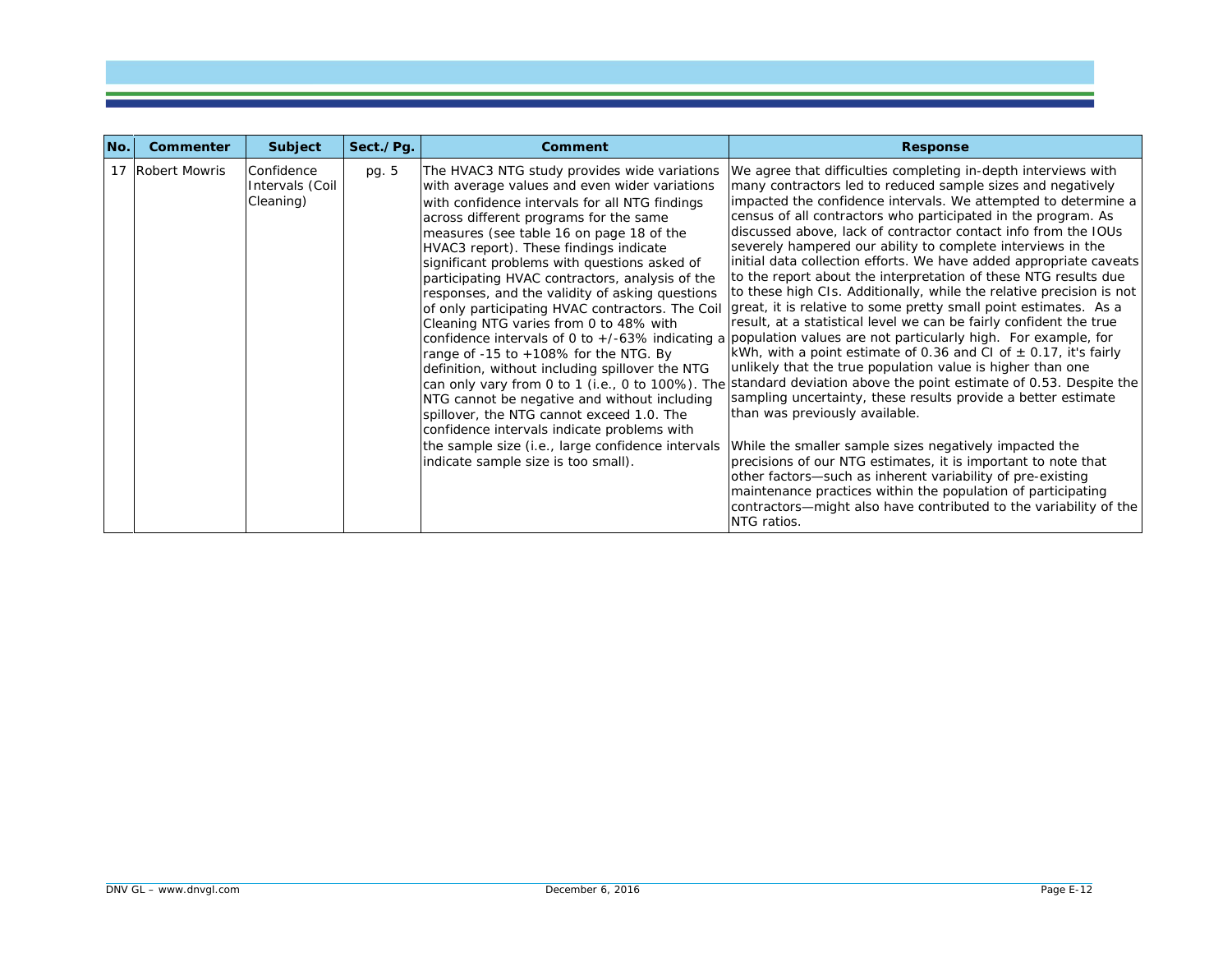| No. | Commenter        | <b>Subject</b>                               | Sect./Pg. | Comment                                                                                                                                                                                                                                                                                                                                                                                                                                                                                                                                                                                                                                                                                                                                                     | <b>Response</b>                                                                                                                                                                                                                                                                                                                                                                                                                                                                                                                                                                                                                                                                                                                                                                                                                                                                                                                                                                                                                                                                                                                                                                              |
|-----|------------------|----------------------------------------------|-----------|-------------------------------------------------------------------------------------------------------------------------------------------------------------------------------------------------------------------------------------------------------------------------------------------------------------------------------------------------------------------------------------------------------------------------------------------------------------------------------------------------------------------------------------------------------------------------------------------------------------------------------------------------------------------------------------------------------------------------------------------------------------|----------------------------------------------------------------------------------------------------------------------------------------------------------------------------------------------------------------------------------------------------------------------------------------------------------------------------------------------------------------------------------------------------------------------------------------------------------------------------------------------------------------------------------------------------------------------------------------------------------------------------------------------------------------------------------------------------------------------------------------------------------------------------------------------------------------------------------------------------------------------------------------------------------------------------------------------------------------------------------------------------------------------------------------------------------------------------------------------------------------------------------------------------------------------------------------------|
|     | 18 Robert Mowris | Contradictory<br>findings (Coil<br>cleaning) | pg. 6     | The coil cleaning NTG of 0 to 48% indicates<br>contractors believe their customers would have<br>paid them to perform coil cleaning services at<br>the same level of quality and frequency as<br>required by the programs. Field inspections and $\cdot$ The program impacts for economizer services<br>interviews of participants at school sites found<br>not perform coil cleaning and participating<br>HVAC contractors would not be able to provide<br>coil cleaning services to schools at the same<br>level and quality required by the programs<br>without incentives from the programs.<br>Therefore, the coil cleaning NTG should be<br>higher than what is reported in the HVAC3<br>study and possibly 1.0.                                      | See previous responses to comments concerning:<br>• The fact that HVAC contractors were given ample opportunity<br>to distinguish their normal maintenance services from those<br>required by the program<br>that school maintenance personnel generally do $ F_{\text{Of}} $ the coil cleaning measure, the report indicates "the two<br>maintenance services which the contractors were less likely to<br>say they had offered before working with the programs were the<br>coil cleaning of the evaporator and the thermostat measure."<br>For the fan control measure, the commenter writes: "While<br>HVAC contractors (or customers) can and should turn off fans or<br>change thermostats to not operate during unoccupied periods,<br>most would not perform the Fan Control measure without the<br>program. Therefore, the Fan Control NTG should be 1.0."<br>However, the commenter does not cite any evidence for this<br>assertion. The report cites examples of maintenance<br>measures—economizer repairs, RCA, coil cleaning, etc.—which<br>contractors said they started doing only after joining the<br>program. However, the fan control was not one of these<br>measures. |
|     | 19 Robert Mowris | Confidence<br>Intervals<br>(Economizer)      | pg. 6     | The Economizer measure NTG varies from 21 to See previous responses to similar comments.<br>55% with confidence intervals of 30 to $+/-$<br>119% indicating a range of $-64$ to $+174%$ for<br>the NTG. The confidence intervals don't make<br>sense. Findings from internet searches of<br>"HVAC Economizer Repair Services",<br>ContractingBusiness.com, and<br>contractor/technician interviews in 2010-14<br>CQM programs are inconsistent with these<br>results. Furthermore, most customers do not<br>know what an economizer is or how<br>economizers work so customer would not be<br>able to seek economizer repair services when<br>hiring an HVAC contractor to provide<br>maintenance services. Therefore, the<br>Economizer NTG should be 1.0. |                                                                                                                                                                                                                                                                                                                                                                                                                                                                                                                                                                                                                                                                                                                                                                                                                                                                                                                                                                                                                                                                                                                                                                                              |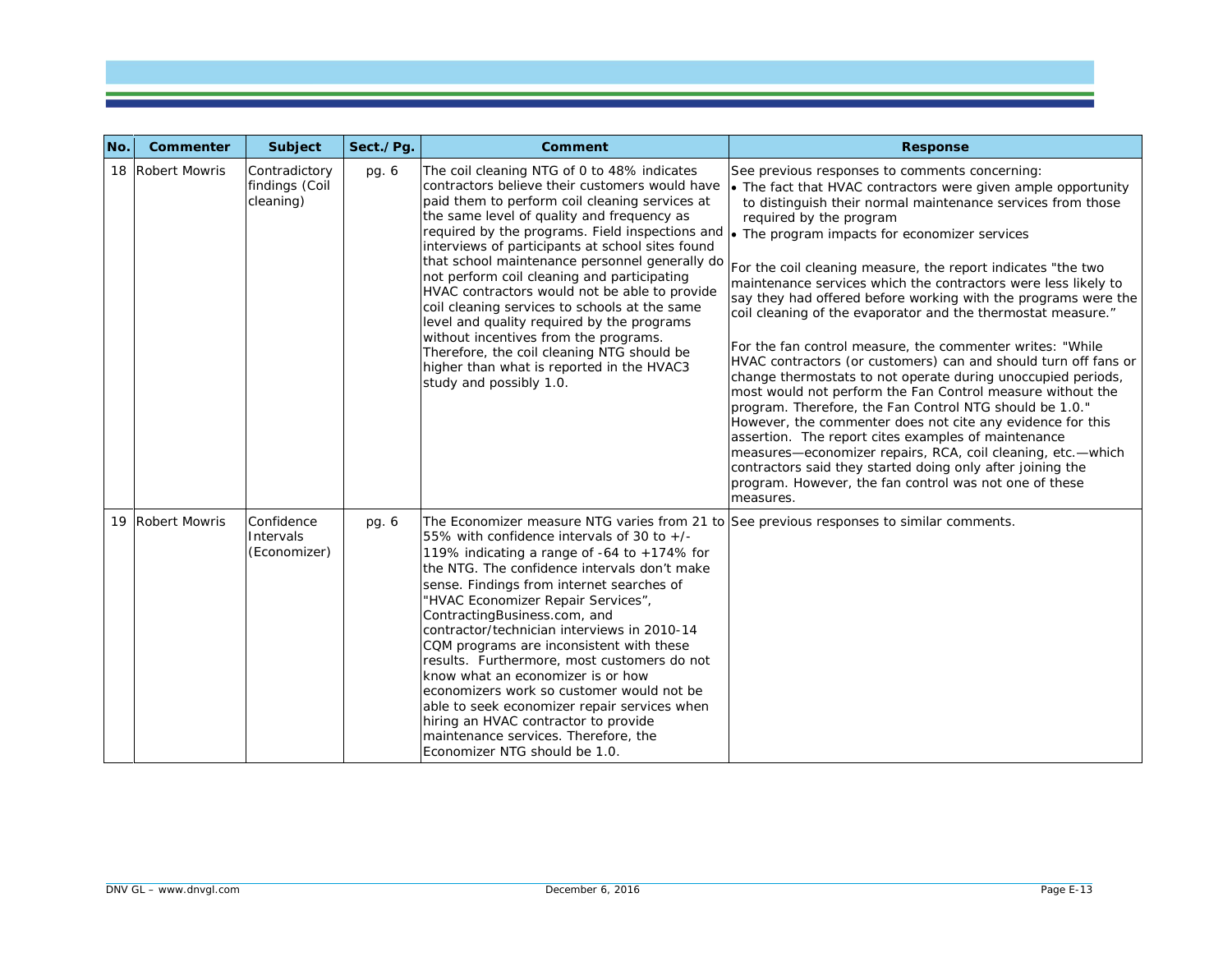| No. | Commenter        | Subject                     | Sect./Pg. | Comment                                                                                                                                                                                                                                                                                                                                                                                                                                                                                                                                                                                                                                                       | <b>Response</b>                                                                                                                                                                                                                                                                                                                                                                                                                                                     |
|-----|------------------|-----------------------------|-----------|---------------------------------------------------------------------------------------------------------------------------------------------------------------------------------------------------------------------------------------------------------------------------------------------------------------------------------------------------------------------------------------------------------------------------------------------------------------------------------------------------------------------------------------------------------------------------------------------------------------------------------------------------------------|---------------------------------------------------------------------------------------------------------------------------------------------------------------------------------------------------------------------------------------------------------------------------------------------------------------------------------------------------------------------------------------------------------------------------------------------------------------------|
|     | 20 Robert Mowris | Fan Control<br>NTG Findings | pg. 6     | range of -3 to 13%. The Fan Control measure<br>involves contractors turning off fans<br>accidentally left on and operating 24-hours per<br>day or thermostats accidentally operating the<br>HVAC system during unoccupied periods. While<br>HVAC contractors (or customers) can and<br>should turn off fans or change thermostats to<br>not operate during unoccupied periods, most<br>would not perform the Fan Control measure<br>without the program. Therefore, the Fan<br>Control NTG should be 1.0.                                                                                                                                                     | The Fan Control NTG varies from 0 to 5% with a Please see previous responses to similar comments.                                                                                                                                                                                                                                                                                                                                                                   |
|     | 21 Robert Mowris | Maintenance<br>NTG Findings | pg. 6     | The Maintenance NTG is 48 +/- 28%. These<br>performed HVAC maintenance services for free<br>in the SDG&E QM program when, in fact, they<br>would not have done so. They only offer<br>Maintenance to specific customers (primarily<br>schools) with incentives provided by programs.<br>Field inspections and interviews of participants<br>at schools have documented that school<br>maintenance personnel generally do not<br>perform maintenance services, and the<br>participating HVAC contractors would not offer<br>maintenance services for free to schools<br>without incentives from the programs.<br>Therefore, the Maintenance NTG should be 1.0. | Not sure what the commenter means by: "These findings<br>findings indicate 48% of contractors would have lindicate 48% of contractors would have performed HVAC<br>maintenance services for free in the SDG&E QM program when,<br>in fact, they would not have done so." Presumably, if the<br>contractors were offering a similar QM service outside the<br>program, they would not offer it for free but would need to cover<br>their costs with an added profit. |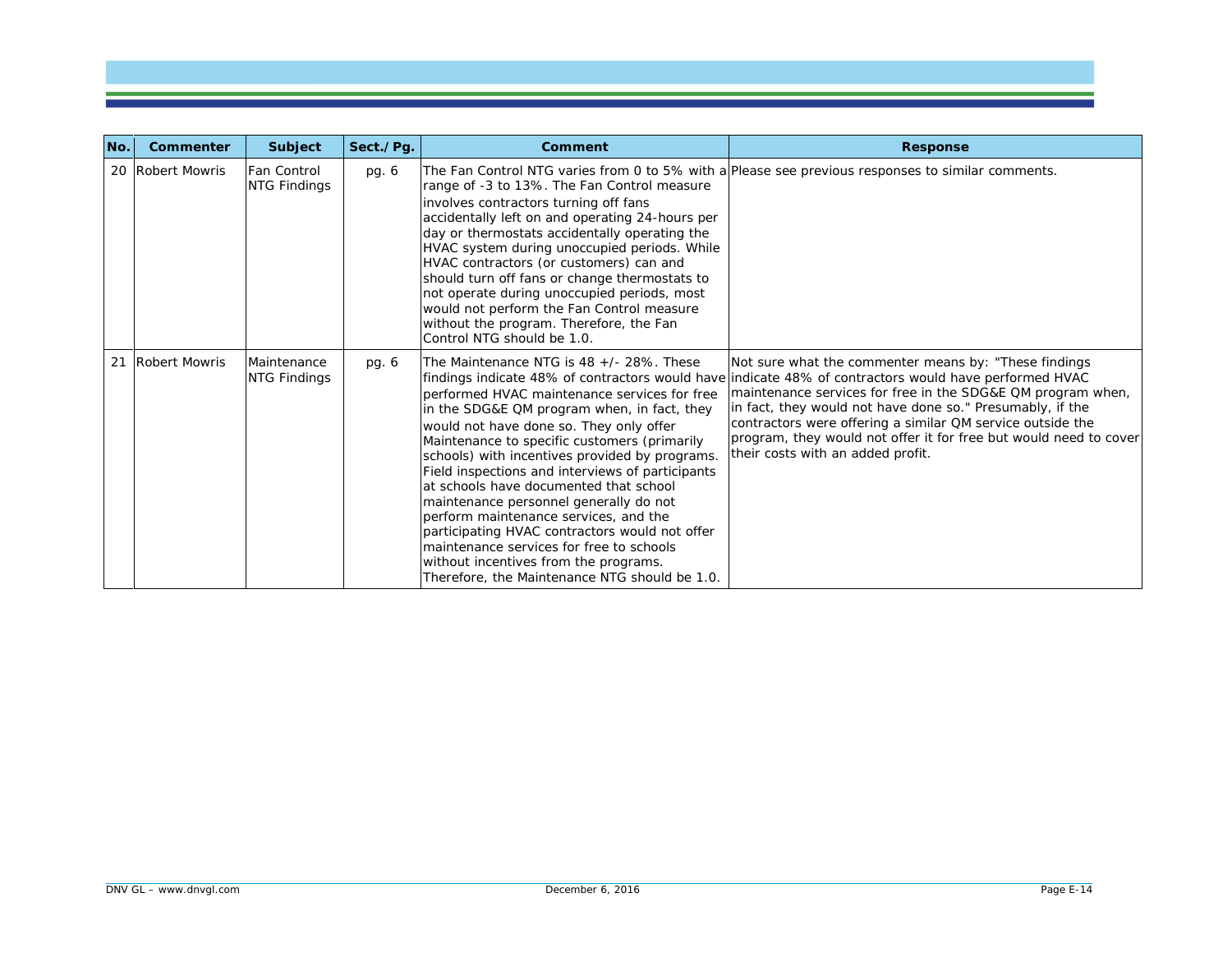| No. | Commenter        | Subject                    | Sect./Pq.   | Comment                                                                                                                                                                                                                                                                                                                                                                                                                                                                                                                                                                                                                                                                                                                                                                                                                                                                                                                                                                                                                                                      | <b>Response</b>                                                                                                                                                                                                                                                                                                                                                                                                                                                                                                                                                                                                                                                                                                                                                                                                                                                                                                                                                                                                                                                                                                                                                                                                                                                                                                                                                                                                                                                                                                                                                                                                               |
|-----|------------------|----------------------------|-------------|--------------------------------------------------------------------------------------------------------------------------------------------------------------------------------------------------------------------------------------------------------------------------------------------------------------------------------------------------------------------------------------------------------------------------------------------------------------------------------------------------------------------------------------------------------------------------------------------------------------------------------------------------------------------------------------------------------------------------------------------------------------------------------------------------------------------------------------------------------------------------------------------------------------------------------------------------------------------------------------------------------------------------------------------------------------|-------------------------------------------------------------------------------------------------------------------------------------------------------------------------------------------------------------------------------------------------------------------------------------------------------------------------------------------------------------------------------------------------------------------------------------------------------------------------------------------------------------------------------------------------------------------------------------------------------------------------------------------------------------------------------------------------------------------------------------------------------------------------------------------------------------------------------------------------------------------------------------------------------------------------------------------------------------------------------------------------------------------------------------------------------------------------------------------------------------------------------------------------------------------------------------------------------------------------------------------------------------------------------------------------------------------------------------------------------------------------------------------------------------------------------------------------------------------------------------------------------------------------------------------------------------------------------------------------------------------------------|
|     | 22 Robert Mowris | <b>RCA NTG</b><br>Findings | pg. $6 - 7$ | a range of -69% to 143%. The lowest NTG is<br>37% for the PG&E AirCare Plus (ACP) program<br>where technicians are required to use specific<br>and the specific tools are only provided by the<br>program. Without the PG&E ACP program the<br>FDD RCA tools and software would not be<br>available to participants without a significant<br>monetary investment, which indicates a lack of<br>awareness of the FDD RCA tools and software<br>by the EM&V surveyors. If the majority of<br>participants owned and used the FDD RCA tools<br>before the program, then the response might<br>be believable, but the participants do not own<br>the tools and a follow-up question should have<br>been asked to determine how participants<br>would perform the same RCA services without<br>the program. Clearly, if a follow-up question<br>had been asked about the FDD RCA tools and<br>software, then the impossible response of 37<br>+/- 106% would have been ignored. It should<br>have been ignored anyway since a negative<br>response is impossible. | The RCA NTG varies from 37 to 100% NTG with Whenever a program requires participants to use a tool (e.g.,<br>FDD RCA tools) or buy a product (e.g., the CEC-spec LEDs<br>required by the California Upstream Lighting program) that may<br>be used much less frequently in the non-program world due to<br>FDD RCA tools and software to perform services their very high cost (thus the need for program incentives),<br>there is a temptation for program advocates to urge a high NTG<br>for such measures or products because they are not being used<br>much outside the program. However, it is possible that the<br>contractors using non-FDD RCA tools, or the customers buying<br>LEDs which are Energy Star®-rated but do not meet the CEC<br>spec, do not view the program-prescribed tools or products as<br>sufficiently superior to their cheaper EE tool/product<br>alternatives. Otherwise they would be using/buying them<br>outside the program without seeking program incentives. Even if<br>the program advocates could make the cases that the program-<br>incentivized tools/products were superior to those being used<br>outside the program-e.g., that they produced a 10% savings<br>compared to the cheaper non-program EE tools/products-it<br>could be argued that any NTG ratio should be applied not to the<br>whole gross savings (e.g., EE product compared to baseline) but<br>only to that incremental portion of gross savings (e.g., the 10%)<br>that one gained from going from the cheaper EE tool/product<br>alternative to the more expensive, program-required EE<br>tool/product. |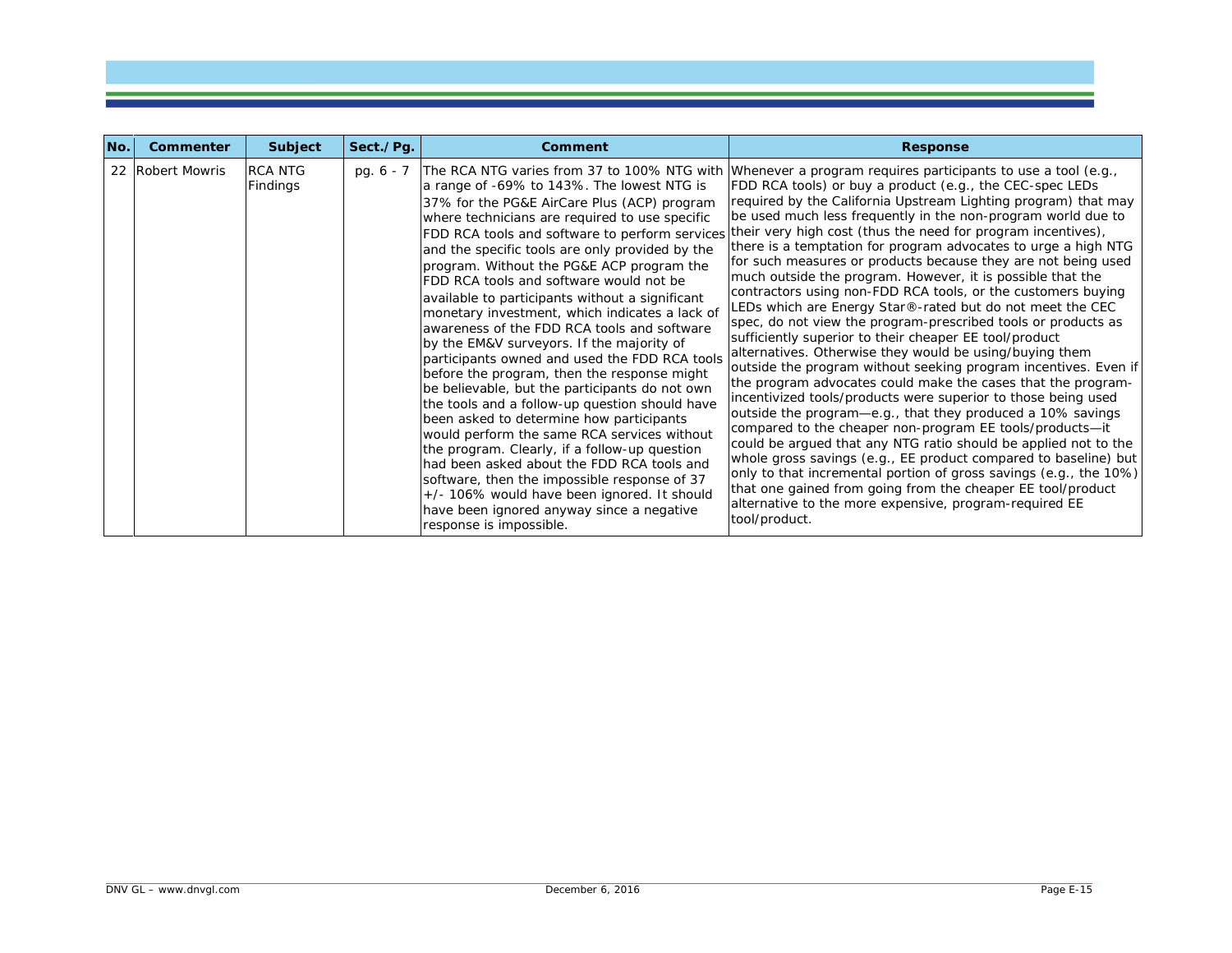| No. | <b>Commenter</b> | Subject                             | Sect./Pg. | Comment                                                                                                                                                                                                                                                                                                                                                                                                                                                                                                                                                                                                                                                                                                                                                                                                                                                                                                                                                                                                                                                         | <b>Response</b>                             |
|-----|------------------|-------------------------------------|-----------|-----------------------------------------------------------------------------------------------------------------------------------------------------------------------------------------------------------------------------------------------------------------------------------------------------------------------------------------------------------------------------------------------------------------------------------------------------------------------------------------------------------------------------------------------------------------------------------------------------------------------------------------------------------------------------------------------------------------------------------------------------------------------------------------------------------------------------------------------------------------------------------------------------------------------------------------------------------------------------------------------------------------------------------------------------------------|---------------------------------------------|
|     | 23 Robert Mowris | Thermostat<br><b>NTG Findings</b>   | pg. 7     | The Thermostat NTG varies from 21% to 31%<br>with a range of -69 to +131%. As noted above,<br>the confidence interval variation indicates<br>problems with the sample size (i.e., large<br>confidence intervals indicate sample size is too<br>small). The HVAC maintenance programs<br>provide incentives to install new smart<br>thermostats with the following features: 1) 3 to<br>5F dead band between occupied cooling and<br>heating set point, 2) unoccupied 60F heating<br>and unoccupied 85F cooling, 3) unoccupied fan<br>auto, 4) schedule start no earlier than 1 hour<br>prior to and no later than 1/2 hour after<br>occupancy schedule, 5) 2-stage cooling control<br>to enable economizer operation, or 6) smart<br>Ifeatures for efficient mobile access. While HVAC<br>contractors can and should install smart 2-stage<br>thermostats, they would not install smart<br>thermostats compatible with economizers<br>(which they are unable to repair) without<br>incentives from the program. Therefore, the<br>thermostat NTG should be 1.0. | See previous responses to similar comments. |
|     | 24 Robert Mowris | Recommend-<br>ation (NTG<br>values) | pg. 7     | Based on historical field research studies and<br>currently available evidence, all commercial<br>quality maintenance program measure NTG<br>values should be set to 1.0.                                                                                                                                                                                                                                                                                                                                                                                                                                                                                                                                                                                                                                                                                                                                                                                                                                                                                       | See previous responses to similar comments. |
|     | 25 Robert Mowris | <b>AEA</b><br>Guidelines            | pg. 7     | The HVAC3 NTG study did not meet the<br>requirements of the American Evaluation<br>Association (AEA) guidelines regarding data-<br>based systematic inquiry, competence,<br>integrity, respect, and responsibility for general<br>and public welfare.                                                                                                                                                                                                                                                                                                                                                                                                                                                                                                                                                                                                                                                                                                                                                                                                           | See previous responses to similar comments. |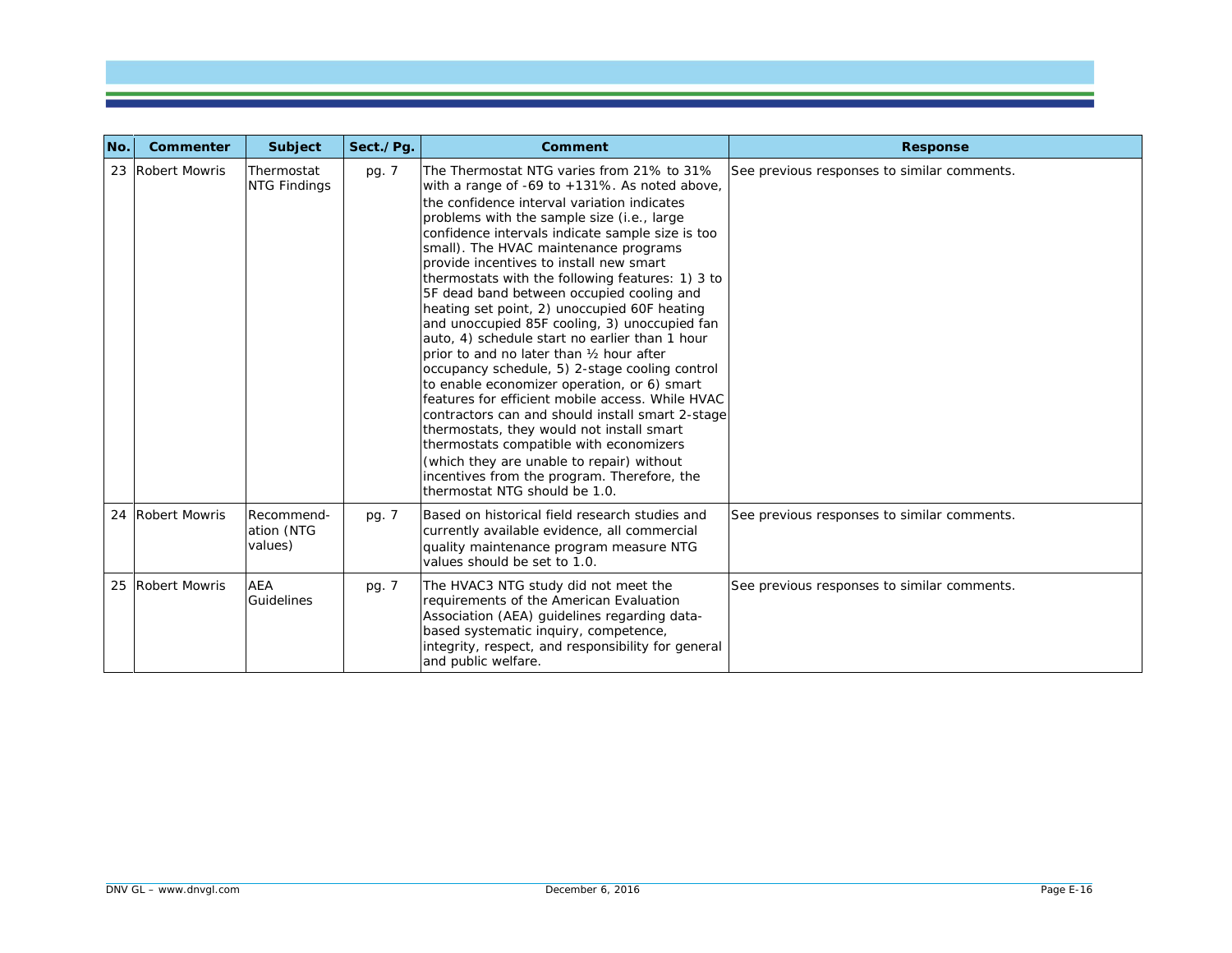| No. | Commenter                                                             | <b>Subject</b>                          | Sect./Pg. | Comment                                                                                                                                                                                                                                                                                                                                                                                                                                                                                                                                                                                                                                                                                                                                                                                                                                                                                                                                                                                                                                                                                                                                                     | <b>Response</b>                                                                                                                                                                                                                                                                                                                                                                                                                                                                                                                                                                                                                                                                                                                                                                                                                                                         |
|-----|-----------------------------------------------------------------------|-----------------------------------------|-----------|-------------------------------------------------------------------------------------------------------------------------------------------------------------------------------------------------------------------------------------------------------------------------------------------------------------------------------------------------------------------------------------------------------------------------------------------------------------------------------------------------------------------------------------------------------------------------------------------------------------------------------------------------------------------------------------------------------------------------------------------------------------------------------------------------------------------------------------------------------------------------------------------------------------------------------------------------------------------------------------------------------------------------------------------------------------------------------------------------------------------------------------------------------------|-------------------------------------------------------------------------------------------------------------------------------------------------------------------------------------------------------------------------------------------------------------------------------------------------------------------------------------------------------------------------------------------------------------------------------------------------------------------------------------------------------------------------------------------------------------------------------------------------------------------------------------------------------------------------------------------------------------------------------------------------------------------------------------------------------------------------------------------------------------------------|
|     | 26 Robert Mowris                                                      | Recommend-<br>ation (AEA<br>quidelines) | pg. 8     | CPUC-funded NTG studies should adhere to the<br>AEA quidelines for data-based systematic<br>linguiry, competence, integrity, respect, and<br>responsibility for all stakeholders. Based on the<br>lack of adherence to the CPUC California<br>Evaluation Framework and AEA guidelines, lack<br>of vetting of survey questions and respect for<br>stakeholders, use of biased questions, and not<br>including customers and technicians in the<br>sample, the HVAC3 NTG study should be<br>rejected and the NTG ratios for all CQM<br>Imeasures should be established at 1.0.                                                                                                                                                                                                                                                                                                                                                                                                                                                                                                                                                                                | See previous responses to similar comments.                                                                                                                                                                                                                                                                                                                                                                                                                                                                                                                                                                                                                                                                                                                                                                                                                             |
| 27  | <b>Kristin</b><br>Heinemeier,<br>Ph.D., P.E.,<br><b>ASHRAE Fellow</b> | Recommend-<br>ation (Survey<br>Design)  | Overall   | Pg 25 says " survey responses indicated that<br>the vast majority of the respondents had<br>offered coil cleaning of the condensers, RCA<br>services, economizer repair, or fan control<br>adjustment before working with the program.<br>The two maintenance services which the<br>contractors were less likely to say they had<br>offered before working with the programs were<br>the coil cleaning of the evaporator and the<br>thermostat measure." I believe that when<br>asked, many contractors might respond "Yes, I<br>provided economizer repair before the<br>program", when in actuality they do not<br>consistent offer to all customers, do more than<br>'offer" services, provide QM that reduce energy<br>use for customer, or provide service with<br>consistent definition. I recommend, in<br>preparation for the next cycle, conducting a<br>survey or other study to identify the distinction<br>between the different levels of service. We<br>must define two "pots" of services: quality and<br>not quality, and have some criteria for deciding<br>for each measure, which pot a particular<br>maintenance practice belongs into. | The commenter's suggestion for future interview guides to do<br>more probing to better understand why so many contractors<br>consider the program QM services not much different than their<br>typical maintenance is reasonable. However, to accommodate it,<br>it may be necessary to sacrifice other interview questions to<br>keep the interview at a reasonable length. In addition, as<br>addressed in previous responses to similar comments, even if it<br>can be proven that the program maintenance services are<br>superior to the typical maintenance services that a contractor<br>would otherwise offer, in such cases the program should only<br>get credit for the incremental savings between the program<br>maintenance service and typical maintenance service rather<br>than between the program maintenance service and no<br>maintenance, at all. |